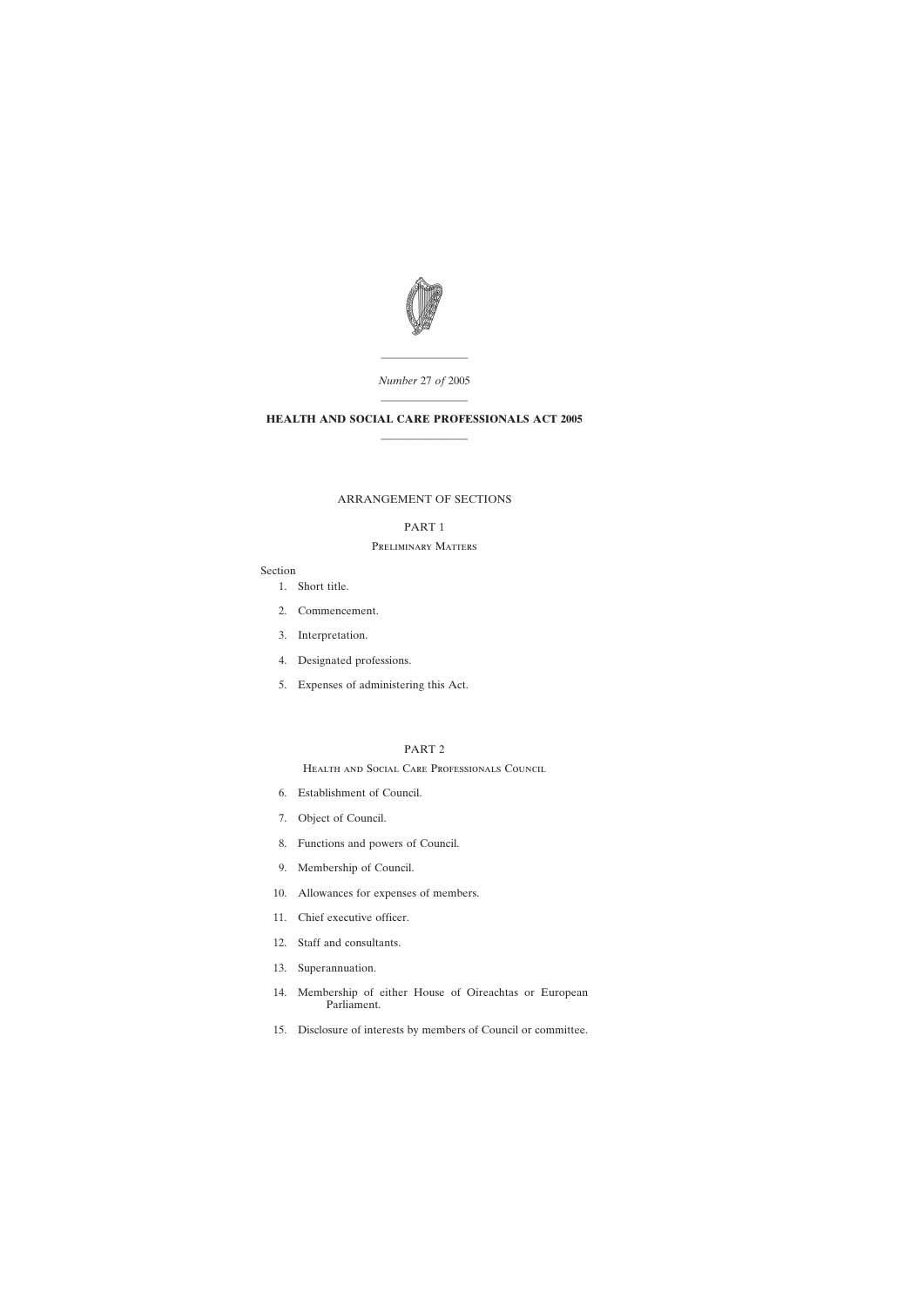- [16. Disclosure of interests by staff.](#page-16-0)
- [17. Expenses of Council.](#page-16-0)
- [18. Power to charge and recover fees.](#page-16-0)
- [19. Power to borrow.](#page-17-0)
- [20. Gifts.](#page-17-0)
- [21. Accounts and audit.](#page-17-0)
- [22. Council's power to make rules.](#page-18-0)
- [23. Committees of Council.](#page-19-0)
- [24. Removal of members of Council from office.](#page-19-0)
- [25. Annual report of Council.](#page-20-0)

### PART 3

#### Registration Boards

- [26. Establishment of registration boards.](#page-20-0)
- [27. Object, functions and powers of registration boards.](#page-21-0)
- [28. Membership of registration boards.](#page-21-0)
- [29. Allowances for expenses of members.](#page-23-0)
- [30. Registrar, deputy registrars and administrative support.](#page-23-0)
- [31. Registration board's power to make bye-laws.](#page-23-0)
- [32. Publication and other requirements relating to draft and](#page-24-0) other bye-laws.
- [33. Committees of registration board.](#page-25-0)
- [34. Removal of members of registration board from office.](#page-26-0)
- [35. Annual report of registration board.](#page-26-0)

### PART 4

### **REGISTRATION**

- [36. Establishment and maintenance of registers.](#page-27-0)
- [37. Application for registration.](#page-27-0)
- [38. Registration in register of designated profession.](#page-27-0)
- [39. Removal of names from register at registrants' request and](#page-29-0) restoration to register.
- [40. Removal of names from register for failure to pay annual fee](#page-29-0) and restoration to register.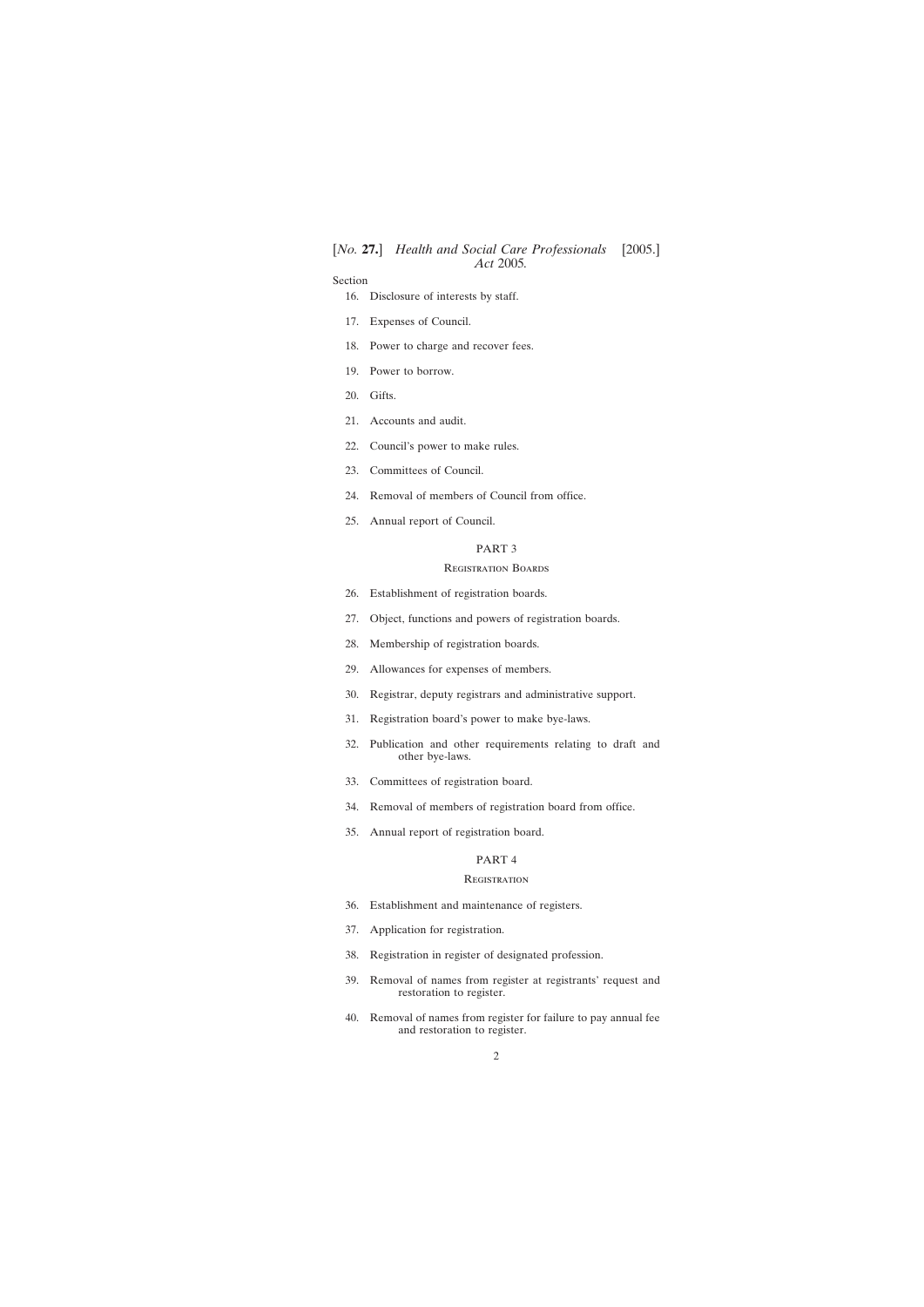- [41. Certificate of registration and notification of decision.](#page-30-0)
- [42. Content of notification of decision.](#page-30-0)
- [43. Right to apply to Council for cancellation of decision refus](#page-30-0)ing to grant or restore registration.
- [44. Appeal to High Court from Council's decision under](#page-31-0) *section 43*.
- [45. Updating of registrant information and correction of errors.](#page-31-0)
- [46. Access to, and publication of, registers.](#page-32-0)
- [47. Evidence relating to registration, etc.](#page-32-0)

### PART 5

### Education and Training

- [48. Approval of education and training programmes.](#page-33-0)
- [49. Monitoring of continuing suitability of education and train](#page-34-0)ing programmes.

### PART 6

#### Complaints, Inquiries and Discipline

- [50. Definitions \(](#page-34-0)*Part 6*).
- [51. Disciplinary committees.](#page-35-0)
- [52. Complaints about conduct or competence of registrants.](#page-36-0)
- [53. Referral of complaints to preliminary proceedings](#page-37-0) committee.
- [54. If, in opinion of preliminary proceedings committee, com](#page-37-0)plaint does not warrant further action.
- [55. Resolution of complaints by mediation or other informal](#page-38-0) means.
- [56. Referral of complaint to mediation, etc., or to committee of](#page-38-0) inquiry.
- [57. Duty to notify registrant of referral to, and hearing by, com](#page-39-0)mittee of inquiry.
- [58. Conduct of hearing.](#page-39-0)
- [59. Powers and protections relating to witnesses and evidence.](#page-40-0)
- [60. If immediate suspension of registration is necessary to pro](#page-42-0)tect the public.
- [61. If registrant consents to censure or remedial action, etc.](#page-42-0)
- [62. If complaint is withdrawn.](#page-42-0)
- [63. Report to Council by committee of inquiry.](#page-42-0)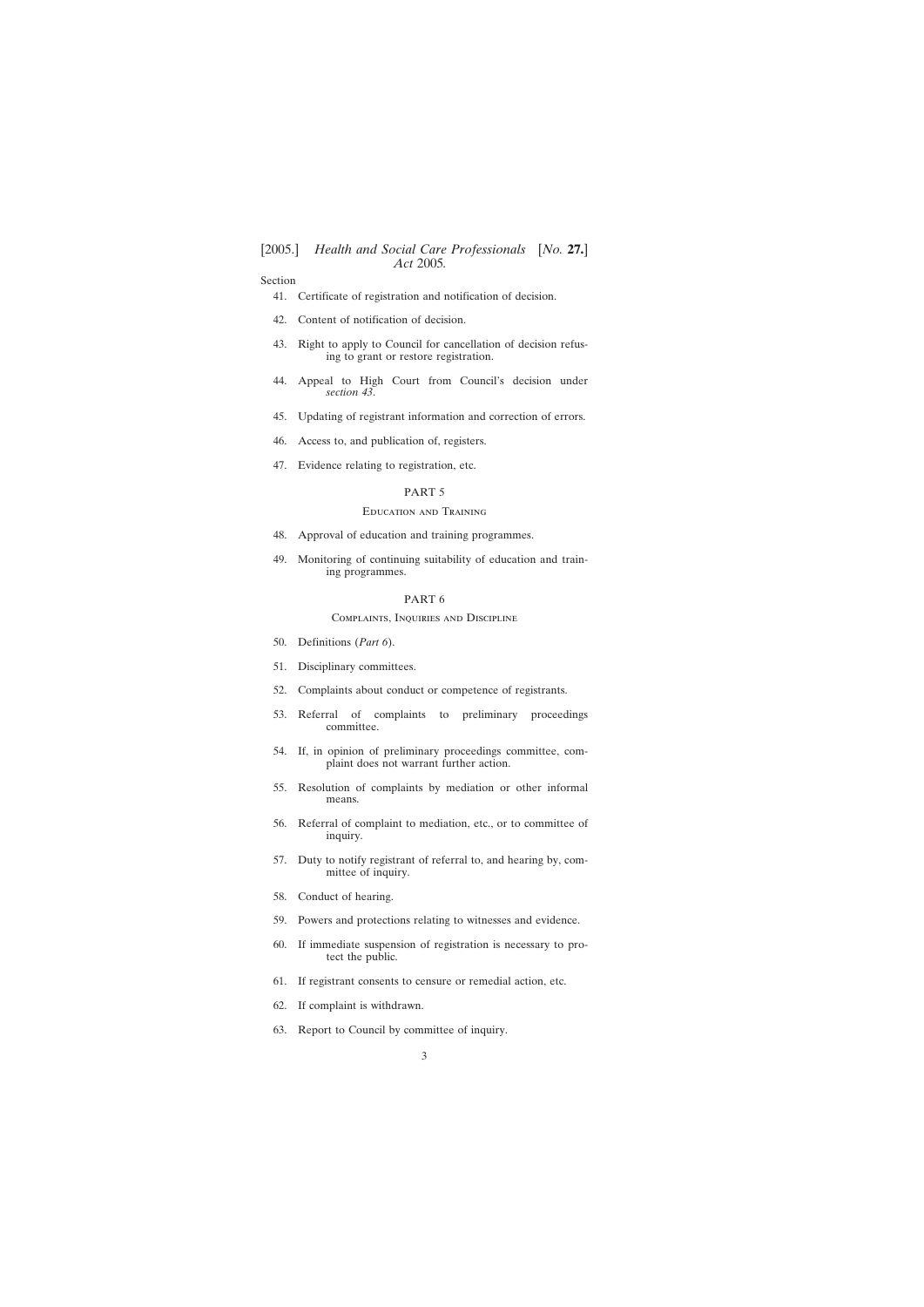- [64. Steps to be taken by Council after receiving report.](#page-43-0)
- [65. Duty of registration board to recommend appropriate dis](#page-43-0)ciplinary sanction.
- [66. Direction by Council to impose disciplinary sanction.](#page-44-0)
- [67. Duty to notify registrant of Council's directions.](#page-44-0)
- [68. Confirmation by High Court required before certain direc](#page-45-0)tions become effective.
- [69. Application to High Court for cancellation of Council's](#page-45-0) direction.
- [70. Application to High Court for confirmation of Council's](#page-45-0) direction.
- [71. Evidence relating to application to High Court and right of](#page-45-0) appeal from decision under *section 69* or *70*.
- [72. Duty to notify registrant of compliance with directions con](#page-45-0)firmed or given by High Court.
- [73. Restoration to register.](#page-46-0)
- [74. Removal of conditions of registration.](#page-46-0)
- [75. Appeal to High Court from Council's decision under](#page-47-0) *section 73* or *74*.
- [76. Notification to Minister and employer of certain dis](#page-48-0)ciplinary matters.
- [77. Disciplinary information may be published in public interest.](#page-48-0)
- [78. Privilege relating to disciplinary proceedings.](#page-49-0)

## PART 7

### PROFESSIONAL TITLES AND OFFENCES

- [79. Use of professional titles.](#page-49-0)
- [80. Offences.](#page-49-0)
- [81. Prosecution of offences.](#page-50-0)

#### PART 8

Dissolution of National Social Work Qualifications Board

- [82. Definitions \(](#page-50-0)*Part 8*).
- [83. Transfer day and dissolution of Board.](#page-50-0)
- [84. Transfer of staff.](#page-50-0)
- [85. Transfer of property and liabilities to Council.](#page-51-0)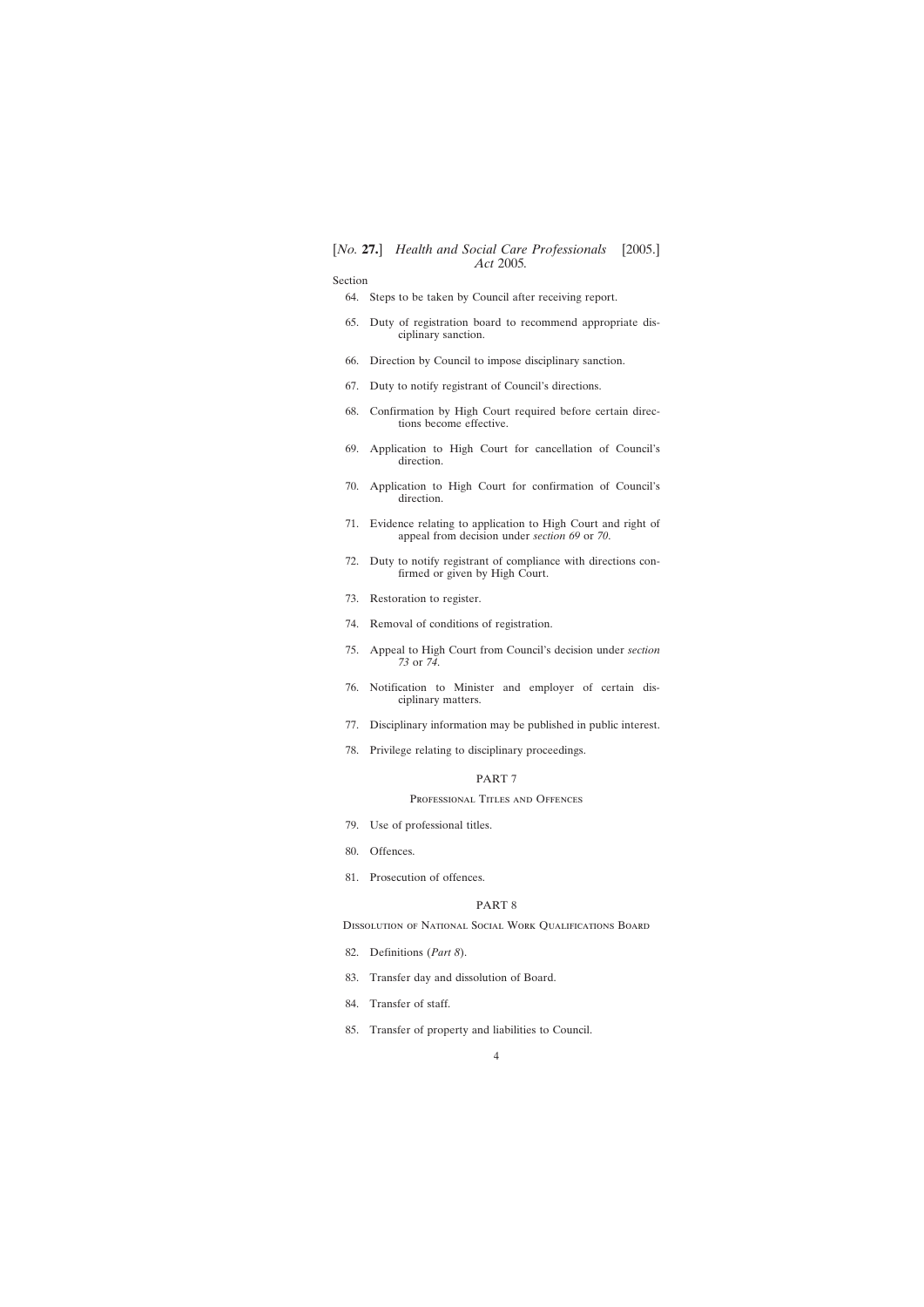- [86. Preservation of certain contracts and adaptation of](#page-52-0) references.
- [87. Pending legal proceedings.](#page-52-0)
- [88. Preparation of accounts.](#page-52-0)
- [89. Revocation of order.](#page-52-0)

#### PART 9

#### Transitional Provisions

- [90. Definitions \(](#page-52-0)*Part 9*).
- [91. Registration of existing practitioners.](#page-53-0)

#### PART 10

## Miscellaneous Matters

- [92. Liability of Council and registration boards for acts or](#page-55-0) omissions.
- [93. Judicial notice of seals and admissibility of sealed](#page-55-0) instruments.
- [94. How registrants, former registrants and applicants are to be](#page-55-0) notified.
- [95. Minister's power to make regulations.](#page-56-0)
- [96. Minister's power to amend or revoke certain orders.](#page-56-0)

### [SCHEDULE 1](#page-57-0)

### The Council: Miscellaneous Provisions

### [SCHEDULE 2](#page-60-0)

Registration Boards: Miscellaneous Provisions

### [SCHEDULE 3](#page-64-0)

Qualifications Required by Existing Practitioners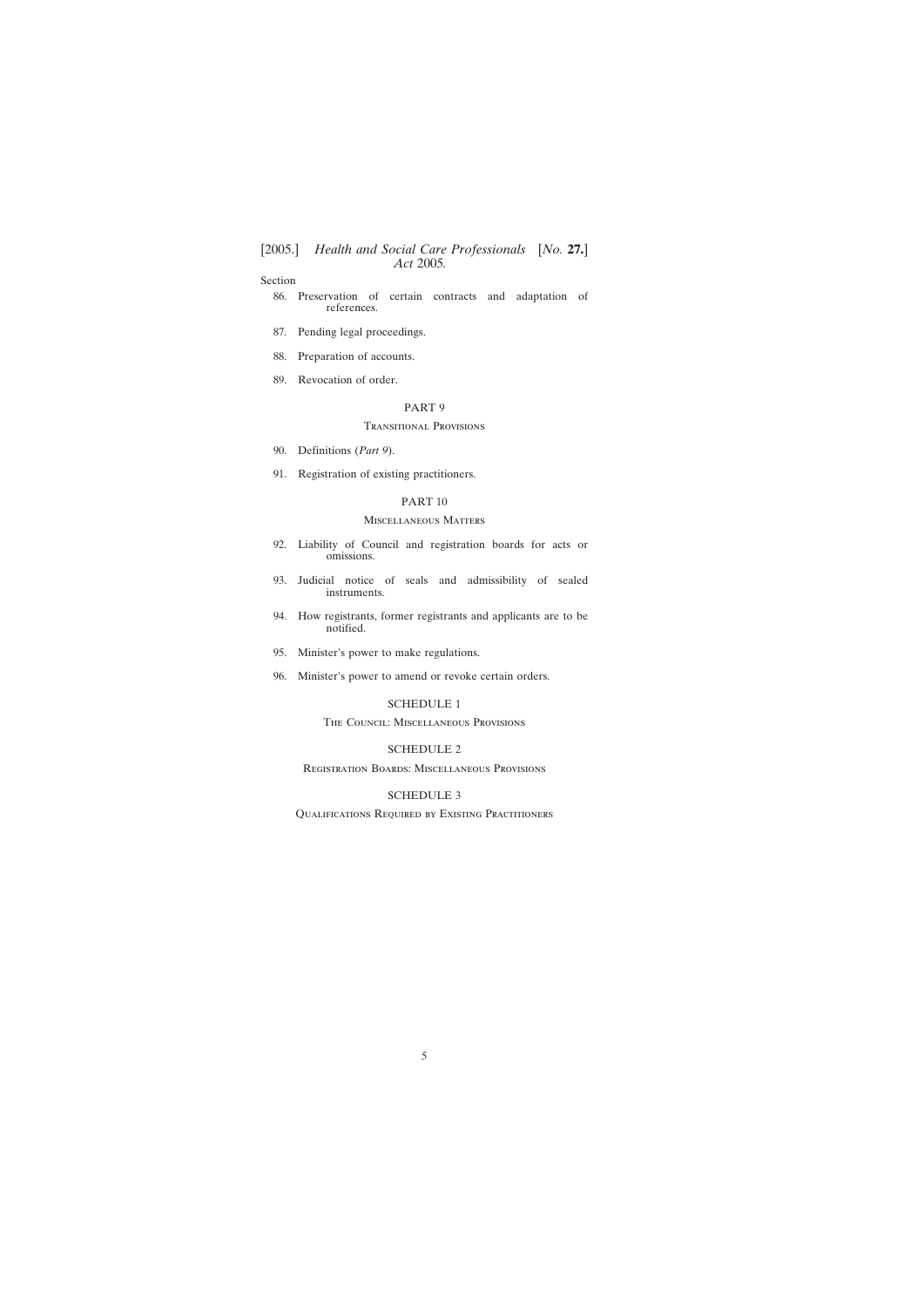Acts Referred to

| Carer's Leave Act 2001                                      | 2001, No. 19         |
|-------------------------------------------------------------|----------------------|
| Ethics in Public Office Act 1995                            | 1995, No. 22         |
| European Parliament Elections Act 1997                      | 1997, No. 2          |
| Medical Practitioners Act 1978                              | 1978, No. 4          |
| Minimum Notice and Terms of Employment Acts 1973<br>to 2001 |                      |
| Organisation of Working Time Act 1997                       | 1997, No. 20         |
| Parental Leave Act 1998                                     | 1998, No. 30         |
| Petty Sessions (Ireland) Act 1851                           | 14 & 15 Vict., c. 93 |
| Protection of Employees (Part-Time Work) Act 2001           | 2001, No. 45         |
| Redundancy Payments Acts 1967 to 2003                       |                      |
| Unfair Dismissals Acts 1977 to 2001                         |                      |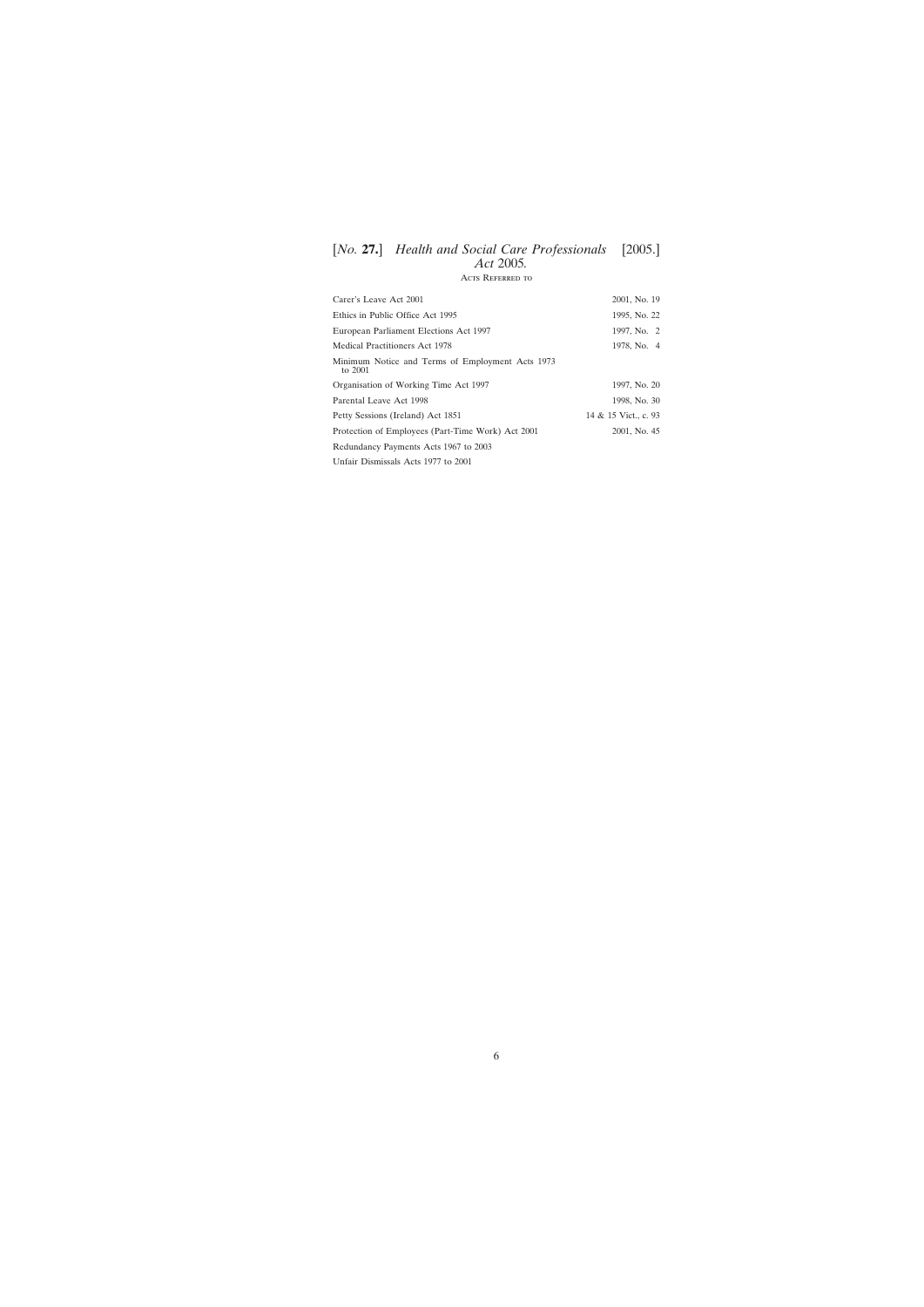

*Number* 27 *of* 2005

————————

# <span id="page-6-0"></span>———————— **HEALTH AND SOCIAL CARE PROFESSIONALS ACT 2005**

————————

AN ACT TO PROVIDE FOR THE ESTABLISHMENT AND FUNCTIONS OF AN CHOMHAIRLE UM GHAIRMITHE SLÁINTE AGUS CÚRAIM SHÓISIALAIGH OR IN THE ENGLISH LANGUAGE THE HEALTH AND SOCIAL CARE PROFESSIONALS COUNCIL AND OF REGIS-TRATION BOARDS FOR CERTAIN DESIGNATED HEALTH AND SOCIAL CARE PROFESSIONS; TO PROVIDE FOR THE REGISTRATION OF PERSONS QUALIFYING TO USE THE TITLE OF A DESIGNATED PROFESSION AND FOR THE DETERMINATION OF COMPLAINTS RELATING TO THEIR FITNESS TO PRACTISE; AND TO PROVIDE FOR RELATED MATTERS.

[30*th November*, 2005]

BE IT ENACTED BY THE OIREACHTAS AS FOLLOWS:

### PART 1

### Preliminary Matters

**1**.—This Act may be cited as the Health and Social Care Pro-Short title. fessionals Act 2005.

**2**.—(1) This Act comes into operation on the day that the Mini-Commencement. ster may, by order, appoint.

(2) Different days may be appointed under this section, by one or more than one order, for different purposes or different provisions of this Act.

**3.**—(1) In this Act, except where the context otherwise requires— Interpretation.

"bye-law" means a bye-law made by a registration board under *section 31*;

"Council" means the Health and Social Care Professionals Council established under *section 6*;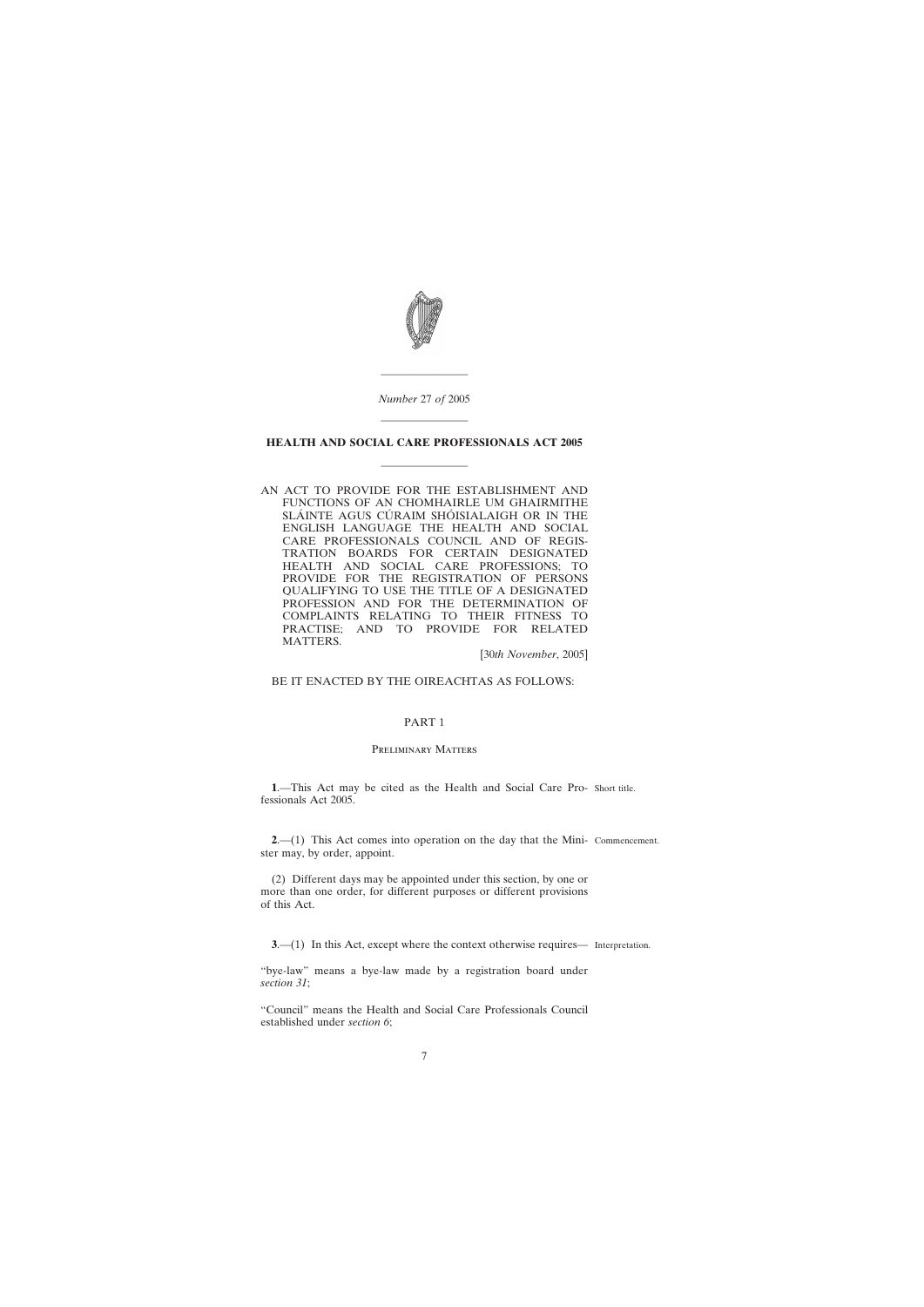"Court" means the High Court;

"designated profession" means a health or social care profession that—

- (*a*) is designated in *section 4(1)*, or
- (*b*) is designated by regulation under *section 4(2)*;

"establishment day" means—

- (*a*) in relation to the Council, the day appointed under *section 6(3)* for its establishment, and
- (*b*) in relation to a registration board, the day appointed under *section 26(3)* for its establishment;

"fee" means a fee set by the Council from time to time under *section 18*;

"functions" includes duties and responsibilities;

"health or social care profession" has the meaning given by *section 4(3)*;

"Minister" means the Minister for Health and Children;

"register" means a register established and maintained under *section 36*;

"registrant", in relation to a designated profession, means an individual whose name is entered in the register of members of that profession;

"registration board" means a board established under *section 26* or established by regulation under *section 4*;

"rule" means a rule made by the Council under *section 22*;

"superannuation benefit" means a pension, gratuity or other allowance payable on resignation, retirement or death.

(2) In this Act "material interest" is to be construed in accordance with section 2(3) of the Ethics in Public Office Act 1995.

(3) Unless the context otherwise requires, any reference in this Act to a register includes a division of the register and "registered" and "registration" are to be construed accordingly.

- (4) In this Act—
	- (*a*) a reference to a section, Part or Schedule is to a section or Part of, or a Schedule to, this Act, unless it is indicated that reference to some other enactment is intended,
	- (*b*) a reference to a subsection, paragraph or subparagraph is to the subsection, paragraph or subparagraph of the provision in which the reference occurs, unless it is indicated that reference to some other provision is intended, and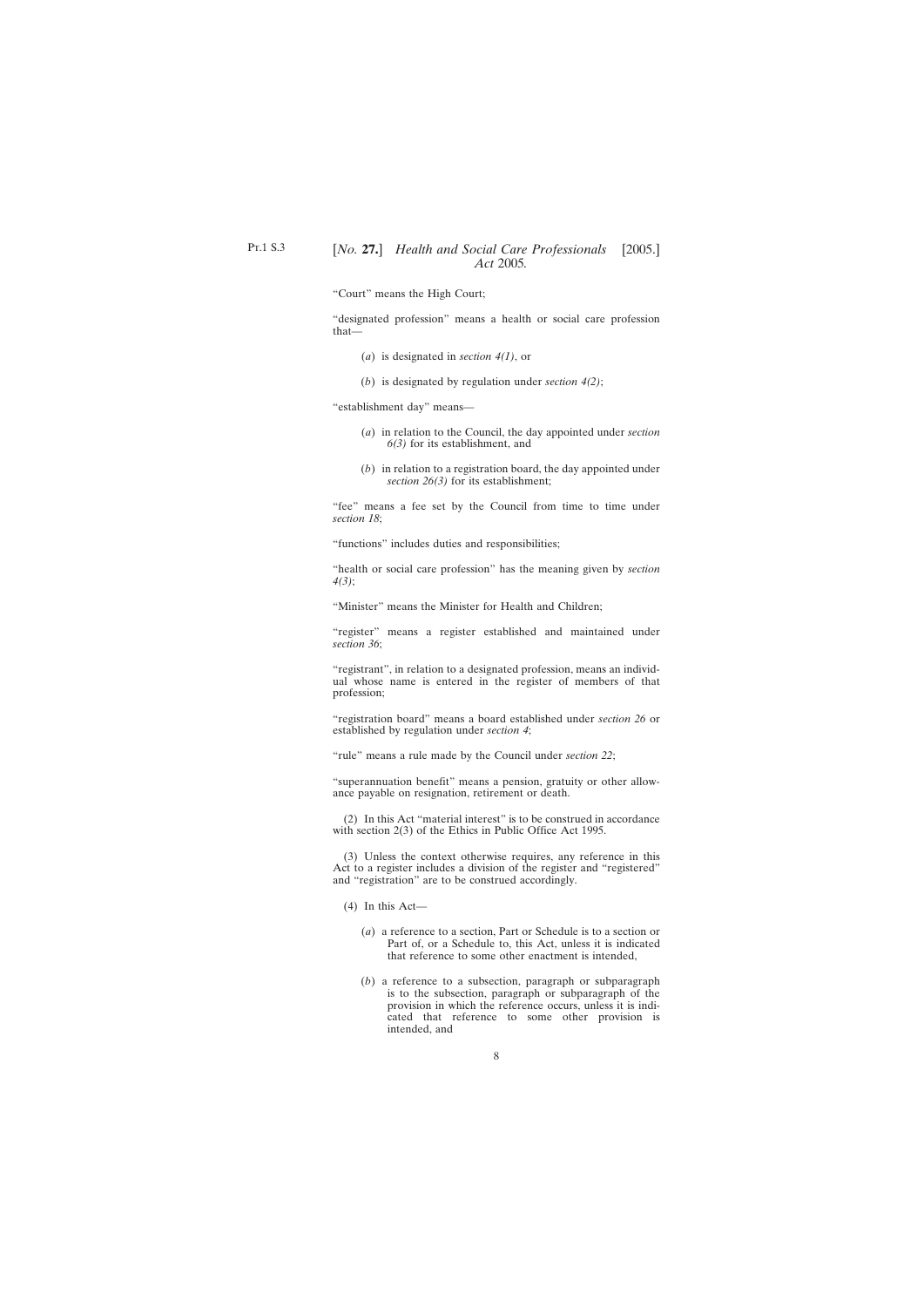<span id="page-8-0"></span>(*c*) a reference to any other enactment is to that enactment as amended by or under any other enactment, including this Act, unless the context otherwise requires.

**4**.—(1) For the purposes of this Act, the following health or social Designated care professions are designated: professions.

- (*a*) clinical biochemist;
- (*b*) dietitian;
- (*c*) medical scientist;
- (*d*) occupational therapist;
- (*e*) orthoptist;
- (*f*) physiotherapist;
- (*g*) podiatrist;
- (*h*) psychologist;
- (*i*) radiographer;
- (*j*) social care worker;
- (*k*) social worker;
- (*l*) speech and language therapist.

(2) After consulting the Council, the Minister may, by regulation, designate for the purposes of this Act any health or social care profession not already designated under *subsection (1)*, but only if—

- (*a*) the fitness of the members to practise their profession is not regulated by or under another Act of the Oireachtas,
- (*b*) the Minister has given interested persons, organisations and other bodies an opportunity to make representations to him or her concerning the proposed designation,
- (*c*) the Minister considers that it is appropriate and in the public interest that the profession be designated under this Act, and
- (*d*) the steps in *subsection (8)* have been taken.

(3) A health or social care profession is any profession in which a person exercises skill or judgment relating to any of the following health or social care activities:

- (*a*) the preservation or improvement of the health or wellbeing of others;
- (*b*) the diagnosis, treatment or care of those who are injured, sick, disabled or infirm;
- (*c*) the resolution, through guidance, counselling or otherwise, of personal, social or psychological problems;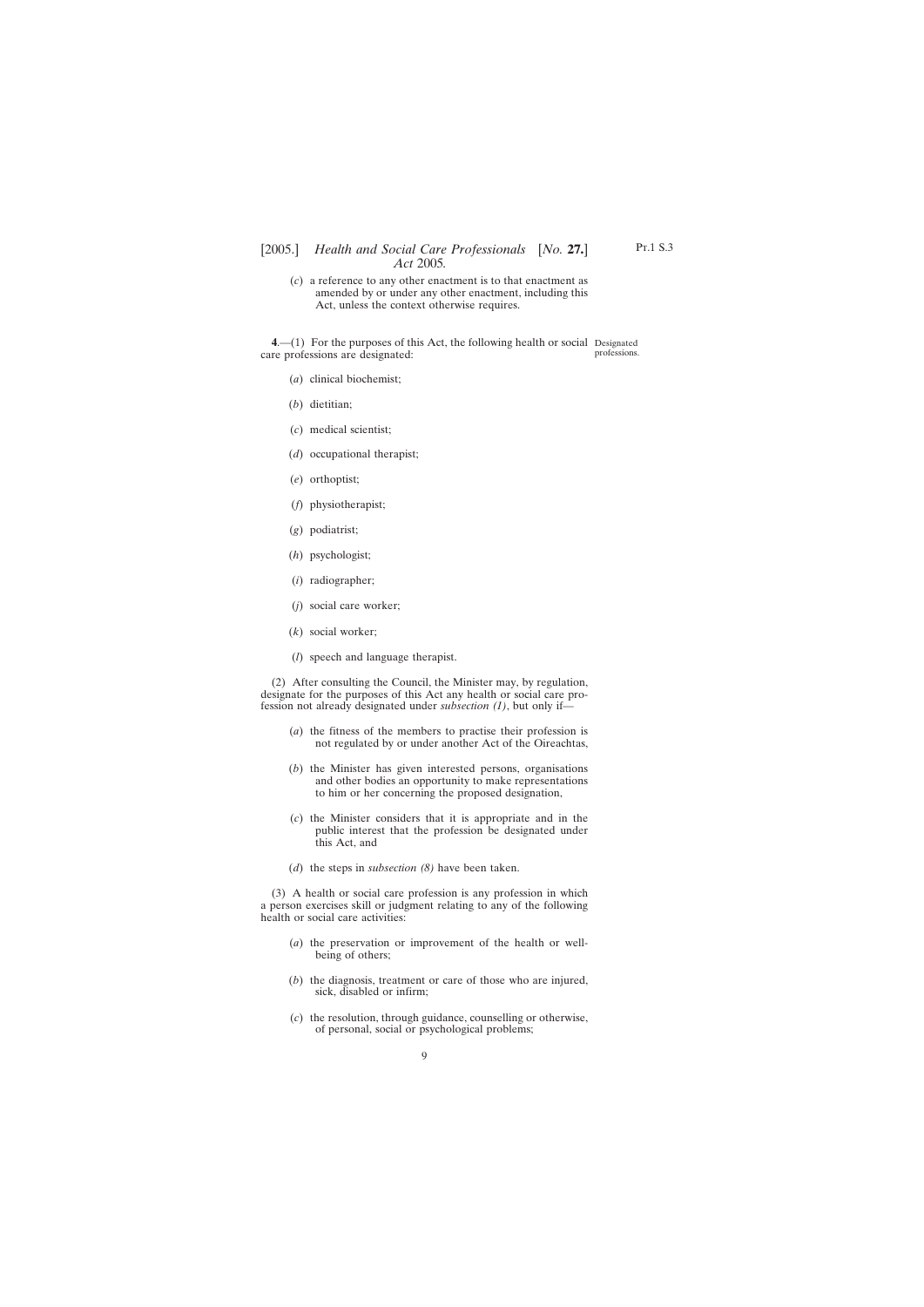(*d*) the care of those in need of protection, guidance or support.

(4) In considering for the purposes of *subsection (2)(c)* whether it is appropriate and in the public interest that a health or social care profession be designated under this Act, the Minister shall have regard to the following factors:

- (*a*) the extent to which the profession has a defined scope of practice and applies a distinct body of knowledge;
- (*b*) the extent to which the profession has established itself, including whether there is at least one professional body representing a significant proportion of the profession's practitioners;
- (*c*) the existence of defined routes of entry into the profession and of independently assessed entry qualifications;
- (*d*) the profession's commitment to continuing professional development;
- (*e*) the degree of risk to the health, safety or welfare of the public from incompetent, unethical or impaired practice of the profession;
- (*f*) any other factor that the Minister considers relevant.
- (5) Regulations under this section shall—
	- (*a*) include provision for the establishment of registration boards for the professions designated in the regulations, and
	- (*b*) specify the name by which each registration board is to be known.

(6) Regulations under this section may prescribe a title to be used by registrants of each profession designated by the regulations and, for that purpose, may also prescribe one or more than one variant of the prescribed title.

(7) Regulations under this section may also vary, as the Minister considers necessary or expedient in view of the increase in the number of designated professions—

- (*a*) the total number of persons to be appointed as ordinary members of the Council under *section 9(3)(b)*, and
- (*b*) the number of them to be appointed to represent the management of a sector, organisation or body, or to represent an establishment or interest, referred to in any subparagraph of that section.
- (8) Regulations may be made under this section only if—
	- (*a*) a draft of the proposed regulation has been laid before the Houses of the Oireachtas, and
	- (*b*) a resolution approving the draft has been passed by each House.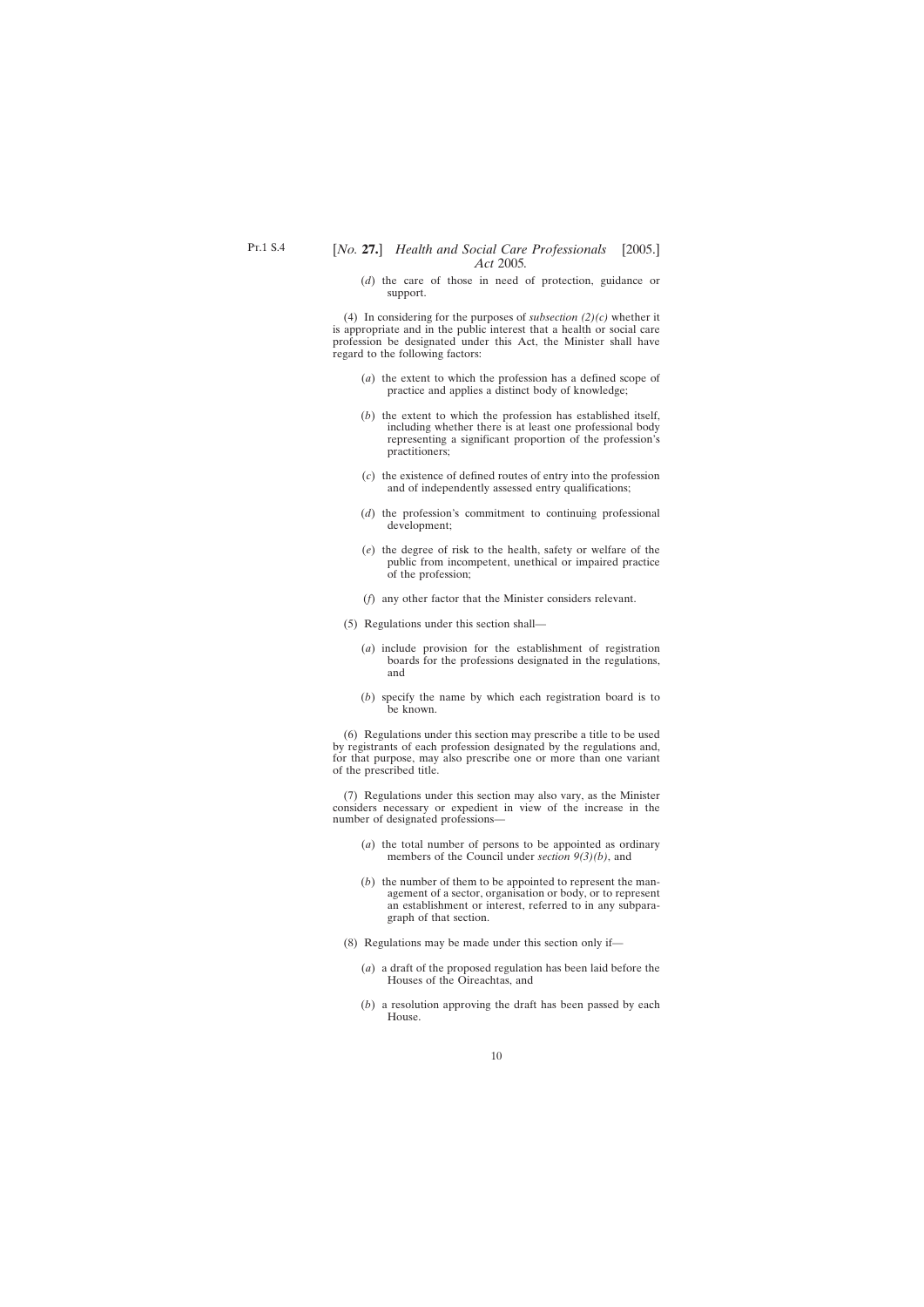<span id="page-10-0"></span>**5**.—Any expenses incurred by the Minister in administering this Expenses of Act are, to such extent as may be sanctioned by the Minister for administering this Finance, payable out of money provided by the Oireachtas. Act.

#### PART 2

#### Health and Social Care Professionals Council

**6**.—(1) On the establishment day, a body to be known as An Establishment of Chomhairle um Ghairmithe Sláinte agus Cúraim Shóisialaigh or in Council. the English language as the Health and Social Care Professionals Council is established to perform the functions and exercise the powers assigned to it by this Act.

(2) The Council is a body corporate with perpetual succession and a common seal and it may—

- (*a*) sue and be sued in its corporate name,
- (*b*) acquire, hold and dispose of land or an interest in land, and
- (*c*) acquire, hold and dispose of any other property.

(3) The Minister may, by order, appoint a day as the establishment day of the Council.

(4) Subject to this Act, the Council may regulate its own procedure and the procedure of each registration board.

(5) *Schedule 1* applies to the Council.

**7.**—The object of the Council is to protect the public by promoting Object of Council. high standards of professional conduct and professional education, training and competence among registrants of the designated professions.

**8.**—(1) The Council shall do all things necessary and reasonable Functions and to further its object and shall exercise its powers and perform its powers of Council.functions in the public interest.

(2) Without limiting the Council's responsibilities under *subsection (1)*, its functions are to—

- (*a*) oversee and co-ordinate the activities of registration boards,
- (*b*) provide administrative support and secretarial assistance to registration boards and their committees,
- (*c*) receive applications and make decisions under *Part 4* concerning the refusal of registration boards to grant or restore registration,
- (*d*) enforce standards of practice for registrants of the designated professions, including the codes of professional conduct and ethics adopted by their registration boards,

P<sub>T.1</sub>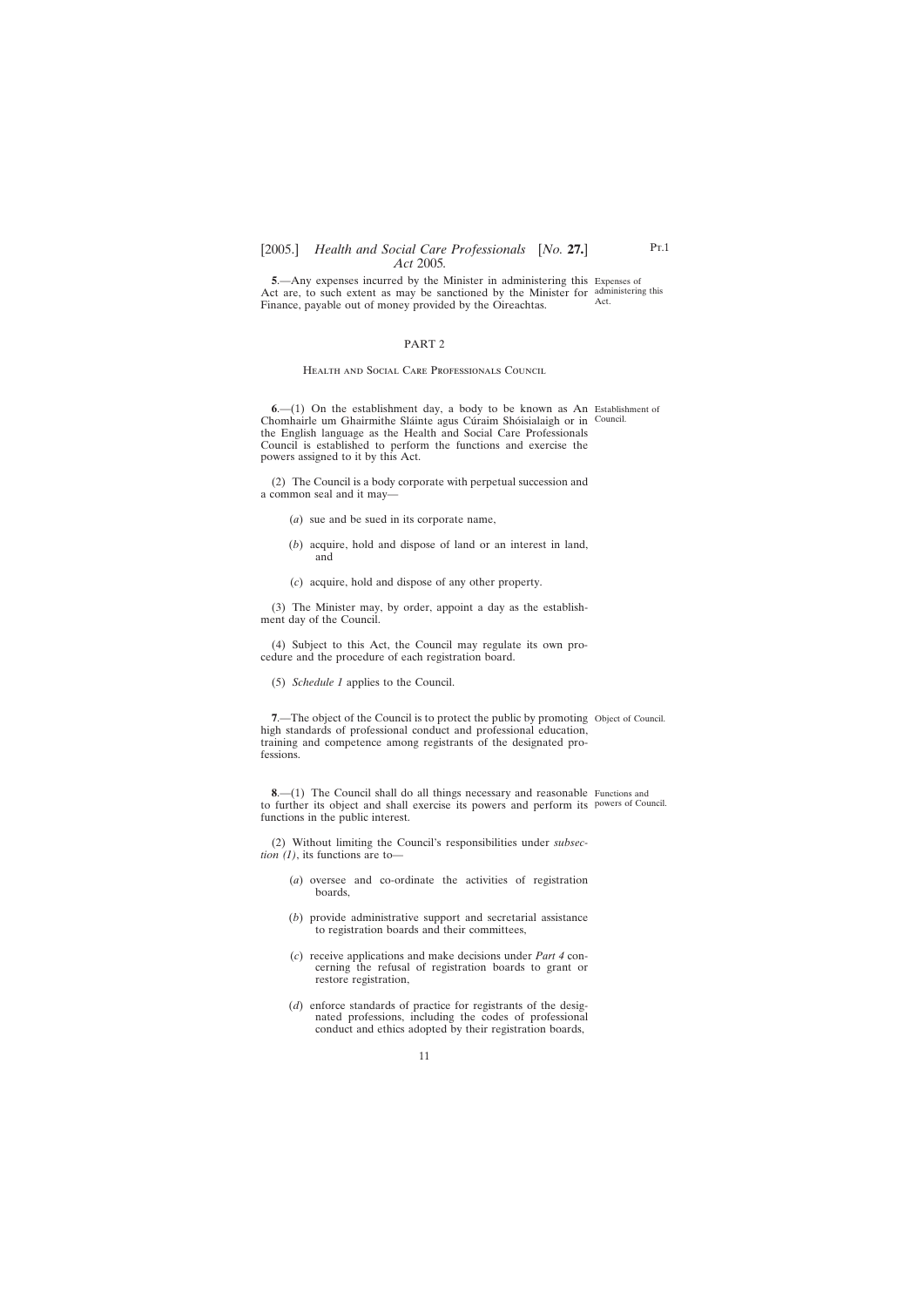- <span id="page-11-0"></span>(*e*) establish committees of inquiry into complaints under *Part 6* against registrants of the designated professions,
- (*f*) make decisions and give directions under *Part 6* relating to the imposition of disciplinary sanctions on registrants of the designated professions,
- (*g*) advise the Minister, either on its own initiative or at the Minister's request, on all matters relating to the Council's functions under this Act,
- (*h*) encourage registration boards to collaborate with each other, where practicable, including in the professional education and training of registrants,
- (*i*) issue assessment guidelines for the purposes of *section 91*, and
- (*j*) perform any function that may be assigned by the Minister to the Council and that relates to—
	- (i) the registrants of any designated profession, their education and training and the practice of the profession, or
	- (ii) the implementation of any directive or regulation of the Council of the European Union concerning the practice of, and persons engaged in, health care or social care.

(3) The Council has power to do anything that appears to it to be requisite, advantageous or incidental to, or to facilitate, the performance of its functions under this Act.

**9**.—(1) The Council is to consist of a chairperson and ordinary members, all of whom are to be appointed by the Minister in accordance with this section.

(2) A registrant is not eligible to be appointed chairperson of the Council.

- (3) The following are to be appointed as ordinary members:
	- (*a*) for each designated profession, one person who, subject to *subsections (6)* and *(7)*—
		- (i) is an elected member of the registration board of the designated profession concerned, and
		- (ii) is nominated by that board for appointment to the Council;
	- (*b*) 9 persons of whom—
		- (i) one is representative of the management of the public health sector, the public social care sector or both sectors,
		- (ii) one is representative of the management of a voluntary or private sector organisation concerned with health or social care,

Membership of Council.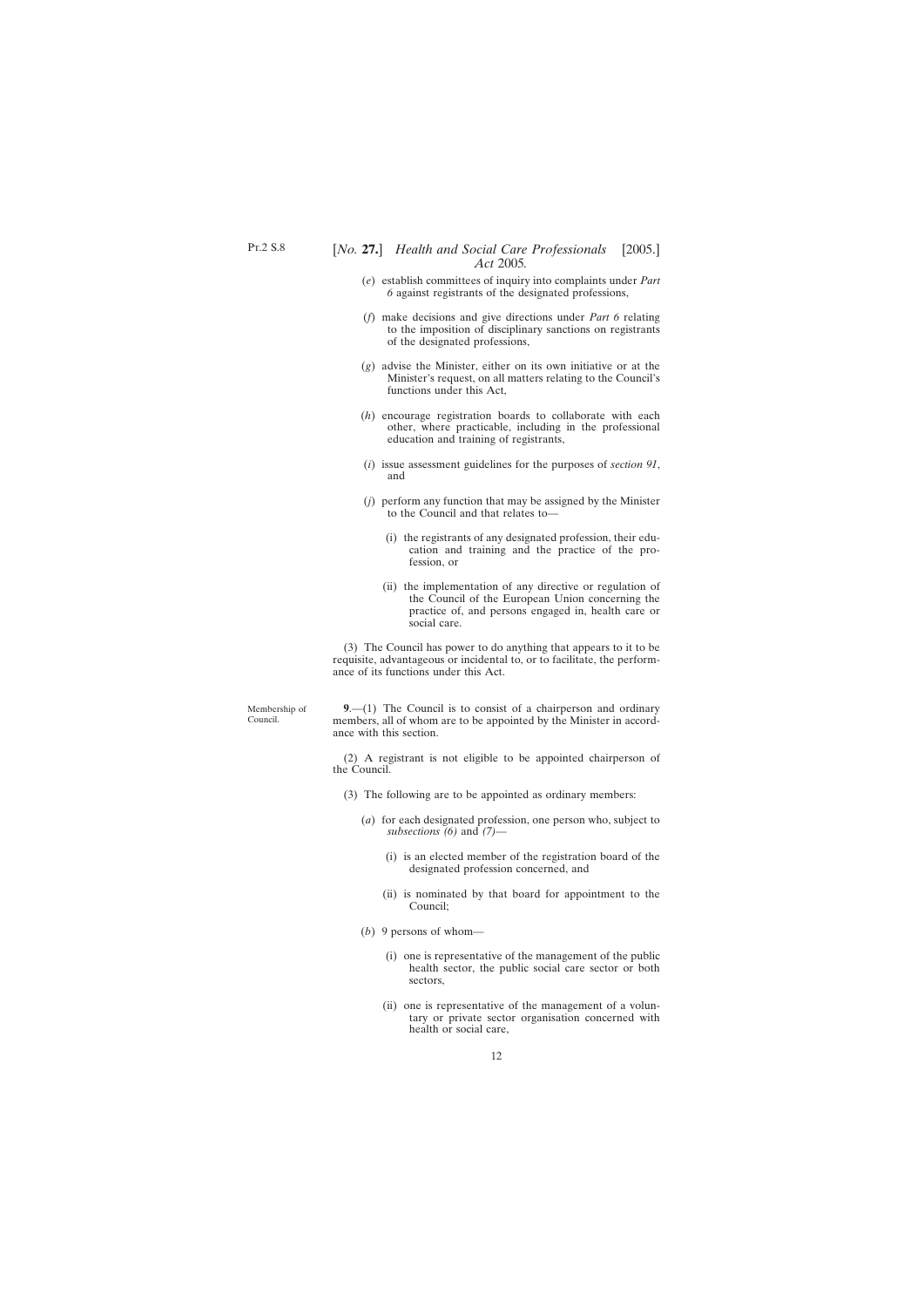- <span id="page-12-0"></span>(iii) one is representative of third level educational establishments involved in the education and training of persons with respect to the practice of the designated professions and is nominated by the Minister for Education and Science, and
- (iv) 6 are representative of the interest of the general public and are appointed with the consent of the Minister for Enterprise, Trade and Employment;
- (*c*) 3 persons who have such qualifications, interests and experience as, in the opinion of the Minister, would be of value to the Council in performing its functions.

(4) Before appointing a chairperson under *subsection (1)* or an ordinary member under *subsection (3)(b)(i)* or *(ii)* or *(c)* or *subsection (6)*, the Minister shall consult with any organisations that he or she considers appropriate.

(5) Persons appointed to represent the interests of the general public may include members of advocacy groups and users of services provided by the designated professions.

(6) When the Council is first constituted, the Minister shall, for each designated profession, appoint, instead of a person who meets the criteria in *subsection (3)(a)*, a person who is engaged—

- (*a*) in the practice of that profession,
- (*b*) in the education or training of persons with respect to the practice of that profession, or
- (*c*) as a member of that profession, in the management of services provided by that profession.

(7) *Subsection (6)* applies also to the initial appointment of an ordinary member to the Council as a result of a health or social care profession being designated by regulation.

**10**.—(1) A member of the Council or of any committee estab-Allowances for lished by the Council under this Act shall be paid, out of funds at expenses of the Council's disposal, such allowances for travelling and subsistence members. expenses incurred in respect of the member's attendance at a meeting of the Council or committee or otherwise in connection with the affairs of the Council as the Minister, with the consent of the Minister for Finance, may determine.

(2) In addition to any allowances payable under *subsection (1)*, the chairperson may be paid by the Council, out of funds at its disposal, such remuneration for performing the functions of his or her office as may be determined by the Council with the approval of the Minister given with the consent of the Minister for Finance.

**11.**—(1) The Council shall appoint a chief executive officer to— Chief executive

(*a*) carry on and manage and control generally the administration and business of the Council and the registration boards,

(*b*) act as registrar of each registration board, and

officer.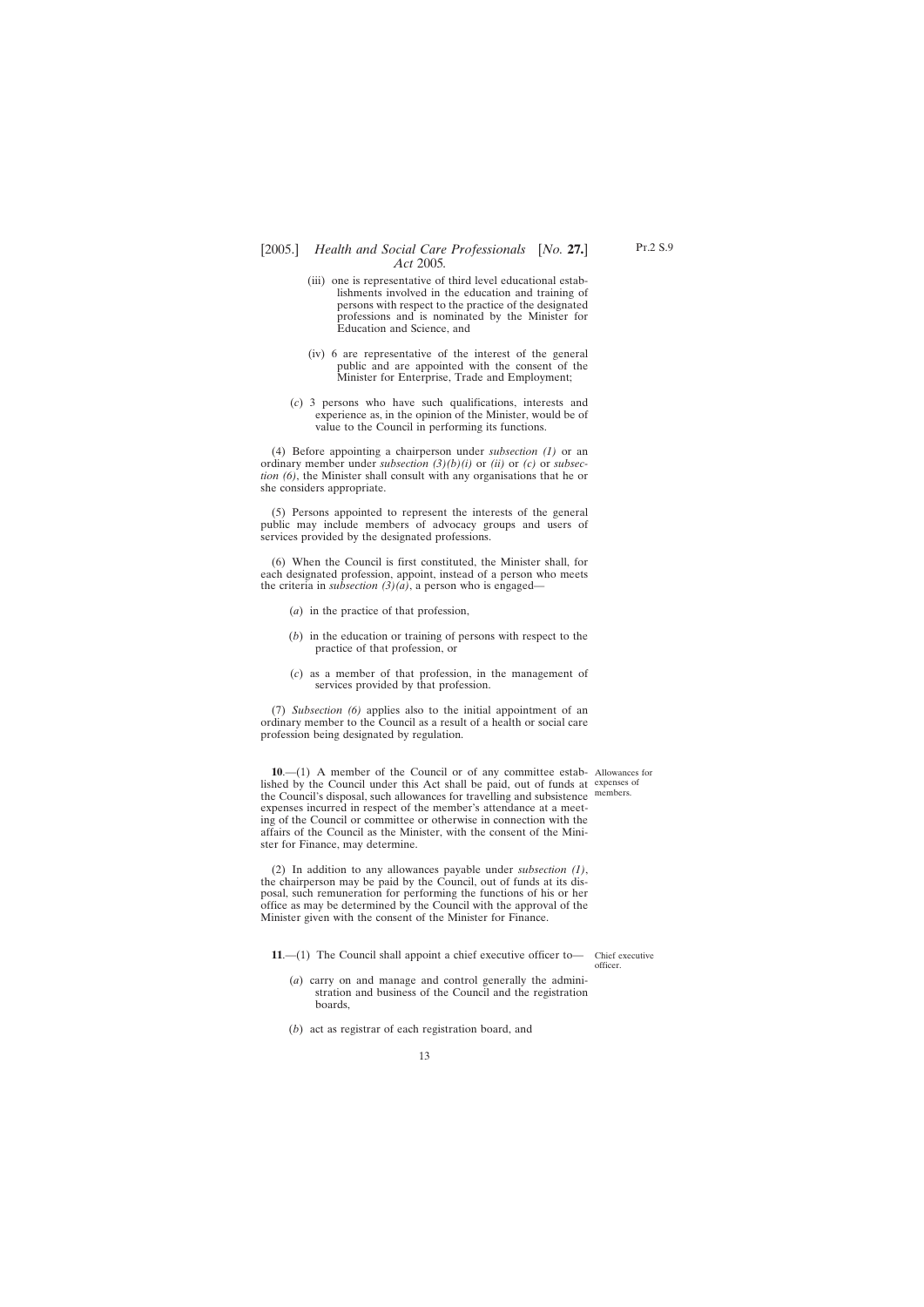(*c*) perform any other duties that may be determined by the Council.

<span id="page-13-0"></span>(2) The chief executive officer holds office on the conditions (including those relating to remuneration and allowances) that may be determined by the Council with the approval of the Minister given with the consent of the Minister for Finance.

(3) The chief executive officer shall be paid by the Council, out of funds at its disposal, the remuneration and allowances determined under *subsection (2)*.

**12**.—(1) Subject to *subsection (2)*, the Council may appoint persons to be members of its staff and may determine their duties.

(2) The numbers and grades of staff to be appointed under this section and the conditions (including those relating to remuneration and allowances) of their appointment shall be determined by the Council with the approval of the Minister given with the consent of the Minister for Finance.

(3) Staff appointed under this section shall be paid by the Council, out of funds at its disposal, the remuneration and allowances determined under *subsection (2)*.

(4) Subject to *subsection (5)*, the Council may make and carry out arrangements with any person or body to assist any of the following in performing their functions or exercising their powers under this Act:

- (*a*) the Council;
- (*b*) a committee of the Council;
- (*c*) a registration board;
- (*d*) a committee of a registration board.

(5) The Council's power to make an arrangement to assist a registration board or a committee of a registration board may be exercised only at the request of the registration board concerned.

Superannuation.

**13**.—(1) The Council shall prepare and submit to the Minister one or more than one scheme for granting superannuation benefits to or in respect of such members of its staff (including the chief executive officer) as the Council considers appropriate.

(2) Each superannuation scheme shall fix the time and conditions of retirement for all persons to or in respect of whom superannuation benefits are payable under the scheme, and different times and conditions may be fixed in respect of different classes of persons.

(3) A superannuation scheme submitted to the Minister under this section shall, if approved by the Minister with the consent of the Minister for Finance, be carried out in accordance with its terms.

(4) A superannuation scheme may be amended or revoked by a subsequent scheme prepared, submitted and approved under this section.

Staff and consultants.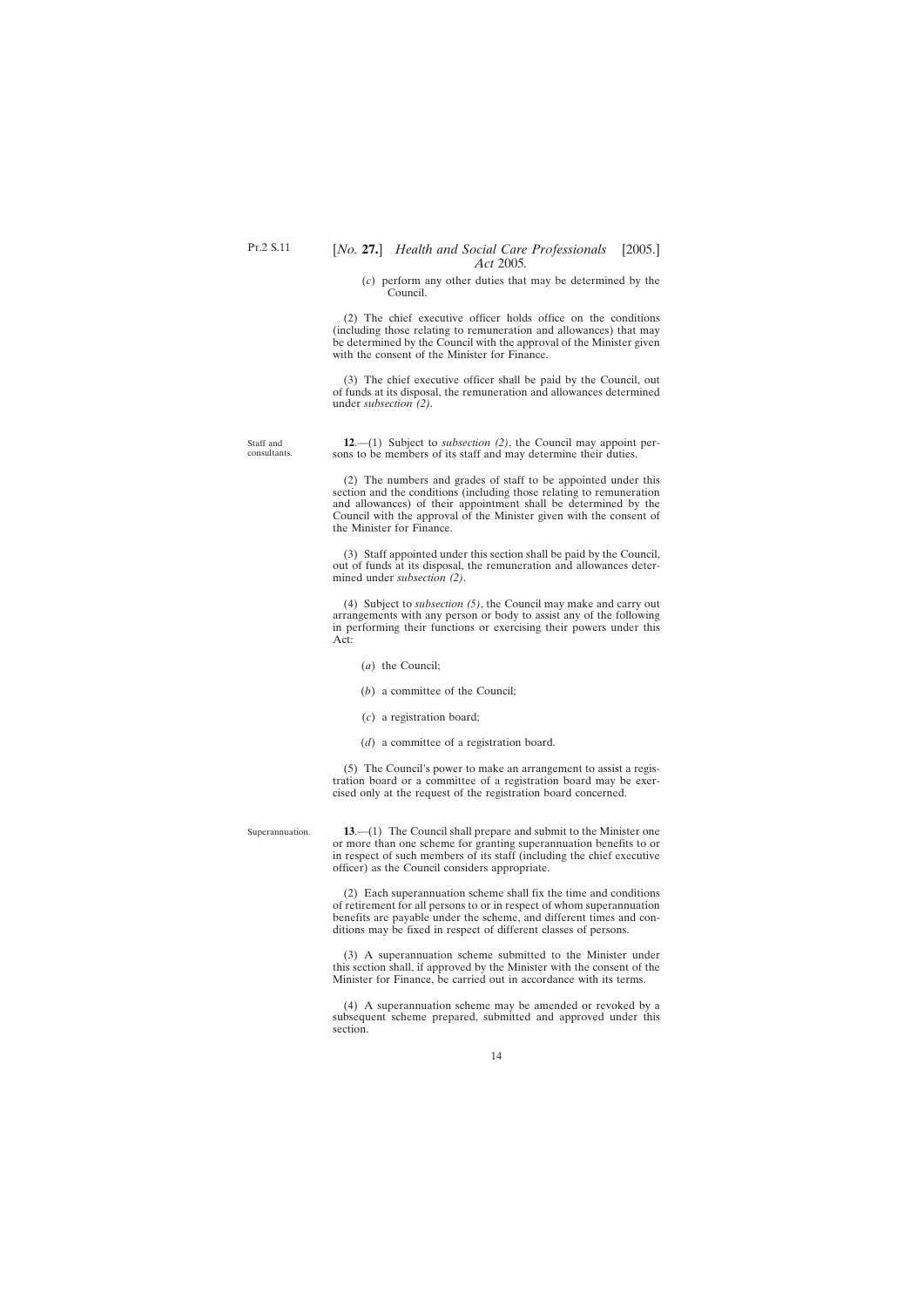<span id="page-14-0"></span>(5) The Council may not grant, or enter any arrangement for the provision of, any superannuation benefit to or in respect of a member of its staff (including the chief executive officer), except in accordance with a superannuation scheme approved under this section or approved by the Minister with the consent of the Minister for Finance.

(6) Any dispute about the claim of any person to, or the amount of, a superannuation benefit payable in pursuance of a superannuation scheme approved under this section shall be submitted to the Minister who shall refer it to the Minister for Finance for decision.

(7) The Minister shall ensure that a superannuation scheme approved under this section is laid before each House of the Oireachtas as soon as practicable after it is approved.

(8) Either House of the Oireachtas may, by a resolution passed within 21 sitting days after the day on which the superannuation scheme is laid before it, annul the scheme.

(9) The annulment of a superannuation scheme under *subsection (8)* takes effect immediately on the passing of the resolution concerned, but does not affect the validity of anything done under the scheme before the passing of the resolution.

**14**.—(1) A member of the Council's staff (including the chief Membership of executive officer) is immediately seconded from employment by the either House of Council if he or she is—

Oireachtas or European Parliament.

- $(a)$  nominated as a member of Seanad Éireann,
- (*b*) elected as a member of either House of the Oireachtas or of the European Parliament, or
- (*c*) regarded pursuant to section 19 of the European Parliament Elections Act 1997 as having been elected to the European Parliament to fill a vacancy.

(2) A person seconded from employment under *subsection (1)* shall not be paid by, or entitled to receive from, the Council any remuneration or allowances in respect of the period of secondment and that period shall not, for the purposes of any superannuation benefit, be counted as service with the Council.

(3) In relation to a person seconded from employment under *subsection (1)*, the period of secondment begins on the occurrence of the relevant event referred to in that subsection and ends when the person ceases to be a member of either House of the Oireachtas or of the European Parliament.

(4) A person who is entitled under the Standing Orders of either House of the Oireachtas to sit in that House or who is a member of the European Parliament is, while so entitled or such a member, not eligible to be employed in any capacity by the Council.

**15**.—(1) In this section—

"meeting" means a meeting of the Council or of a committee of  $\frac{\text{members of Council}}{\text{or committee}}$ the Council;

Disclosure of interests by or committee.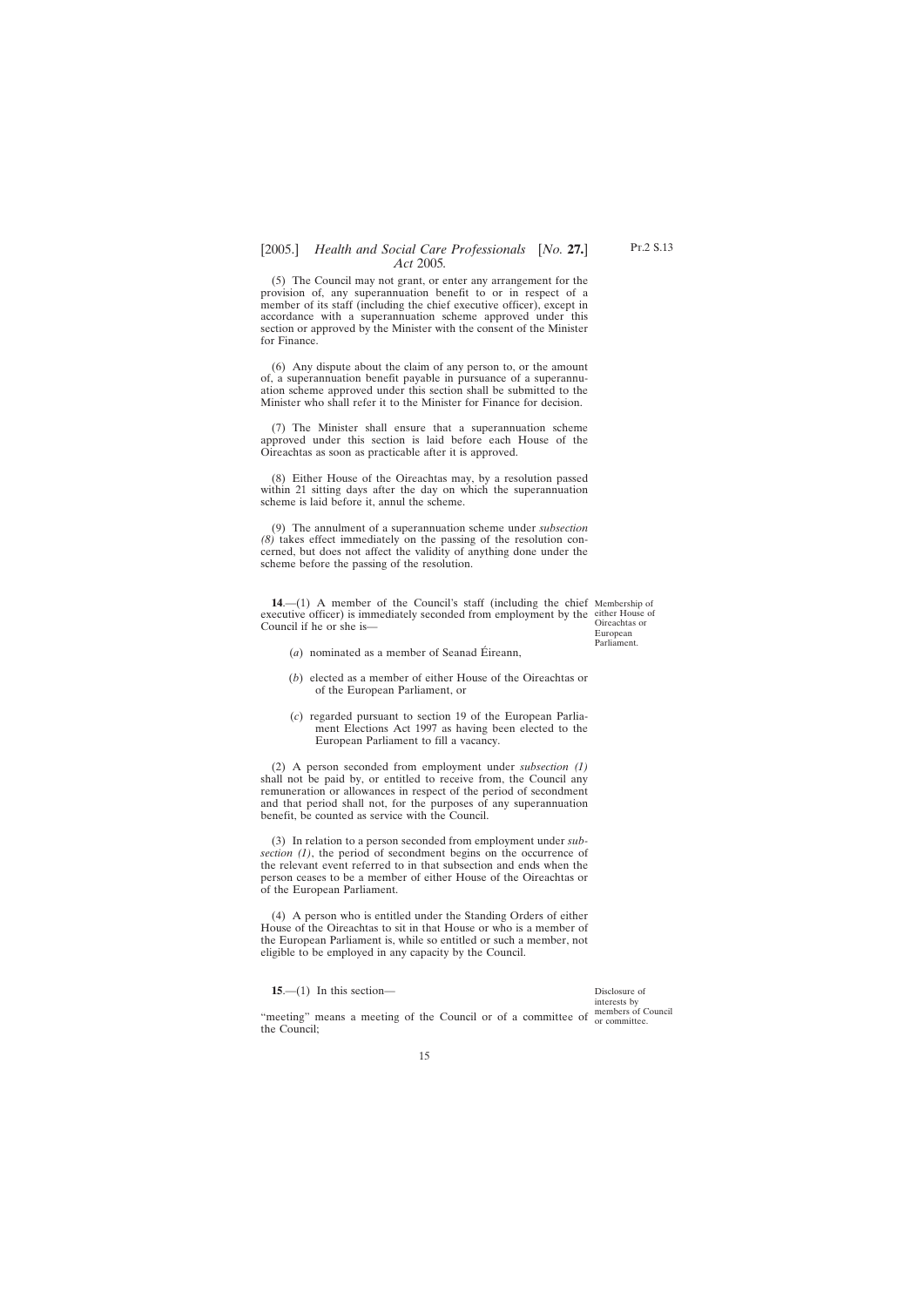"member" means a member of the Council or of a committee of the Council;

"specified matter" means—

- (*a*) an arrangement to which the Council is a party or a proposed such arrangement, or
- (*b*) a contract or other agreement with the Council or a proposed such contract or other agreement.

(2) Any member present at a meeting where a specified matter arises who, otherwise than in his or her capacity as a member, has a material interest in that matter shall—

- (*a*) at the meeting disclose to the Council or committee the nature of that interest,
- (*b*) withdraw from the meeting for as long as the matter is being discussed or considered,
- (*c*) take no part in any deliberation of the members relating to the matter, and
- (*d*) refrain from voting on any decision relating to the matter.
- (3) If a member discloses a material interest under this section—
	- (*a*) the disclosure shall be recorded in the minutes of the meeting concerned, and
	- (*b*) for as long as the matter to which the disclosure relates is being dealt with by the meeting, the member shall not be counted in the quorum for the meeting.

(4) If at a meeting a question arises as to whether or not a course of conduct, if pursued by a member, would be a failure by the member to comply with *subsection (2)*—

- (*a*) the chairperson of the meeting may, subject to *subsection (5)*, determine the question,
- (*b*) the chairperson's determination is final, and
- (*c*) the particulars of the determination shall be recorded in the minutes of the meeting.

(5) If the chairperson is the member in respect of whom the question arises, the other members present at the meeting shall choose one of their number to be the chairperson of the meeting for the purposes of *subsection (4)*.

(6) A member who, otherwise than in his or her capacity as a member, has a material interest in a specified matter shall neither influence nor seek to influence any decision to be made by the Council or committee in relation to that matter.

(7) On being satisfied that a member of the Council has failed to comply with *subsection (2)* or *(6)*, the Minister may remove that member from office.

(8) A member removed from office under this section is not eligible for appointment under this Act.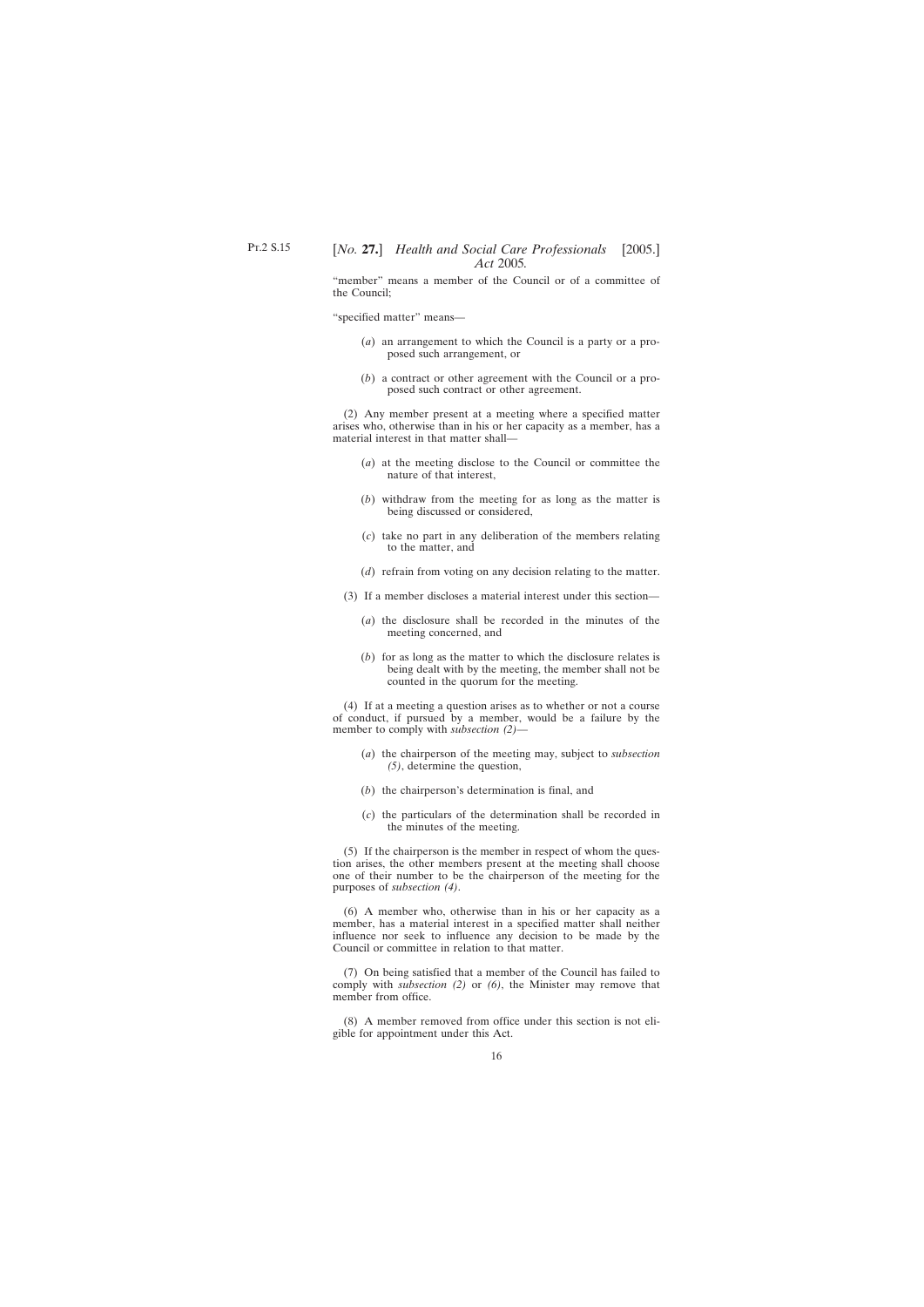<span id="page-16-0"></span>**16.**—(1) A member of the Council's staff (including the chief Disclosure of executive officer) who, otherwise than in his or her capacity as such interests by staff. a member, has a material interest in a specified matter as defined in *section 15(1)* shall—

- (*a*) disclose to the Council the nature of that interest,
- (*b*) take no part in the negotiation of the arrangement, contract or other agreement concerned or in any deliberation by the Council or its employees relating to that matter,
- (*c*) refrain from making any recommendation relating to the matter, and
- (*d*) neither influence nor seek to influence a decision to be made in relation to the matter.

(2) *Subsection (1)* does not apply to contracts or proposed contracts of employment of the members of the Council's staff with the Council.

(3) If a person fails to comply with this section, the Council may make such alterations to the person's conditions of employment as it considers appropriate or may terminate the person's contract of employment.

**17**.—(1) The Council shall pay the following expenses out of Expenses of funds at its disposal: Council.

- (*a*) all expenses incurred by the Council, including the expenses of providing administrative support and secretarial assistance to registration boards and their committees;
- (*b*) all expenses incurred by registration boards and their committees as a result of arrangements made under *section 12(4)*.

(2) The Council may allocate in the manner that it may determine the surplus, if any, of funds at its disposal to—

- (*a*) the development of education,
- (*b*) research, or
- (*c*) any other public purpose,

connected with any one or more than one of the designated professions.

**18.**—(1) The Council may charge such fees as may, from time to Power to charge time, be set by the Council for any or all of the following: and recover fees.

- (*a*) registration under this Act;
- (*b*) retention of registration;
- (*c*) the issue of a certificate of registration to a registrant;
- (*d*) the removal of a name from a register under *section 39(1)*;

Pt.2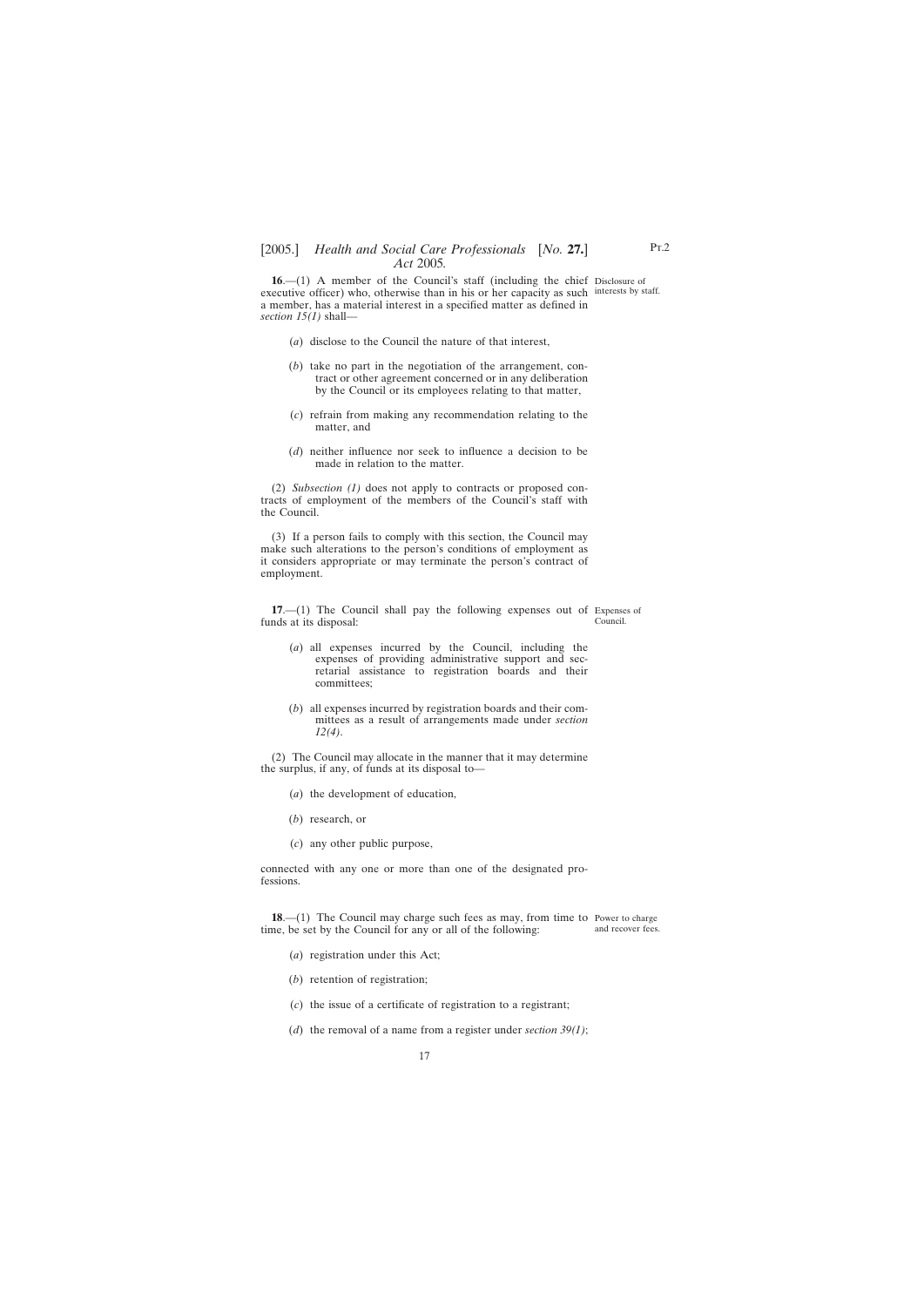Gifts.

## <span id="page-17-0"></span>[*No.* **27.**] *Health and Social Care Professionals* [2005.] *Act* 2005*.*

- (*e*) the restoration of a name to a register under *section 39(2)*, *40(2)* or *73*;
- (*f*) any other service that the Council or a registration board may provide.

(2) The Council may recover as a simple contract debt in any court of competent jurisdiction, from a person by whom the fee is payable, any amount due and owing to the Council in respect of a fee charged under this section.

Power to borrow. **19**.—(1) For the purpose of providing for current or capital expenditure, the Council may borrow money subject to any conditions that may be imposed by, or in accordance with any directions that may be given by, the Minister.

> (2) Any money borrowed pursuant to this section and any interest accruing on it may be secured on the Council's revenue, funds or property.

**20**.—The Council may accept gifts of land, money or other property on the trusts and conditions, if any, that may be specified by the donor, provided those trusts and conditions are consistent with the Council's object and functions.

Accounts and audit. **21**.—(1) The Council shall keep all proper and usual accounts of—

- (*a*) all income received by the Council (including the sources of such income),
- (*b*) all expenditure (including the subject matter of the expenditure) incurred by—
	- (i) the Council,
	- (ii) a committee of the Council,
	- (iii) each registration board, and
	- (iv) a committee of a registration board,

and

(*c*) the Council's assets and liabilities.

(2) Not later than 3 months after the end of the financial year to which the accounts relate, the Council shall submit the accounts prepared under this section to the Comptroller and Auditor General for audit.

(3) After the audit, the Council shall present to the Minister the audited accounts together with the Comptroller and Auditor General's report.

(4) The Minister shall ensure that, as soon as possible after the audited accounts and the report are presented to the Minister, copies of them are laid before each House of the Oireachtas.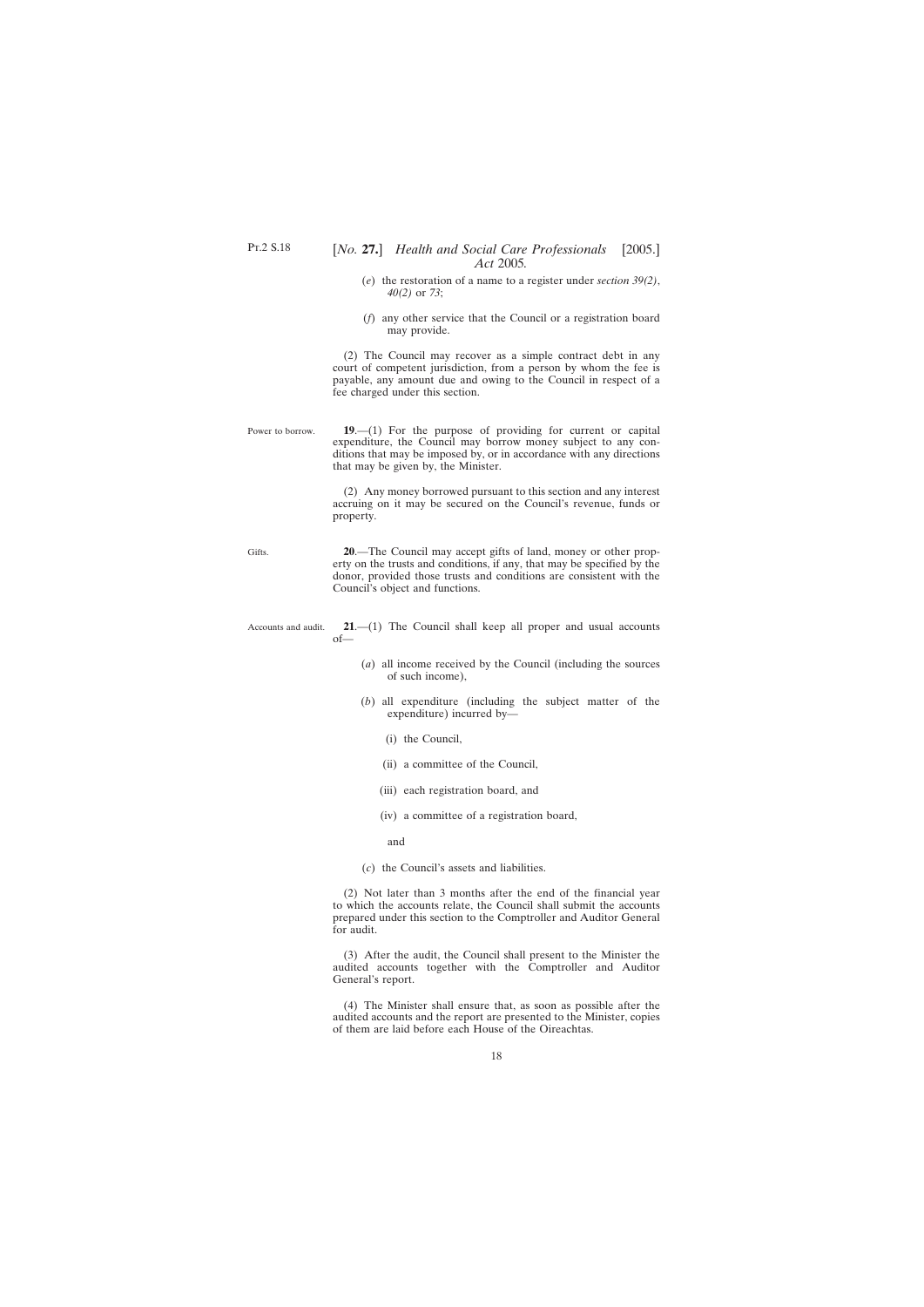<span id="page-18-0"></span>(5) As soon as possible after the laying of copies before the Houses of the Oireachtas, the Council shall ensure that the audited accounts and the Comptroller and Auditor General's report are printed, published and put on sale.

**22**.—(1) The Council may, subject to *subsections (3)* to *(5)*, make Council's power to rules providing for—

make rules.

- (*a*) the establishment, membership, functions and procedures of committees of the Council or a registration board,
- (*b*) the form and manner in which registration boards are to maintain registers,
- (*c*) the details relating to registrants that, in addition to their names, are to be entered in registers,
- (*d*) the division of registers into specified divisions for different categories of registrants,
- (*e*) the manner in which fees are to be paid and the time limits for payment of annual fees for retention of registration,
- (*f*) the receiving and recording of evidence by committees established under *Part 6*,
- (*g*) the receiving of submissions by committees established under *Part 6*, and
- (*h*) any other matter relating to the Council's functions under this Act.

(2) Rules under *subsection (1)(f)* and *(g)* may, among other things, specify—

- (*a*) the form in which and the means by which evidence or submissions may be received by committees established under *Part 6*, and
- (*b*) the conditions subject to which evidence or submissions may be received by those committees by means of a livevideo link, a video recording, a sound recording or any other mode of transmission.
- (3) The Council shall ensure that—
	- (*a*) a draft of any rule that it proposes to make is published in such manner as the Council may determine, and
	- (*b*) with the draft is published an invitation to members of the public, any organisation and any other body to comment on the draft before a date specified by the Council in the invitation.

(4) After considering any comments received before the date specified in the invitation, the Council may—

- (*a*) make the rule in the form of the draft as published or with such changes as the Council may determine, or
- (*b*) decide not to make the rule.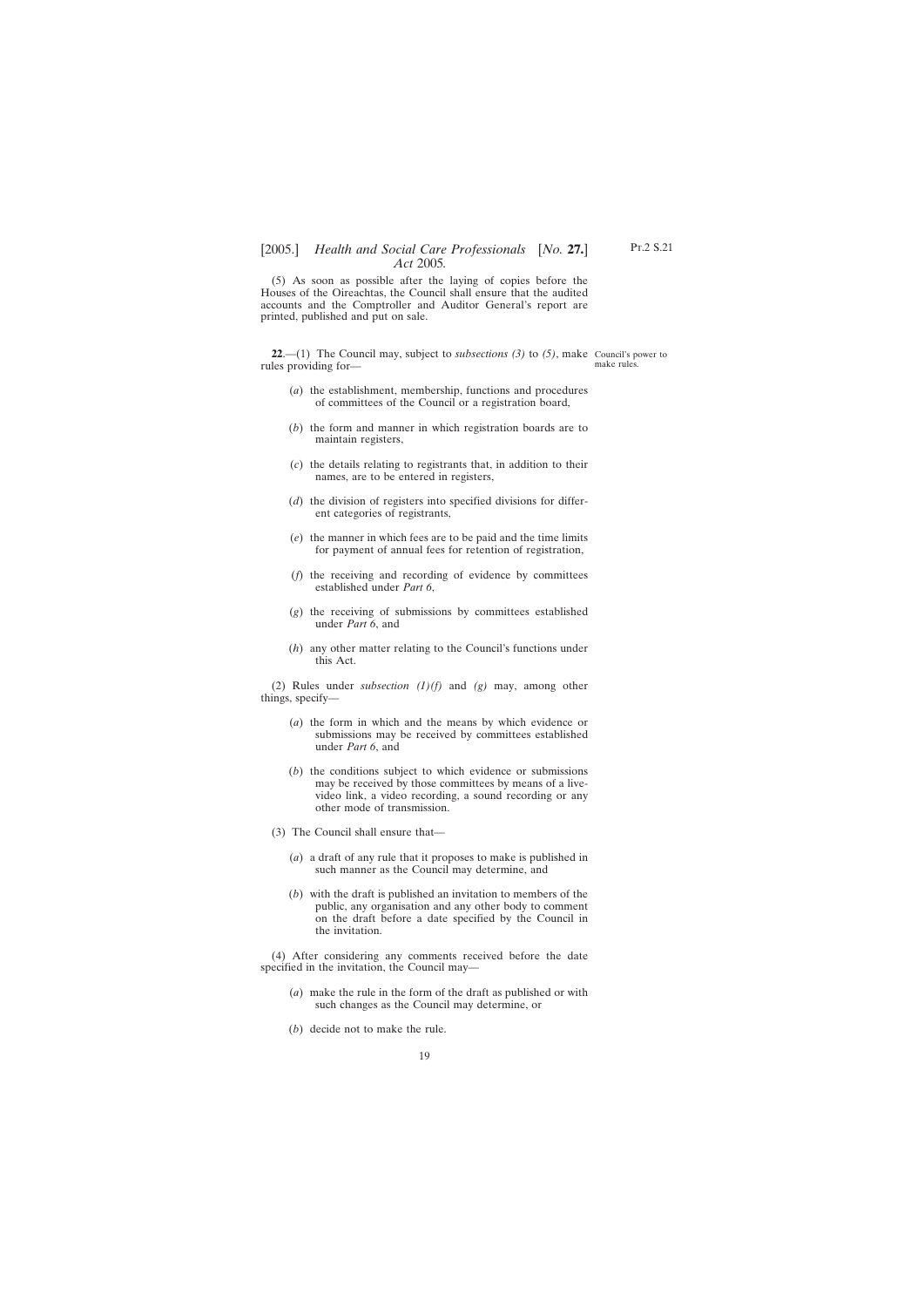<span id="page-19-0"></span>(5) *Subsections (3)* and *(4)* apply also in relation to a proposed amendment or revocation of a rule.

(6) The Council shall ensure that as soon as practicable after a rule is made it—

- (*a*) is published in such manner as the Council may determine, and
- (*b*) is submitted to the Minister for laying before each House of the Oireachtas.

(7) Instead of exercising the power to make rules providing for the establishment, membership, functions and procedures of committees of a registration board, the Council may, by rule and subject to any limits or conditions it considers appropriate, authorise the board to make bye-laws providing for any or all of those matters.

(8) *Subsections (4)* to *(6)* of *section 95* apply with the necessary modifications to rules submitted to the Minister in accordance with this section as if they were regulations made by the Minister.

Committees of Council.

**23**.—(1) The Council may establish committees of the Council to perform any of its functions or exercise any of its powers under this Part or *Part 5* that, in its opinion, may be better or more conveniently performed or exercised by a committee and that are assigned by the Council to a committee.

(2) A committee established under this section is to consist of the chairperson of the committee and such other persons, whether members of the Council or not, as the Council may appoint.

(3) In making appointments under *subsection (2)* to a committee, the Council shall have regard to the necessity of including as members of the committee an appropriate number of persons representative of the interest of the general public.

(4) A person is eligible to be appointed as chairperson of a committee established under this section only if he or she is a member of the Council.

(5) The acts of a committee established under this section are subject to confirmation by the Council, unless the Council dispenses with the necessity for confirmation.

(6) The Council may regulate the procedure of a committee established under this section but, subject to any such regulation, a committee may regulate its own procedure.

(7) The Council may at any time dissolve a committee established under this section.

Removal of members of Council under this Act, the Minister may, by order, direct the Council from office. **24**.—(1) If the Council does not perform a function assigned to it

- (*a*) to perform that function, and
- (*b*) for that purpose, to do any other thing that is ancillary or incidental to the function.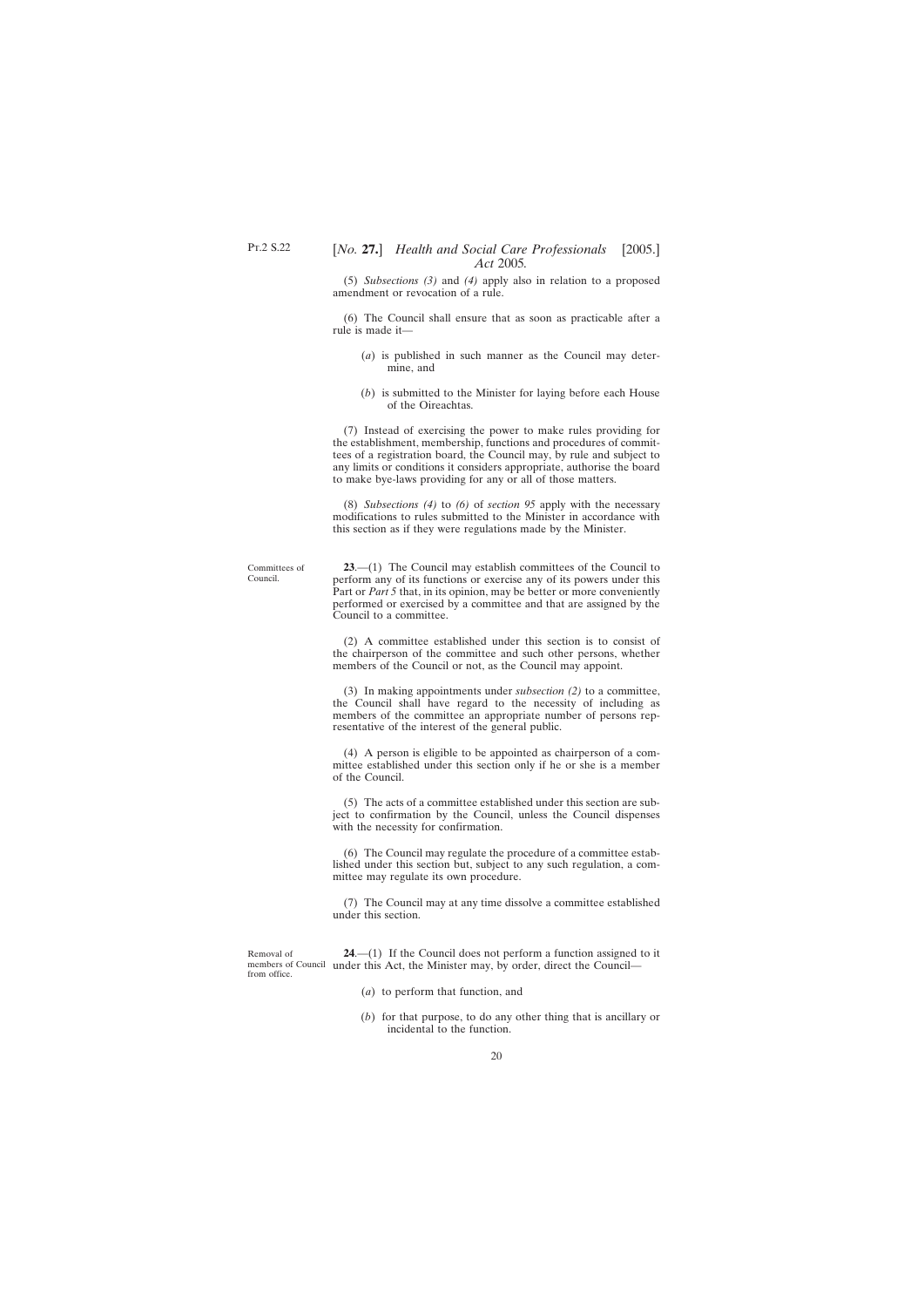<span id="page-20-0"></span>(2) If the Council does not comply with a provision of an order under *subsection (1)*, the Minister may, by order, remove from office any or all of its members.

(3) An order under *subsection (2)* may contain any provisions that the Minister considers necessary to enable the Council's functions to be performed despite the removal from office of any or all of its members and may, in particular, provide for the appointment of one or more than one person to perform any or all of the Council's functions.

**25**.—(1) Not later than 3 months after the end of each financial Annual report of year, the Council shall submit to the Minister a report of the activi-Council. ties of the Council and of each registration board in the immediately preceding financial year.

(2) The Minister shall ensure that a copy of the report is laid before each House of the Oireachtas as soon as practicable after the submission of the report.

#### PART 3

#### Registration Boards

**26.**—(1) The following bodies are established, on their respective Establishment of establishment days, to perform the functions and exercise the powers registration boards.assigned under this Act to the registration board of a designated profession:

- (*a*) Clinical Biochemists Registration Board;
- (*b*) Dietitians Registration Board;
- (*c*) Medical Scientists Registration Board;
- (*d*) Occupational Therapists Registration Board;
- (*e*) Orthoptists Registration Board;
- (*f*) Physiotherapists Registration Board;
- (*g*) Podiatrists Registration Board;
- (*h*) Psychologists Registration Board;
- (*i*) Radiographers Registration Board;
- (*j*) Social Care Workers Registration Board;
- (*k*) Social Workers Registration Board;
- (*l*) Speech and Language Therapists Registration Board.

(2) Each registration board (whether established by this section or by regulation under *section 4*) is a body corporate with perpetual succession and a seal and may sue or be sued in its corporate name.

(3) The Minister may, by order, appoint a day to be the establishment day of a registration board (whether established by this section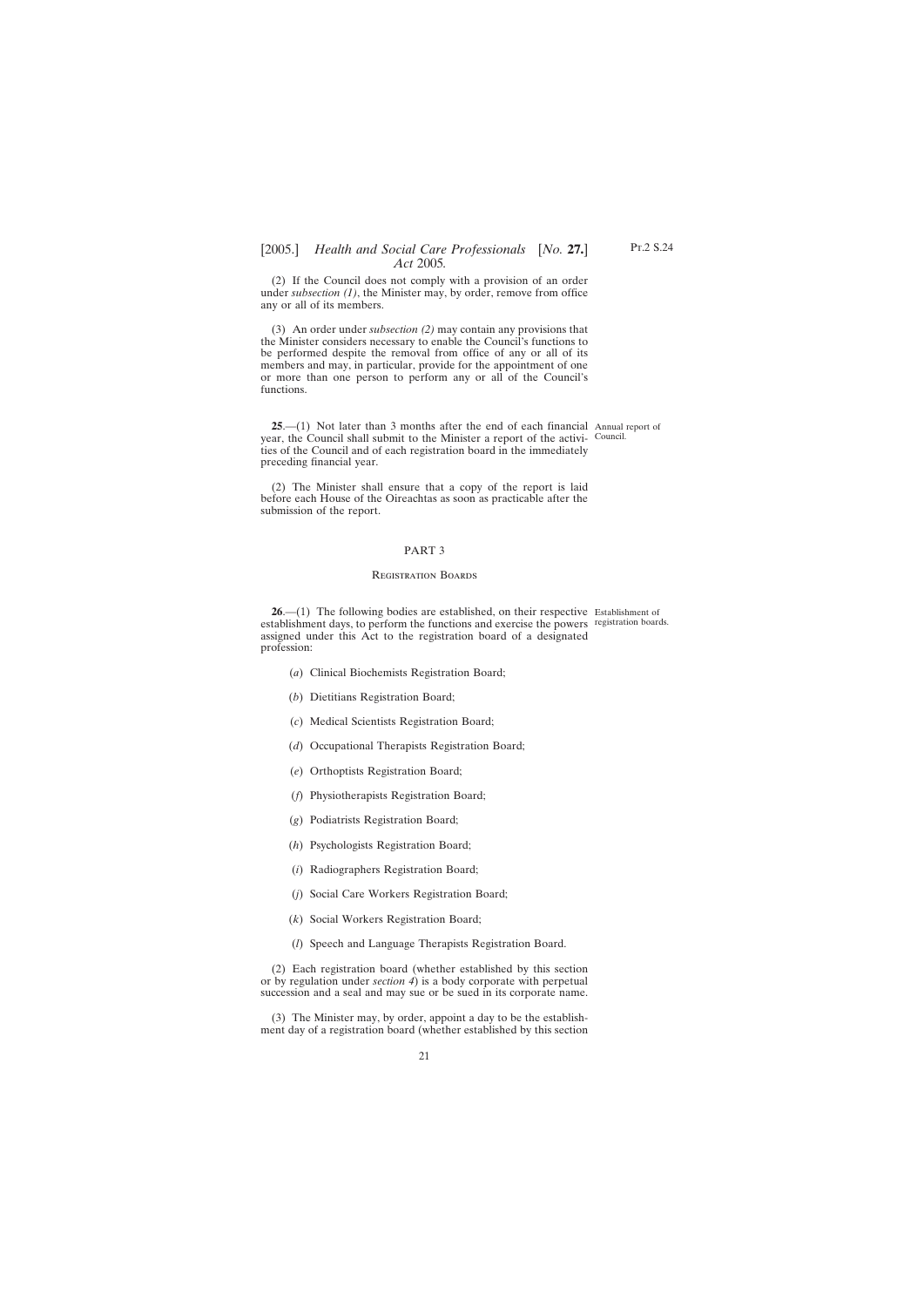<span id="page-21-0"></span>or by regulation under *section 4*) and may appoint different days for different registration boards.

(4) Subject to this Act, each registration board may regulate its own procedure, but only to the extent that the Council decides not to do so.

(5) *Schedule 2* applies to each registration board.

Object, functions and powers of registration boards.

**27**.—(1) The object of the registration board of a designated profession is to protect the public by fostering high standards of professional conduct and professional education, training and competence among registrants of that profession.

(2) A registration board shall do all things necessary and reasonable to further its object and shall exercise its powers and perform its functions in the public interest.

(3) Without limiting its responsibilities under *subsection (2)*, the functions of the registration board of a designated profession are  $t_0$ 

- (*a*) establish and maintain a register of members of the designated profession,
- (*b*) issue certificates of registration under *section 41*,
- (*c*) give guidance to registrants concerning ethical conduct and give guidance and support to them concerning the practice of the designated profession and continuing professional development,
- (*d*) monitor, in accordance with *section 49*, the continuing suitability of programmes approved by the board for the education and training of applicants for registration, and
- (*e*) make recommendations under *Part 6* with respect to sanctions to be imposed on registrants of the designated profession.

(4) The registration board of a designated profession has power to do anything that appears to it to be requisite, advantageous or incidental to, or to facilitate, the performance of its functions under this Act and it may, with the Council's approval—

- (*a*) engage in research into education and training relating to the practice of the designated profession, including the formulation of experimental curricula and the evaluation of existing programmes and examination and assessment procedures, and
- (*b*) maintain statistical records and make those records available for research and planning.

Membership of registration boards. of a designated profession is to consist of the following members: **28**.—(1) Subject to *subsections (4)* to *(6)*, the registration board

> (*a*) 6 persons appointed by the Minister on their election by the registrants of that profession, of whom—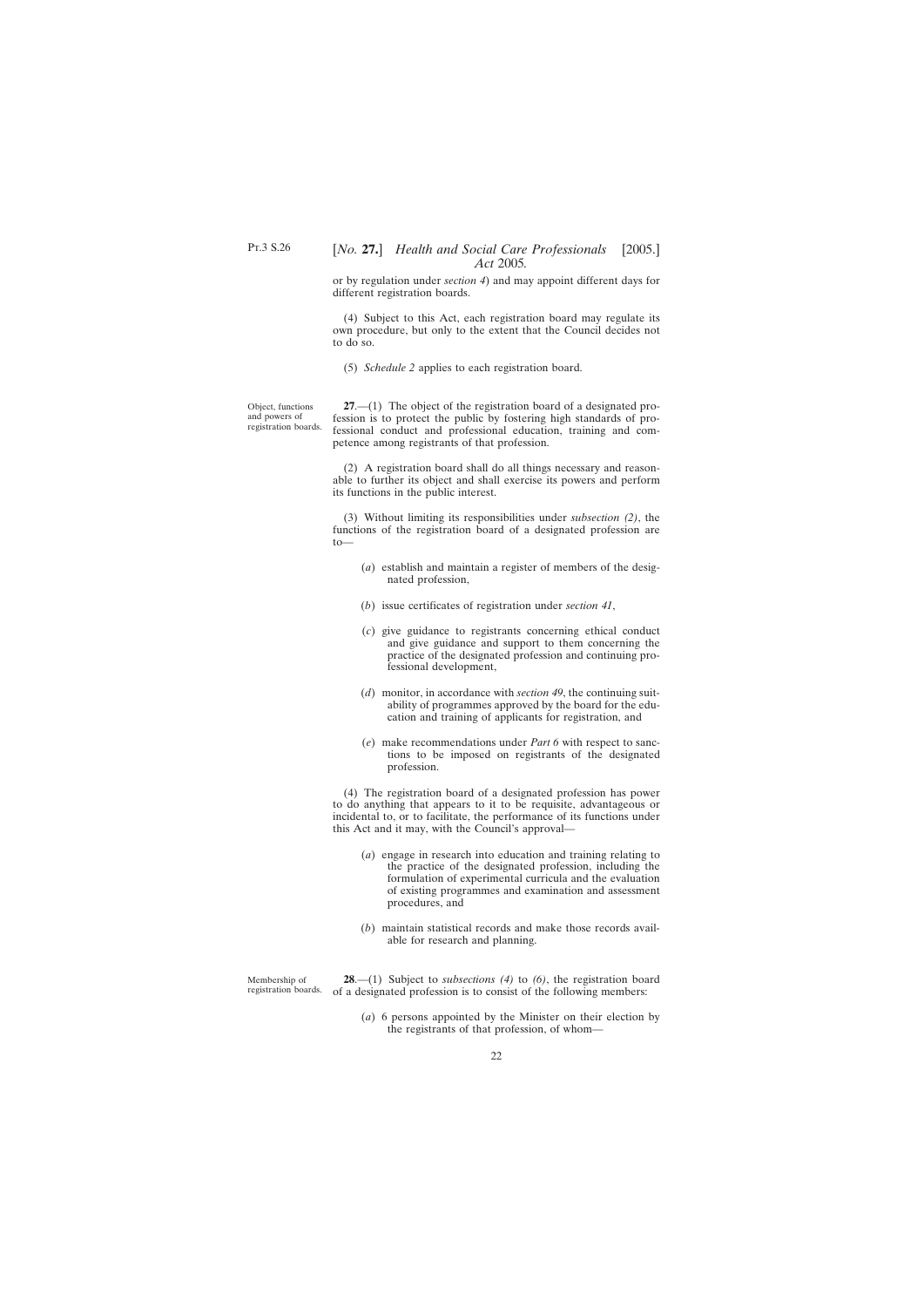- (i) 3 are to be registrants of the designated profession who are engaged in the practice of that profession,
- (ii) 2 are to be registrants of the designated profession who are engaged, as members of that profession, in the management of services provided by it, and
- (iii) one is to be a registrant of the designated profession who is engaged in the State in the education and training of persons with respect to the practice of the designated profession;
- (*b*) 7 persons appointed by the Minister, of whom—
	- (i) one is to be representative of the management of the public health sector, the social care sector or both sectors,
	- (ii) one is to be representative of the management of a voluntary or private sector organisation concerned with health or social care,
	- (iii) one is to be representative of third level educational establishments in the State involved in the education and training of persons with respect to the practice of the designated profession and is nominated by the Minister for Education and Science, and
	- (iv) 4 are to be representative of the interest of the general public and are appointed with the consent of the Minister for Enterprise, Trade and Employment.

(2) The election of members under *subsection (1)(a)* shall be conducted in accordance with the bye-laws of the registration board concerned and before the commencement of the members' terms of office.

(3) Before appointing a member under *subsection (1)(b)(i)* or *(ii)* or *(4)*, the Minister may consult with any organisations that he or she considers appropriate.

(4) When the registration board of a designated profession is first constituted, *subsection (1)(a)* does not apply and instead the Minister shall appoint 6 persons, of whom—

- (*a*) 3 are to be persons who are engaged in the practice of the designated profession,
- (*b*) 2 are to be persons who are engaged, as members of the designated profession, in the management of services provided by it, and
- (*c*) one is to be a person who is engaged in the State in the education and training of persons with respect to the practice of the designated profession.

(5) If no person qualifies under *subsection*  $(1)(a)(ii)$  or *(iii)* for election or under *subsection (1)(b)(iii)* or *(4)(b)* or *(c)* for appointment to the registration board concerned—

(a) *subsection*  $(1)(a)(ii)$  or  $(iii)$  or *subsection*  $(1)(b)(iii)$  or *(4)(b)* or *(c)*, as the case may be, does not apply in relation to the board, and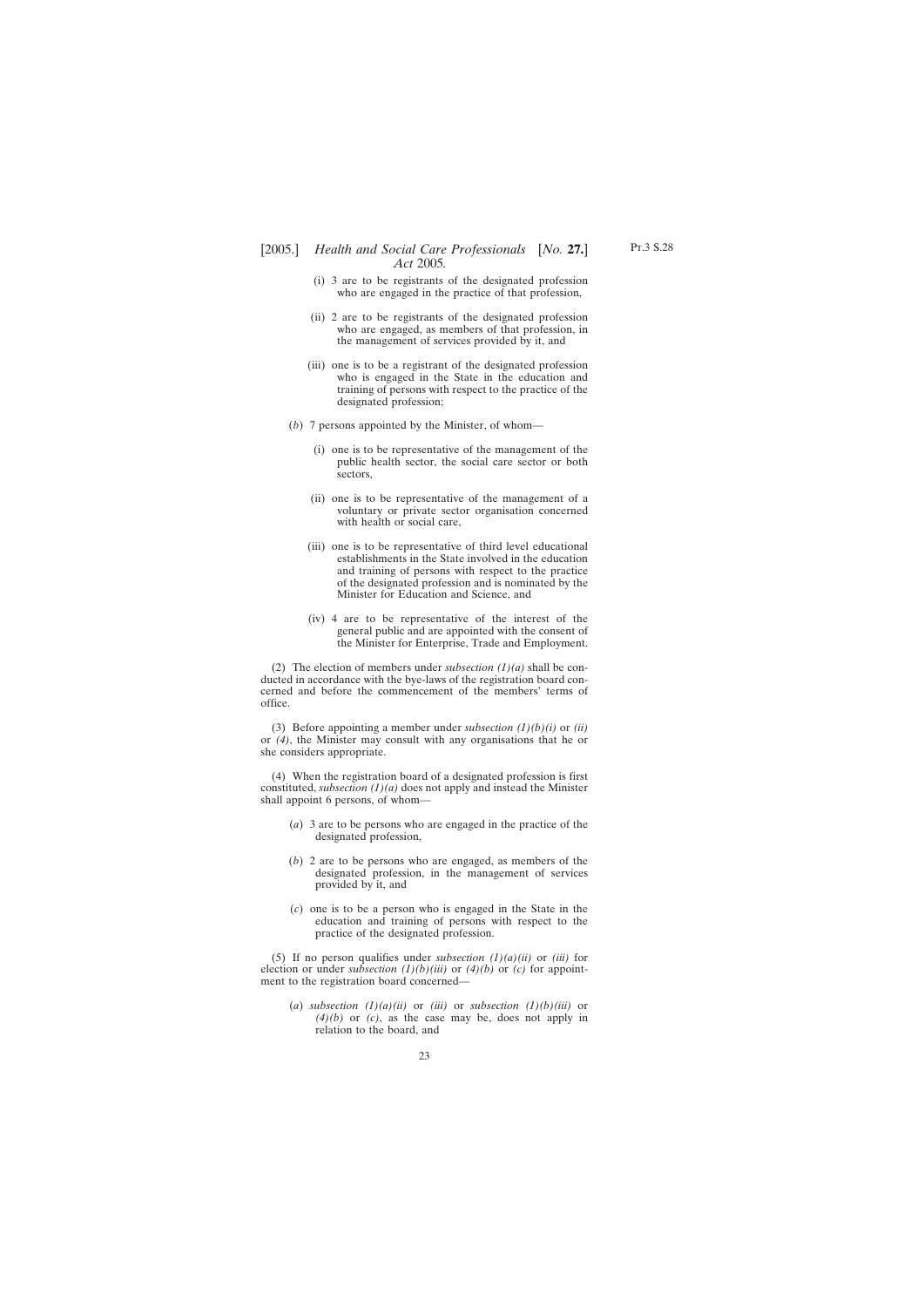(*b*) the references in *subsections (1)(a)* and *(4)* to 6 persons and in *subsection*  $(1)(b)$  to 7 persons are, in relation to the board, to be read as modified accordingly.

<span id="page-23-0"></span>(6) If, for any reason other than the operation of *subsection (5)*, fewer than 6 registrants of a designated profession are elected as members of its registration board under *subsection (1)(a)*, the Minister may appoint as members of the board sufficient registrants of that profession to compensate for the deficiency in the number of elected registrants.

(7) Registrants appointed to a registration board under *subsection (6)* are, during their term of office, considered to be elected members of the board.

**29**.—A member of a registration board or of any committee of a registration board shall be paid, out of funds at the Council's disposal, such allowances for travelling and subsistence expenses incurred in respect of the member's attendance at a meeting of the board or committee or otherwise in connection with the affairs of the board as the Minister, with the consent of the Minister for Finance, may determine.

**30**.—(1) The chief executive officer of the Council is the registrar of each registration board.

(2) The registrar is responsible for performing on behalf of each registration board its functions under *Part 4*.

(3) The Council may designate one or more than one member of its staff as deputy registrar.

(4) Any function or power of the registrar that is performed or exercised by a deputy registrar is considered to have been performed or exercised by the registrar.

(5) The Council shall provide such administrative support and secretarial assistance to each registration board and its committees as the Council considers necessary.

Registration board's power to make byelaws.

**31.**—(1) With the Council's approval and in accordance with any guidelines issued under *subsection (7)*, the registration board of a designated profession may, subject to *section 32*, make bye-laws relating to any or all of the following matters:

- (*a*) the conduct of elections for the appointment of members under *section 28* to the board;
- (*b*) applications for registration in the register of that profession or for restoration to the register;
- (*c*) qualifications approved for the purposes of *section*  $38(2)(a)$  as attesting to the standard of proficiency required for registration;
- (*d*) requirements, for the purposes of *section 38(1)(d)*, as to knowledge of the language necessary for practising that profession in the State;

Allowances for expenses of members.

Registrar, deputy registrars and administrative support.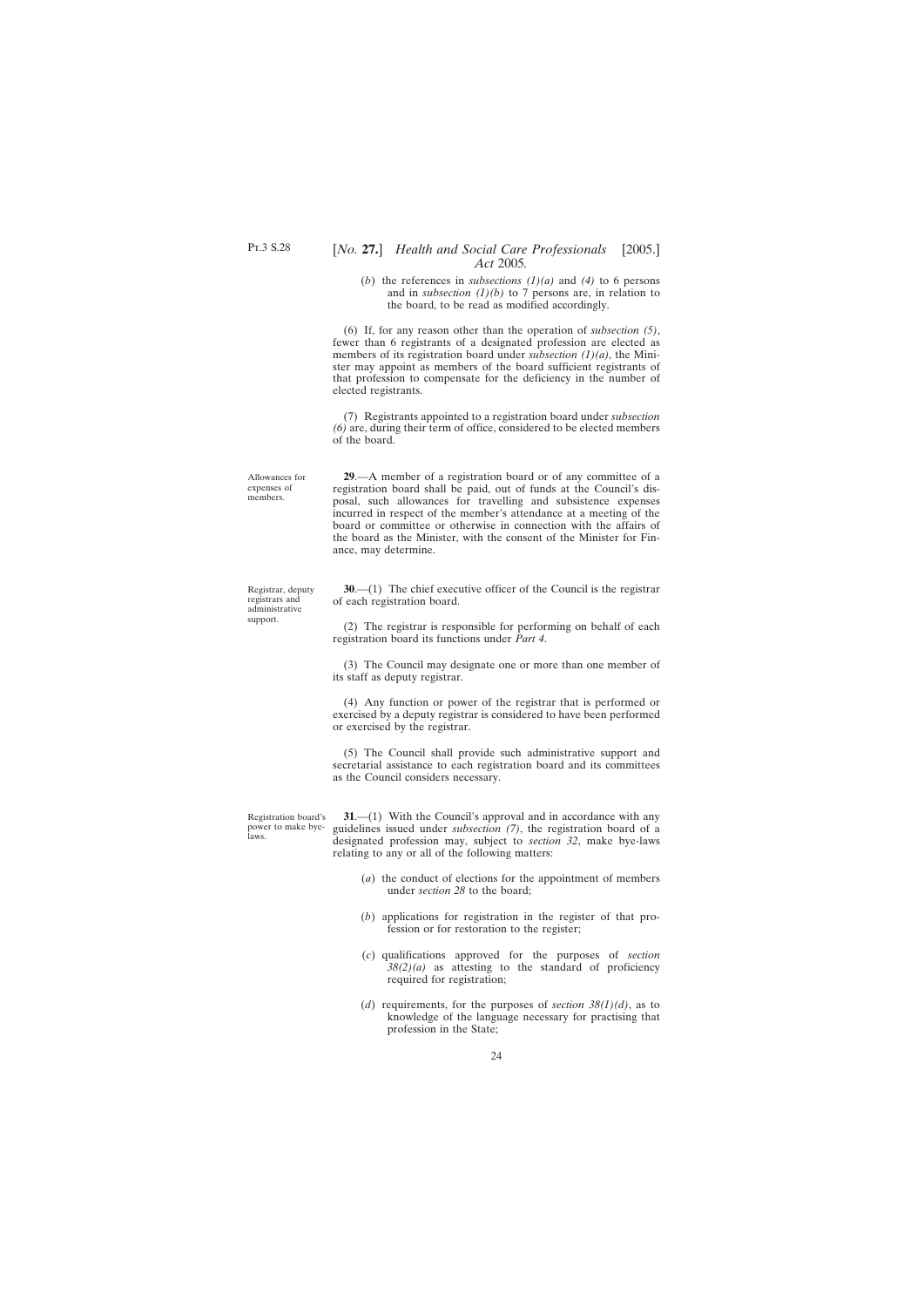- <span id="page-24-0"></span>(*e*) procedures for assessing for the purposes of *section 38(2)(b)* to *(d)* qualifications awarded, or training or professional experience acquired, outside the State;
- (*f*) the conditions for registration in a division of the register of that profession, but only if division of the register is authorised by any rules or guidelines issued by the Council;
- (*g*) criteria for restoration to the register of that profession;
- (*h*) the education, training and continuing professional development of registrants of that profession;
- (*i*) the adoption and revision of a code of professional conduct and ethics;
- (*j*) any other matter specified by the Council in its guidelines.

(2) A code of professional conduct and ethics adopted by the registration board of a designated profession must specify the standards of conduct, performance and ethics expected of registrants of that profession.

(3) If authorised by the Council under *section 22(7)*, a registration board may make bye-laws providing for the establishment, membership, functions and procedures of committees of the board.

(4) Bye-laws under *subsection (1)* may establish categories of registrants and may be different for different categories of registrants.

(5) Where a proposed bye-law under *paragraph (c)* or *(h)* of *subsection (1)* might result in an additional burden being imposed on the Exchequer, the bye-law may be made only if—

- (*a*) after receiving a draft of the proposed bye-law for its approval, the Council refers the draft to the Minister, and
- (*b*) both the Council and the Minister approve the draft.

(6) *Subsection (5)* applies also in relation to a proposed amendment or revocation of a bye-law under *paragraph (c)* or *(h)* of *subsection (1)*.

(7) For the purposes of this section, the Council may issue guidelines applicable to all or any of the registration boards.

**32.**—(1) A registration board shall ensure that—

- (*a*) a draft of any bye-law that it proposes to make is, before the draft is submitted to the Council for approval, published in such manner as the board may determine, and
- (*b*) with the draft is published an invitation to the public, any organisation and any other body to comment on the draft before a date specified by the board in the invitation.

(2) After considering any comments received before the date specified in the invitation, the registration board may—

Publication and other requirements relating to draft and other bye-laws.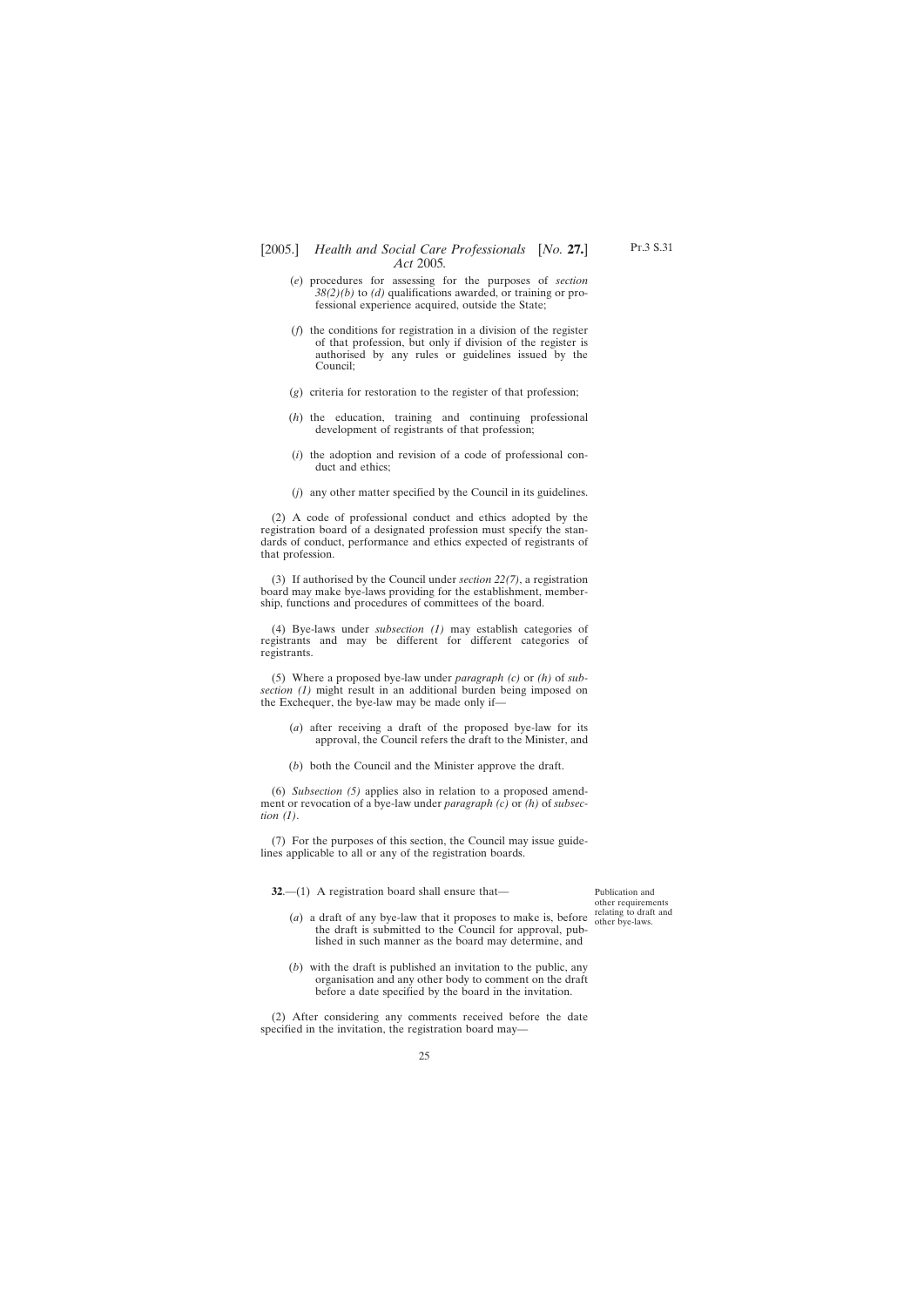- <span id="page-25-0"></span>(*a*) subject to *subsections (3)* to *(5)*, submit to the Council for approval the draft bye-law either in the form in which it was published or with such changes as the board may determine, or
- (*b*) decide not to proceed further with the draft bye-law.

(3) If a draft bye-law that a registration board proposes to submit to the Council under *subsection (2)(a)* relates to the adoption or revision of a code of professional conduct and ethics, the board shall—

- (*a*) before submitting the draft bye-law to the Council, submit it to the Competition Authority for its opinion as to whether any provision of the draft bye-law would, if the bye-law were made, be likely to result in competition being prevented, restricted or distorted, and
- (*b*) request that the opinion be given in writing to the board before the date specified in the request.

(4) If, before the date specified in the request, the registration board receives from the Competition Authority a written opinion that a provision of the draft bye-law would, if the bye-law were made, be likely to result in competition being prevented, restricted or distorted, the board shall—

- (*a*) take that opinion into account and change the draft byelaw accordingly before submitting it to the Council for approval, or
- (*b*) without making any changes to the draft bye-law, submit it to the Council for approval and supply the Council with a copy of the Authority's opinion together with the board's written reasons for not taking the opinion into account.

(5) *Subsections (2)* to *(4)* apply also in relation to a proposed amendment or revocation of a bye-law.

(6) A registration board shall ensure that as soon as practicable after a bye-law of the board is made it—

- (*a*) is published in such manner as the board may determine, and
- (*b*) is submitted to the Minister for laying before each House of the Oireachtas.

(7) *Subsections (4)* to *(6)* of *section 95* apply with the necessary modifications to bye-laws submitted to the Minister in accordance with this section as if they were regulations made by the Minister.

Committees of registration board.

**33**.—(1) With the Council's approval and subject to any rules under *section 22(1)* or bye-laws under *section 31(3)*, a registration board may establish committees to perform any of its functions or exercise any of its powers under this Part, *Part 4* or *Part 5* that, in the board's opinion, may be better or more conveniently performed by a committee and that are assigned by the board to a committee.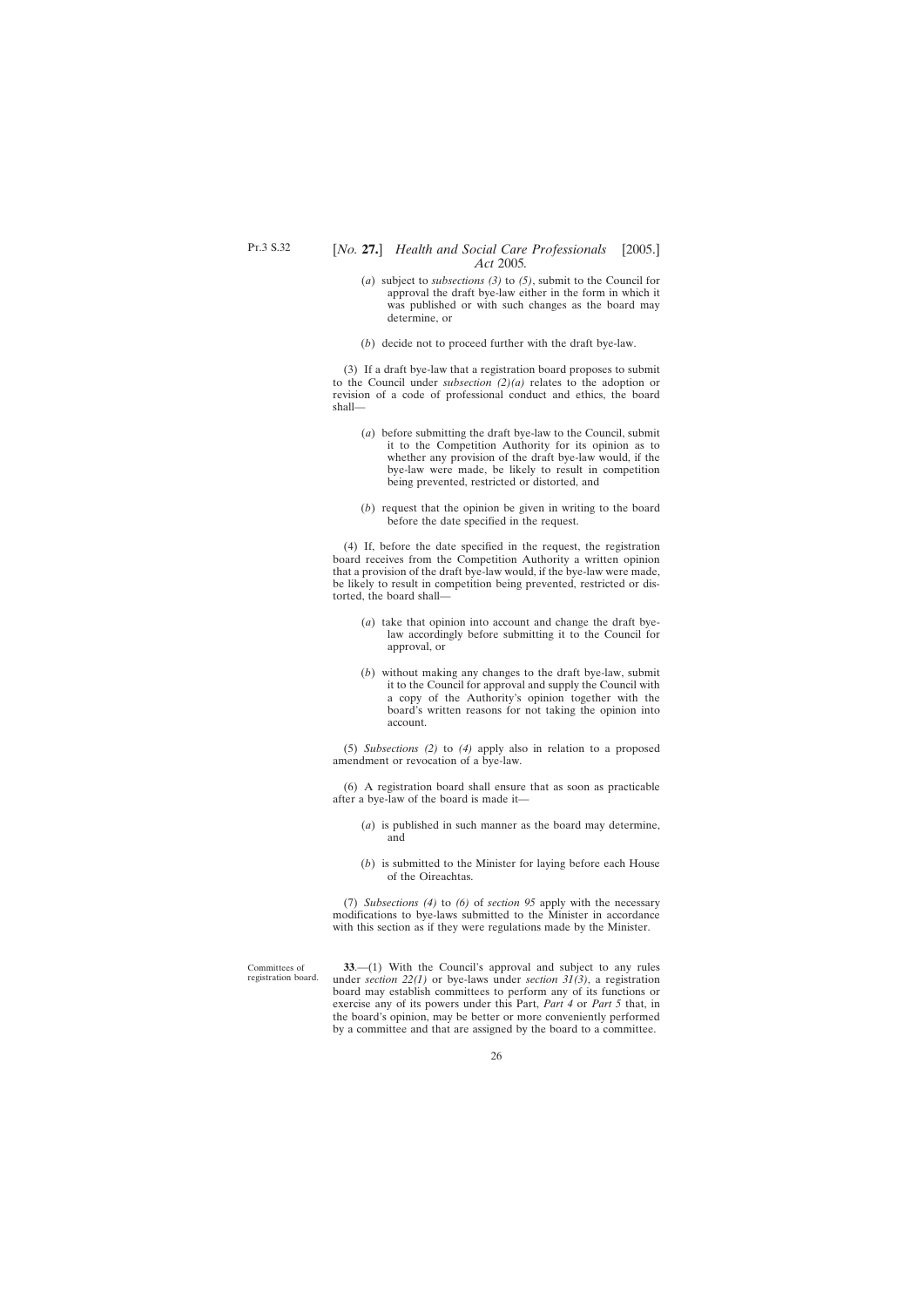<span id="page-26-0"></span>(2) A committee established under this section is to consist of the chairperson of the committee and such other persons, whether members of the registration board or not, as the board may appoint.

(3) In making appointments under *subsection (2)* to a committee, a registration board shall have regard to the necessity of including as members of the committee an appropriate number of persons representative of the interest of the general public.

(4) A person is eligible to be appointed as chairperson of a committee of a registration board only if he or she is a member of that board.

(5) The acts of a committee are subject to confirmation by the registration board, unless, in the case of a committee established under this Part or *Part 5*, the board dispenses with the necessity for confirmation.

(6) A registration board may regulate the procedure of its committees if authorised to do so under *section 22(7)*, but, subject to any such regulation, a committee may regulate its own procedure.

(7) A registration board may at any time dissolve a committee of the board.

**34.**—(1) If a registration board does not perform a function Removal of assigned to it under this Act, the Minister may, by order, direct the members of board—

registration board from office.

- (*a*) to perform that function, and
- (*b*) to do any other thing that is ancillary or incidental to the function.

(2) If a registration board does not comply with a provision of an order under *subsection (1)*, the Minister may, by order, remove from office any or all of its members.

(3) An order under *subsection (2)* may contain any provisions that the Minister considers necessary to enable the functions of the registration board concerned to be performed despite the removal from office of any or all of its members and may, in particular, provide for the appointment of one or more than one person to perform any or all of the board's functions.

**35**.—(1) Within the period specified under *subsection (2)*, each Annual report of registration board shall submit to the Council a report of its activities registration board.in the immediately preceding financial year.

(2) The Council may specify the period within which a report is to be submitted by a registration board, having regard to the time needed to include the contents of the board's report in the Council's report under *section 25* for the same financial year.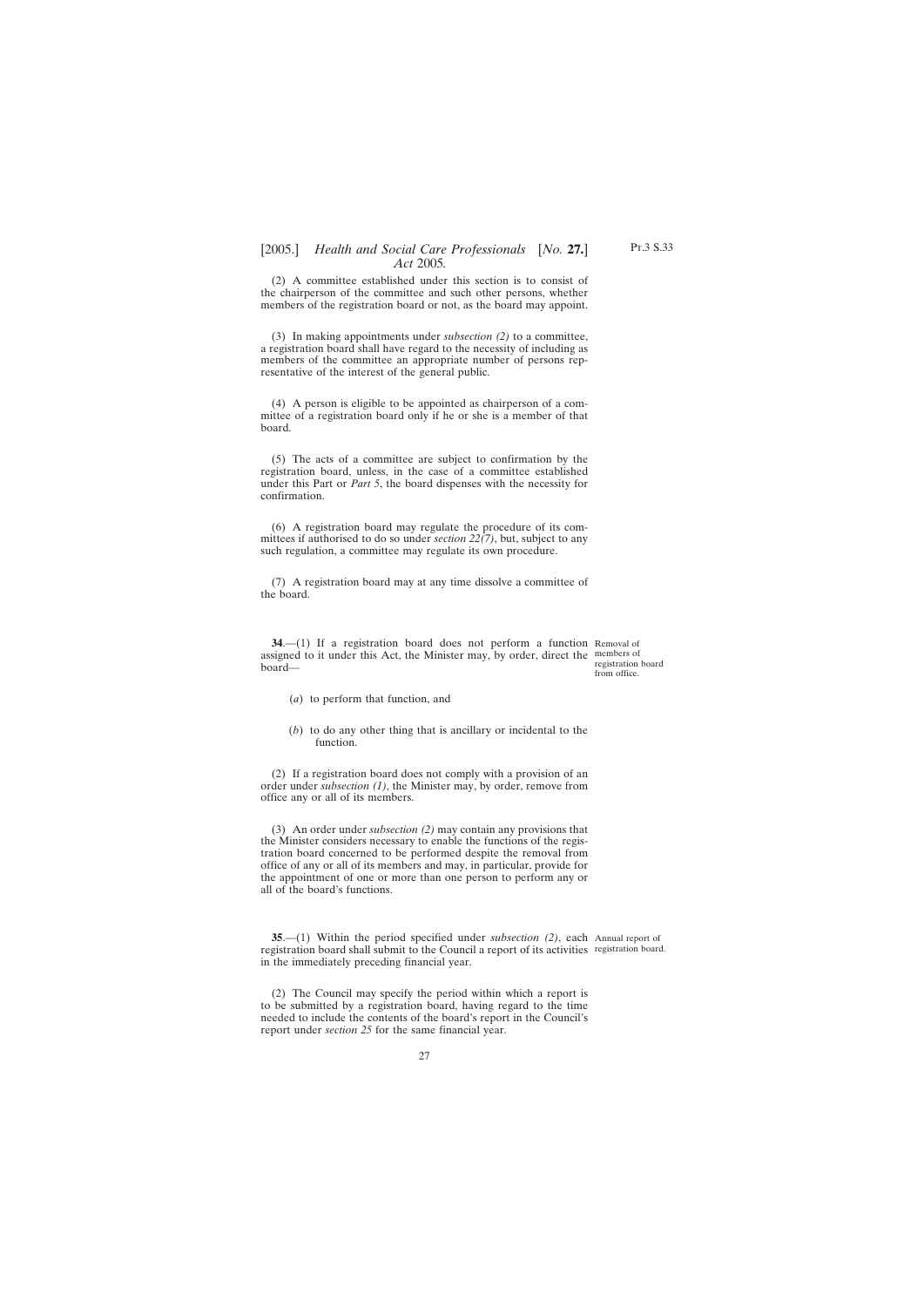### **REGISTRATION**

<span id="page-27-0"></span>

| Establishment and<br>maintenance of<br>registers.           | $36-(1)$ The registration board of each designated profession<br>shall—                                                                                                                                                           |  |  |
|-------------------------------------------------------------|-----------------------------------------------------------------------------------------------------------------------------------------------------------------------------------------------------------------------------------|--|--|
|                                                             | $(a)$ as soon as practicable after the board's establishment day,<br>establish a register of members of that profession,                                                                                                          |  |  |
|                                                             | $(b)$ enter in the register the name of every person granted<br>registration by the board under <i>section</i> 38 or 91 and any<br>other details relating to that person that are required by<br>the Council under its rules, and |  |  |
|                                                             | $(c)$ maintain the register in accordance with the rules.                                                                                                                                                                         |  |  |
|                                                             | (2) If authorised by any rules made or guidelines issued by the<br>Council, a register may be divided into the divisions specified in<br>those rules or guidelines for different categories of registrants.                       |  |  |
| Application for<br>registration.                            | $37- (1)$ A person seeking registration as a member of a desig-<br>nated profession shall apply to the registration board of that<br>profession.                                                                                  |  |  |
|                                                             | (2) The application must be in the form and contain the infor-<br>mation required by the bye-laws of the registration board concerned.                                                                                            |  |  |
|                                                             | $(3)$ The registration board may—                                                                                                                                                                                                 |  |  |
|                                                             | (a) verify or require the applicant to verify anything contained<br>in the application,                                                                                                                                           |  |  |
|                                                             | (b) request the applicant to supply to the board, within a<br>reasonable time specified by the board, further infor-<br>mation relating to the application, and                                                                   |  |  |
|                                                             | (c) require that information requested under <i>paragraph</i> (b) be<br>supplied by means of a statutory declaration.                                                                                                             |  |  |
| Registration in<br>register of<br>designated<br>profession. | $38$ — $(1)$ The registration board of a designated profession shall<br>grant registration to any person who-                                                                                                                     |  |  |
|                                                             | $(a)$ complies with <i>section</i> 37 and with any requirement<br>imposed on, or request made to, him or her under that<br>section,                                                                                               |  |  |
|                                                             | $(b)$ holds an approved qualification in that profession,                                                                                                                                                                         |  |  |
|                                                             | (c) satisfies the board that he or she is a fit and proper person<br>to engage in the practice of the profession,                                                                                                                 |  |  |
|                                                             | $(d)$ in the case of a national of a state other than the State,<br>satisfies the board as to his or her knowledge of the lang-<br>uage necessary for practising the profession in the State,<br>and                              |  |  |

(*e*) pays the required fee to the Council.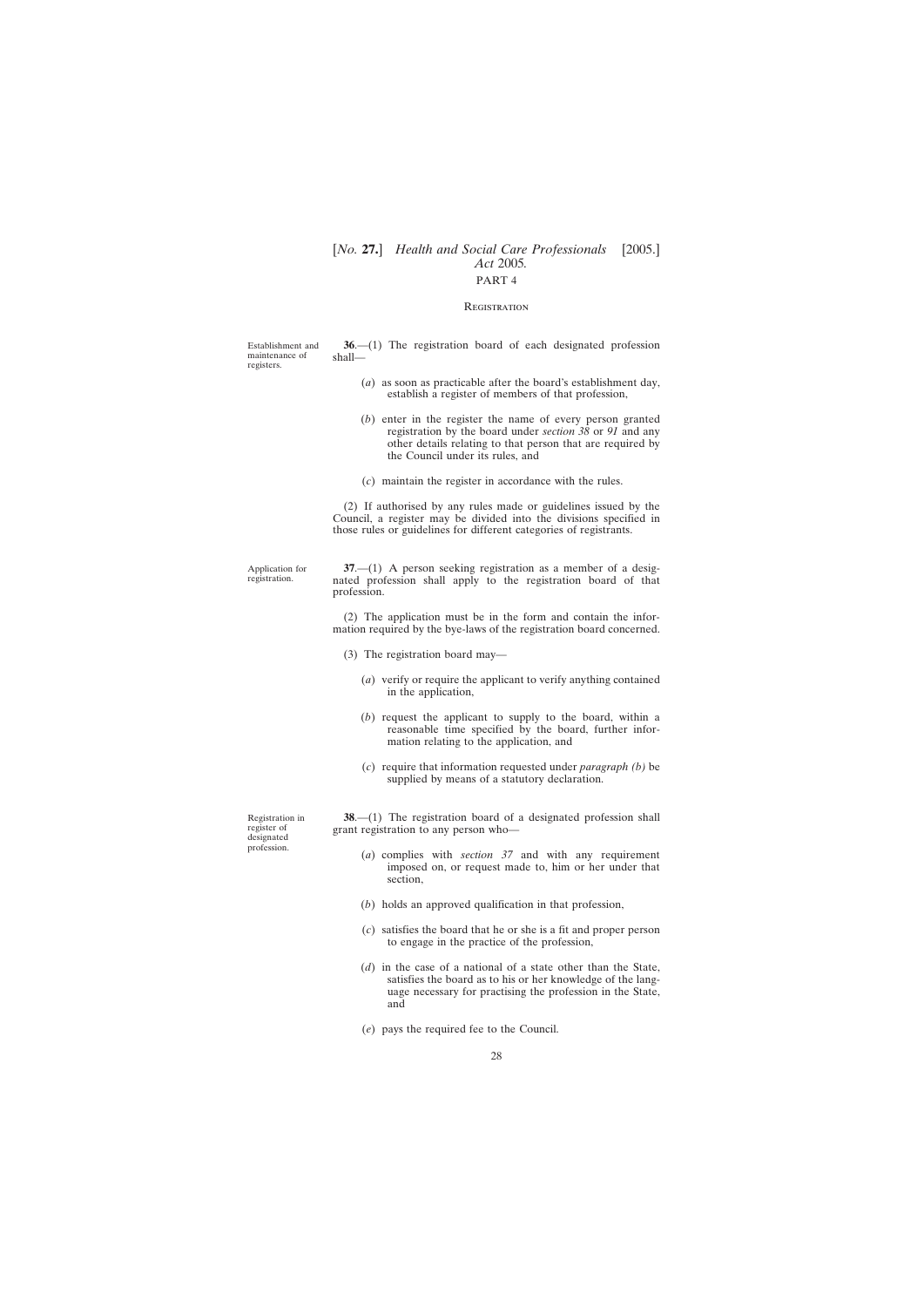(2) A person holds an approved qualification in a designated profession if—

- (*a*) the person has been awarded in the State a qualification that the registration board of that profession has, by byelaw, approved as attesting to the standard of proficiency required for registration,
- (*b*) the person is a national of a member state who has been awarded in a member state a qualification in that profession that the State, pursuant to a directive or relevant measure, is obliged to recognise as corresponding to a qualification referred to in *paragraph (a)*,
- (*c*) the person is a national of a member state who has been awarded in a member state a lesser qualification specified pursuant to a directive or relevant measure and he or she meets the applicable compensatory requirements specified pursuant to the directive or that measure for the practice of that profession in the State by persons holding the lesser qualification, or
- (*d*) the person has undergone training in the profession outside the State and he or she—
	- (i) has been awarded outside the State a qualification in the profession that the registration board is satisfied attests to a standard of proficiency corresponding to the standard attested to by a qualification referred to in *paragraph (a)*, or
	- (ii) has, in or outside the State, undergone such additional training or acquired such experience as satisfies the registration board, following a test of competence that it may require the person to take, that he or she has the requisite standard of proficiency for registration.

(3) A registration board may register a person in more than one division of a register if the person satisfies the conditions specified in the bye-laws for registration in each division.

(4) In this section—

"compensatory requirements" means requirements relating to an adaption period of further education, training or supervision or to aptitude tests;

"directive" means a directive adopted by an institution of the European Communities or the European Union for the recognition of professional education and training;

"EEA Agreement" means the Agreement on the European Economic Area signed at Oporto on 2 May 1992 as adjusted by the Protocol done at Brussels on 17 March 1993;

"EEA measure" means a measure or decision taken by the Joint Committee under the EEA Agreement;

"EEA state" means a state (other than a member state of the European Union) that is a contracting party to the EEA Agreement;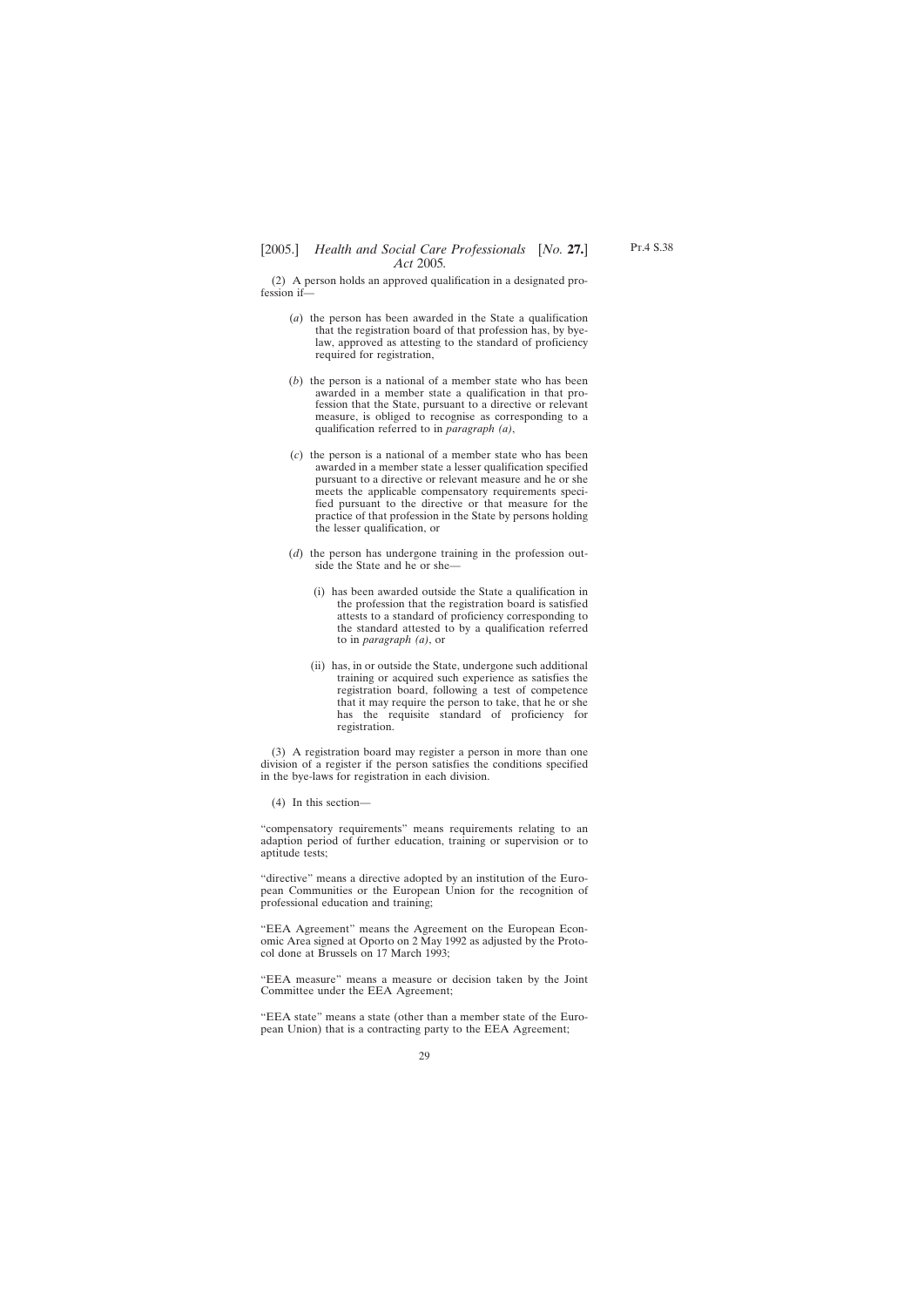<span id="page-29-0"></span>"lesser qualification" means a qualification attesting to a standard of proficiency below the standard attested to by a qualification referred to in *subsection (2)(a)*;

"member state" means a member state of the European Union and includes the following:

- (*a*) on the State being required to implement an EEA measure having an effect corresponding to that of a directive, an EEA state;
- (*b*) the Swiss Confederation;

"relevant measure" means—

- (*a*) any EEA measure having an effect corresponding to that of a directive, and
- (*b*) a measure that is in force by virtue of the Swiss Confederation Agreement;

"Swiss Confederation Agreement" means the Agreement between the European Community and the Swiss Confederation on the Free Movement of Persons, done at Luxembourg on 21 June 1999.

Removal of names from register at registrants' request and restoration to register.

**39**.—(1) A registration board may remove the name of a registrant from its register if the registrant—

- (*a*) applies to the board for its removal,
- (*b*) pays the required fee to the Council, and
- (*c*) is not at the time of application the subject of a complaint or inquiry under *Part 6*.

(2) A registration board shall restore the name of a person to its register if—

- (*a*) the name was removed from the register solely because of an application under *subsection (1)*,
- (*b*) the person applies to the board for restoration to the register and pays to the Council the required fee, and
- (*c*) the person meets the criteria established by bye-law for restoration to the register.

**40**.—(1) The Council may decide to direct a registration board to remove from its register the name of a registrant who—

- (*a*) has failed to pay within the time required by the rules the annual fee for retention of registration, and
- (*b*) has been notified on more than one occasion by the Council to pay the fee.

(2) A registration board shall restore the name of a person to its register if—

(*a*) the name was removed from the register solely because of failure to pay the required fee,

Removal of names from register for failure to pay annual fee and restoration to register.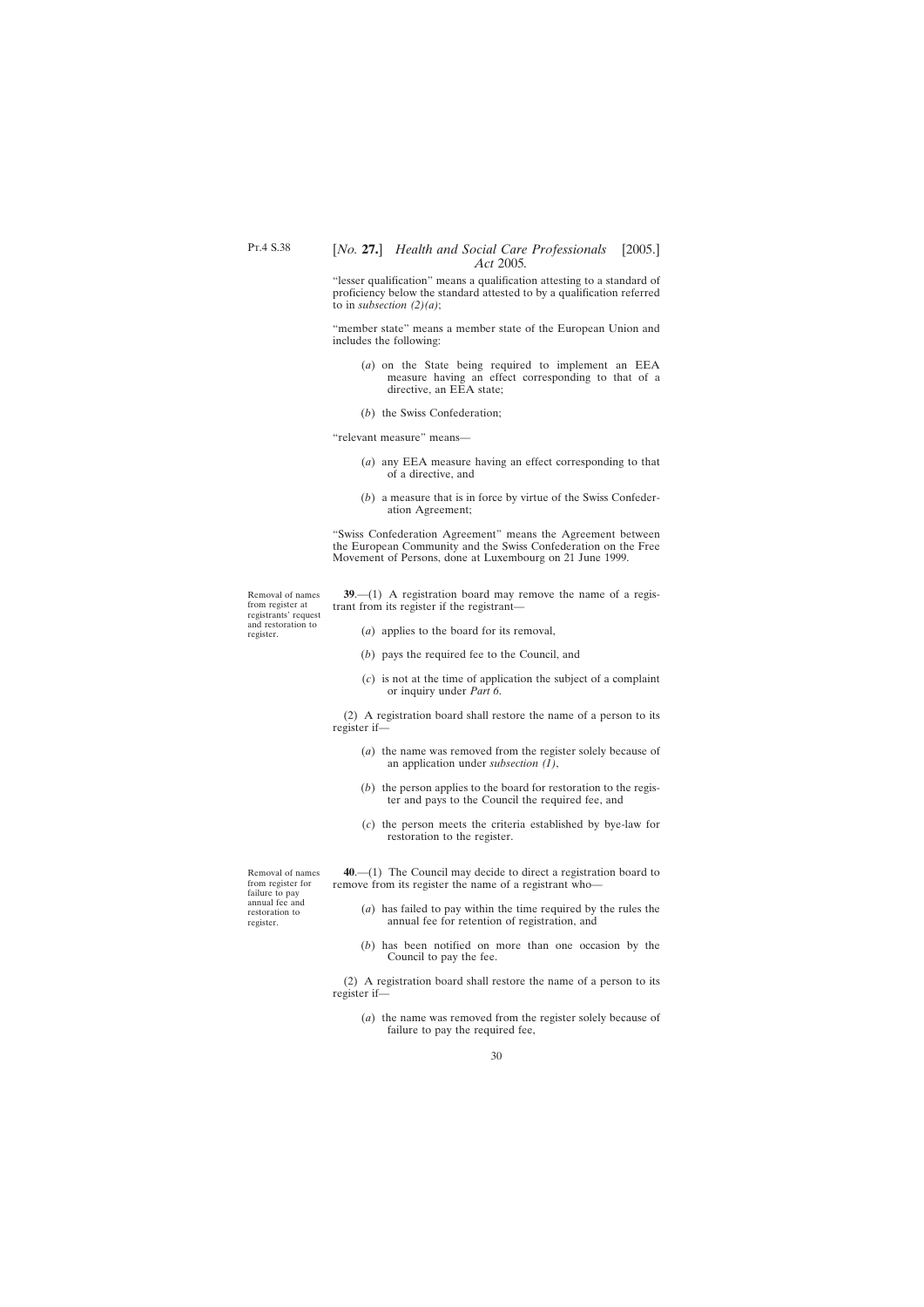- <span id="page-30-0"></span>(*b*) within 6 months after the date on which the required fee became due, the person applies to the board for restoration to the register, and
- (*c*) the person pays to the Council both the annual fee for retention of registration and a fee for restoration to the register.

**41**.—(1) A registration board shall, as soon as practicable after Certificate of the date of registration or after the restoration of a person's name registration and to its register, issue to the registrant a certificate of registration stat-notification of ing that his or her name is entered in its register.

(2) A registration board shall, as soon as practicable after refusing to grant registration to a person or refusing to restore a person's name to a register or after complying with a direction of the Council to remove a person's name from a register, notify the person of its decision.

**42**.—(1) A notification of decision under this Part must include Content of the following information: notification of decision.

- (*a*) the decision;
- (*b*) the date on which it was made;
- (*c*) the reason for the decision.
- (2) The notification must also include—
	- (*a*) if the decision relates to a registration board's refusal to grant registration or to restore a person's name to its register, the time allowed under *section 43* for applying to the Council for cancellation of the decision, or
	- (*b*) if the decision relates to the Council's confirmation of a decision referred to in *paragraph (a)*, the time allowed under *section 44* for bringing an appeal to the Court for cancellation of the decision.

**43.**—(1) A person may apply to the Council for cancellation of a Right to apply to decision made by a registration board refusing to grant the person Council for registration or refusing to restore the person's name to its register.

cancellation of decision refusing to grant or restore

(2) The application must be made within 30 days after the person registration.receives notification of the decision from the registration board.

(3) On hearing the application or on receipt of appropriate submissions, the Council may—

- (*a*) if satisfied that the registration board's decision was properly made, confirm that decision, or
- (*b*) if not so satisfied, cancel that decision and do one of the following:
	- (i) direct the registration board to grant registration to the applicant or to restore the applicant's name to the register, as the case may be;

decision.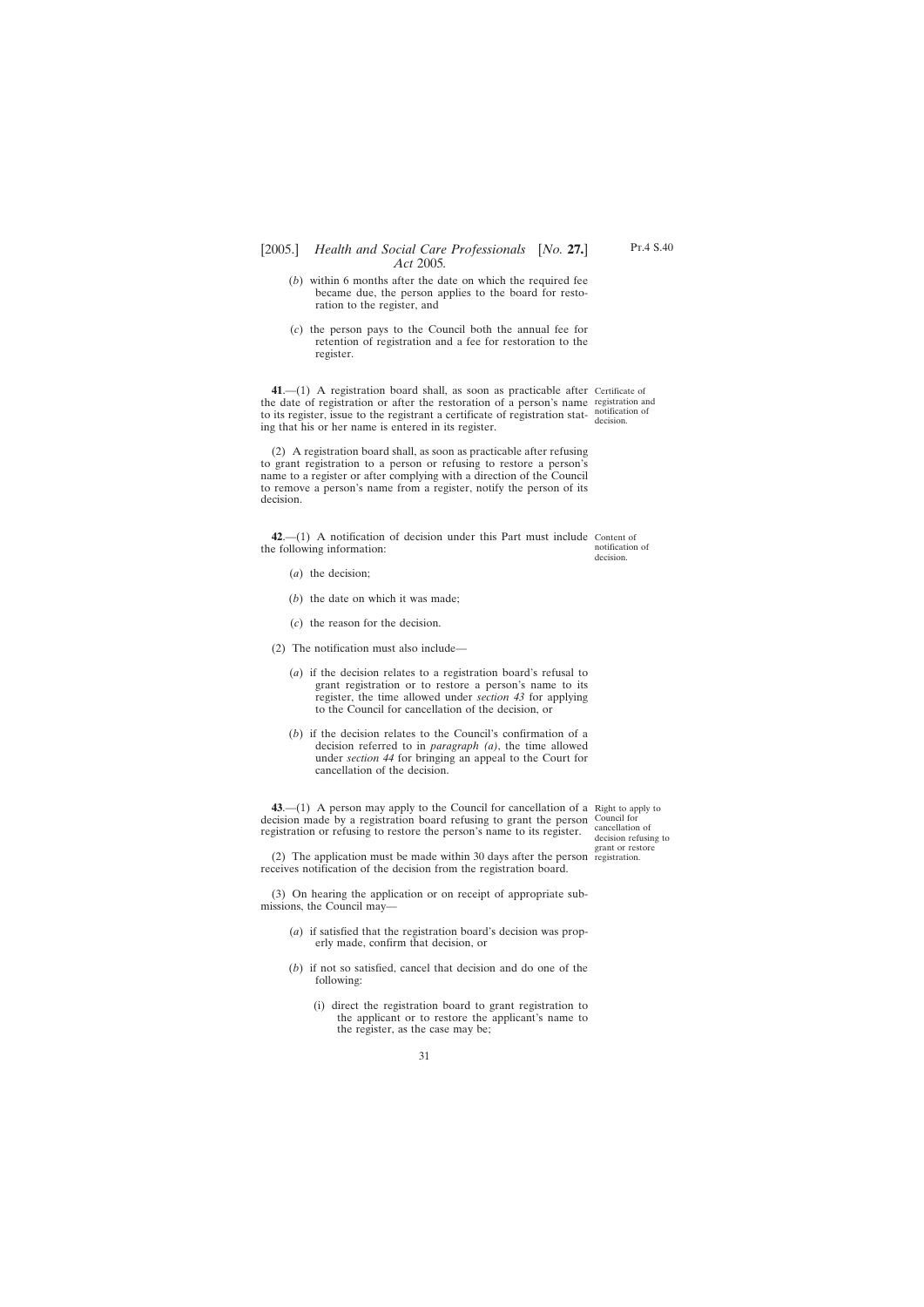- (ii) direct the registration board to make a new decision;
- (iii) give such other directions to the registration board as the Council considers appropriate.

(4) As soon as practicable after making a decision under this section, the Council shall notify the applicant of the decision.

<span id="page-31-0"></span>Appeal to High Court from Council's decision under *section 43*.

**44**.—(1) A person may appeal to the Court against a decision made by the Council under *section 43(3)* confirming a decision of a registration board refusing to grant the person registration or refusing to restore the person's name to its register.

(2) The appeal must be brought within 30 days after the person receives notification of the decision from the Council.

(3) In an appeal under this section, the Court may consider any evidence adduced or argument made, whether or not adduced or made to the Council.

(4) On the hearing of the appeal, the Court may make any order or give any direction it considers appropriate, including an order—

- (*a*) confirming the decision under appeal, or
- (*b*) modifying or overturning that decision.

Updating of registrant information and correction of errors.

**45**.—(1) A registrant shall, as soon as practicable, notify the registration board concerned of—

- (*a*) any errors in the register of which the registrant is aware and that relate to his or her registration,
- (*b*) any change in the name or address of the registrant or any change of employer,
- (*c*) any grant to the registrant by a body (other than the board) in or outside the State of a licence, certificate or registration relating to the practice of a profession,
- (*d*) any change in the status of such licence, certificate or registration (including the attachment of conditions to it),
- (*e*) any matter likely to affect the registrant's entitlement to such licence, certificate or registration, and
- (*f*) any matter likely to affect the registrant's entitlement to be registered under this Act.

(2) A registration board shall take the steps it considers necessary to ensure the accuracy of the information in its register.

(3) A registration board shall, for the purpose of keeping its register correct—

- (*a*) correct all typographical errors in the register,
- (*b*) remove from the register the names of persons convicted under *section 80(4)* of the offence of making or causing to be made a false declaration or misrepresentation for the purpose of obtaining registration under this Act,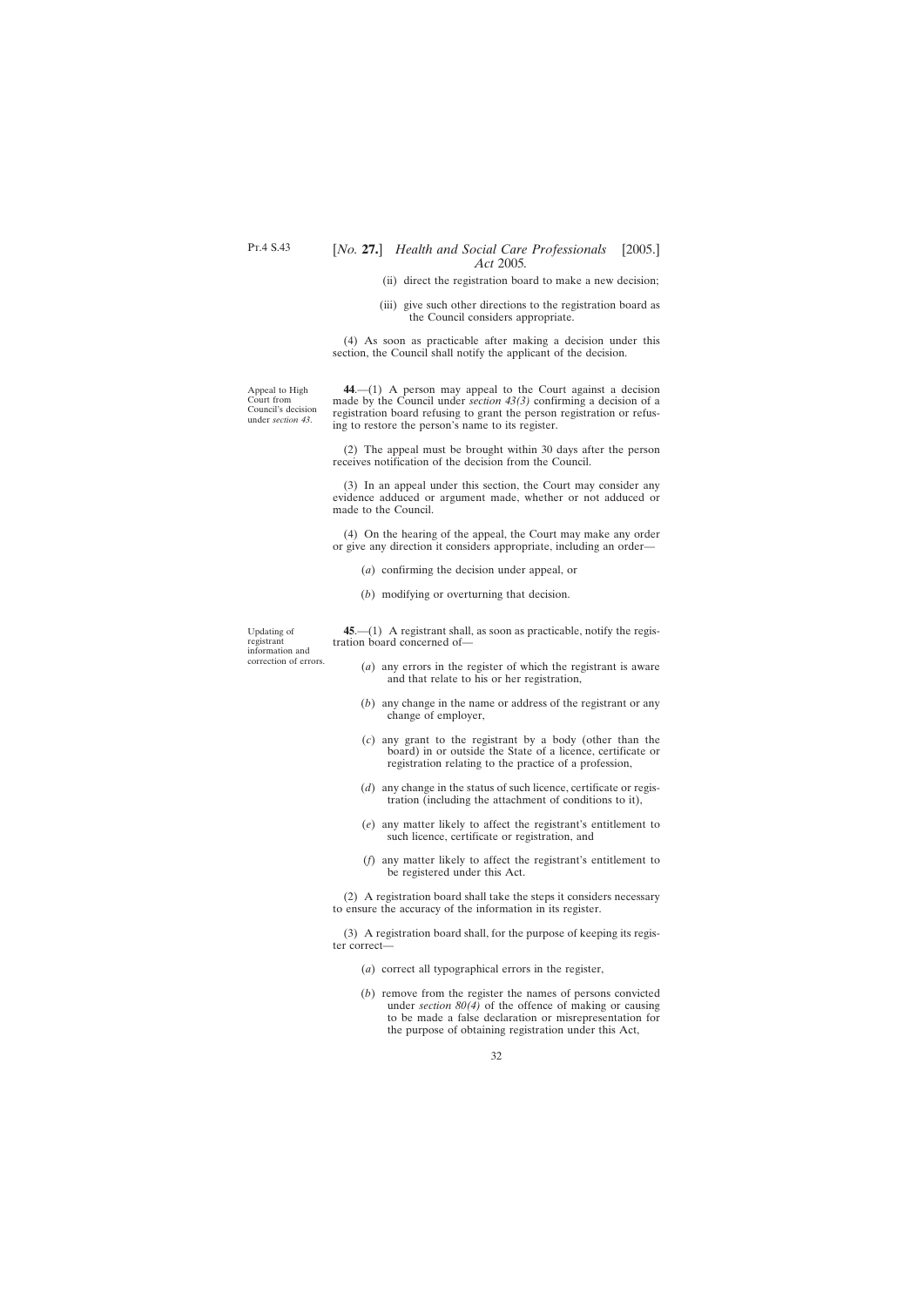- <span id="page-32-0"></span>(*c*) enter in the register every change that comes to its attention in respect of the information in the register relating to registrants, and
- (*d*) remove from the register the name of any registrant whose death has been notified to, or otherwise come to the attention of, the board.

(4) As soon as practicable after taking any action under *subsection (3)*, a registration board shall notify the person concerned or his or her next of kin, as the case may be, of the action and the reason it was taken.

**46**.—(1) Subject to *subsection (2)*, a registration board shall—

Access to, and publication of, registers.

- (*a*) make its register available for inspection by members of the public at all reasonable times, and
- (*b*) publish, by electronic and not less than one other means, its register at intervals of not more than 12 months from the date of the establishment of the register or the last publication of the register.

(2) A registration board need not make available for inspection or publish the residential addresses, home telephone numbers or email addresses of registrants or other similar details that, in its opinion, should, in the interests of the security of registrants, be protected from disclosure.

**47.**—(1) In any legal proceedings, a certificate signed by the regis- Evidence relating to trar stating that a person—

- registration, etc.
- (*a*) is registered in a specified register or in a specified division of a specified register,
- (*b*) is not registered in a specified register or in a specified division of a specified register,
- (*c*) was at a specified date or during a specified period registered in a specified register or in a specified division of a specified register,
- (*d*) was not, at a specified date or during a specified period, registered in a specified register or in any register or in a specified division of a specified register, or
- (*e*) has never been registered under this Act,

is, in the absence of evidence to the contrary, proof of the matters stated in the certificate.

(2) In any legal proceedings, a printed document that appears to be a copy of, or extract from, a register published under *section 46* and that is certified by the registrar to be a true copy of or extract from that register is, in the absence of evidence to the contrary, proof of the matters stated in the document.

(3) A certificate or document referred to in *subsection (1)* or *(2)* that appears to be signed by the registrar is admissible in any legal proceedings as evidence of the matters stated in the certificate or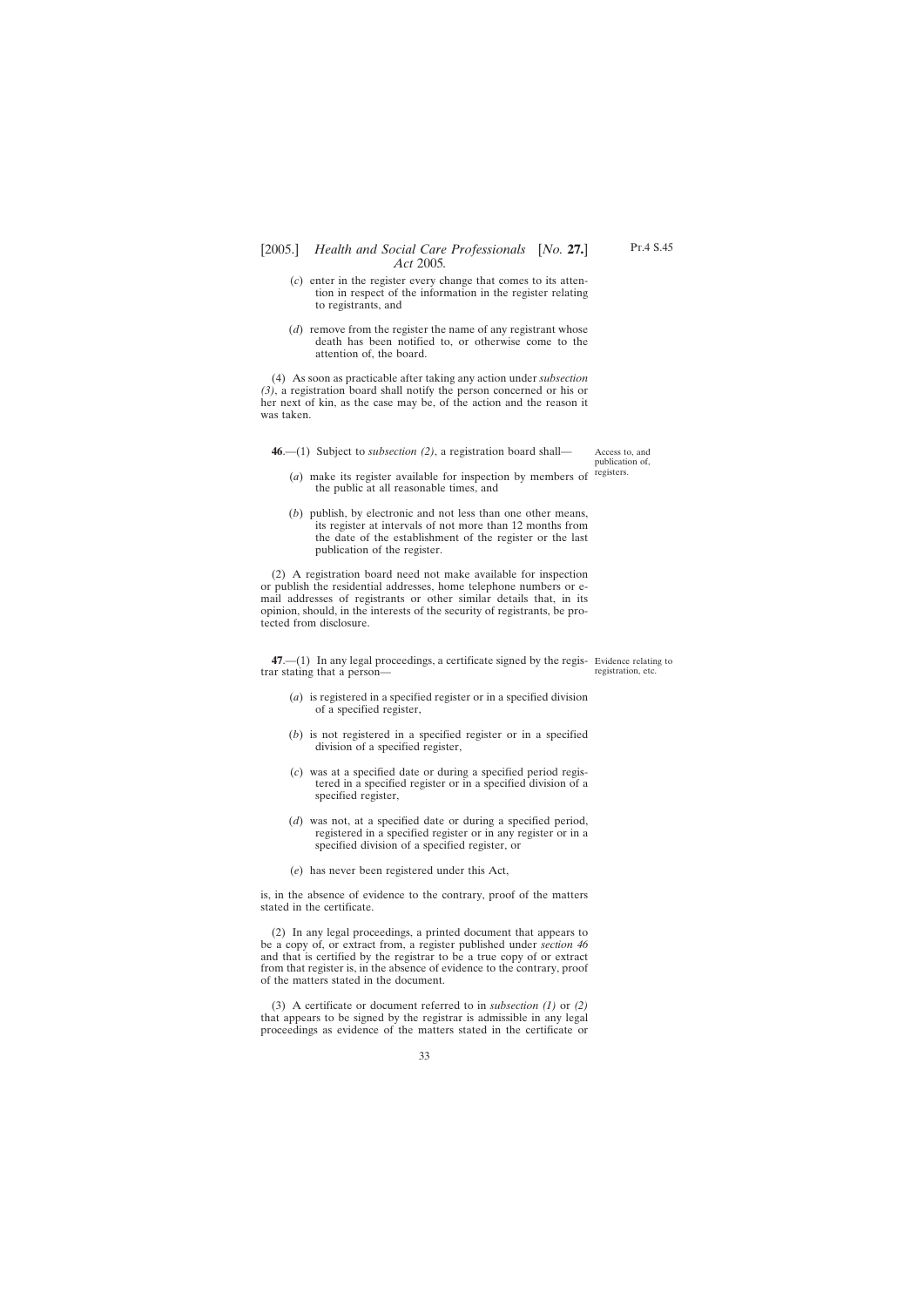<span id="page-33-0"></span>document, as the case may be, without proof of the registrar's signature.

### PART 5

#### Education and Training

**48**.—(1) On application by an institution for approval of an education and training programme, a registration board may—

- (*a*) approve that programme if satisfied that it is suitable for the education and training of candidates for registration in its register, or
- (*b*) refuse to approve the programme if not so satisfied.

(2) For the purposes of *subsection (1)*, a registration board may issue guidelines concerning the requirements for its approval of education and training programmes.

(3) On making a decision concerning an application by an institution under *subsection (1)*, the registration board shall, by written notice, inform the institution of—

- (*a*) the decision,
- (*b*) the date on which it was made, and
- (*c*) if the board refuses to approve the education and training programme, the reason for the decision.

(4) If a registration board (whether as a result of carrying out its duty under *section 49* or for any other reason) is of the opinion that an education and training programme approved by it may no longer be suitable for the education and training of candidates for registration, the board shall—

- (*a*) inform the institution concerned of the opinion and the reason, and
- (*b*) give that institution an opportunity to make, within 30 days after the date of being so informed, representations to the board as to why the approval should not be withdrawn.

(5) If, after considering the representations, if any, made by such institution within the time allowed under *subsection (4)* and after consulting with the Council, the registration board decides to withdraw its approval of the education and training programme, it shall, by written notice, inform the institution of—

- (*a*) the decision and the date on which it was made,
- (*b*) the date, not less than 3 months after the date of the notice, on which the decision will become effective, and
- (*c*) the reason for the decision.

education and training programmes.

Approval of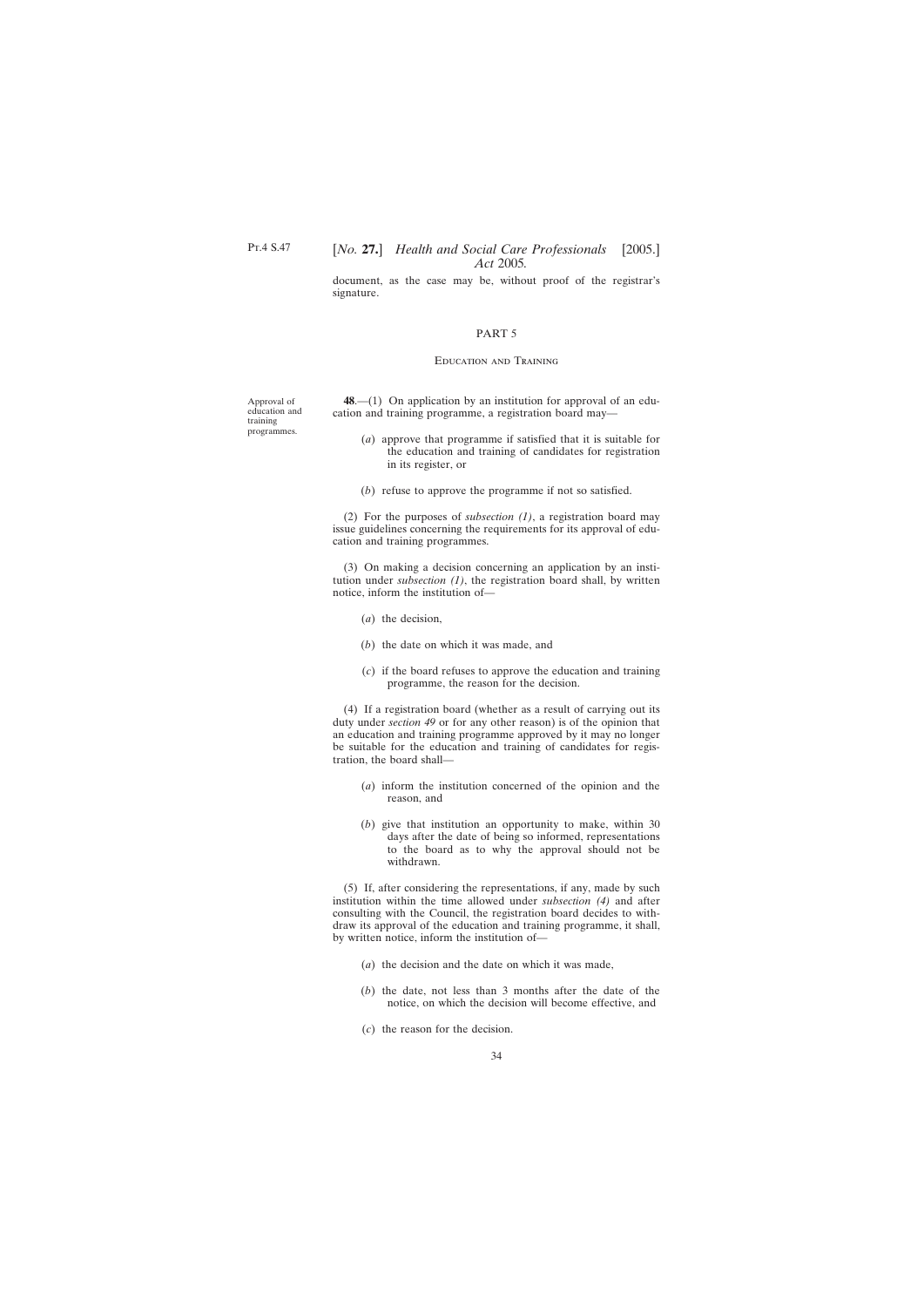<span id="page-34-0"></span>(6) If a registration board refuses to approve an education and training programme or informs an institution of its decision to withdraw such approval, the institution concerned may request the Minister to direct the board to grant or continue the approval.

(7) The request to the Minister must be made within 30 days after the institution is informed under this section of the registration board's decision to refuse approval of the education and training programme or to withdraw such approval.

(8) If, after consulting the Minister for Education and Science, the Minister is satisfied as to the suitability of the education and training programme, he or she may direct the board to grant or continue the approval.

(9) If, after consulting the Minister for Education and Science, the Minister is not satisfied as to the suitability of the education and training programme, he or she may confirm the registration board's decision.

(10) A registration board shall comply with a direction given by the Minister under *subsection (8)*.

**49**.—(1) A registration board shall, as occasion may require but Monitoring of in any event not less than once in every 5 years, satisfy itself as to— continuing

suitability of education and

- (*a*) the suitability of the education, training, assessment and training examination provided by any education and training programmes. programme approved by the board, and
- (*b*) the clinical training and experience provided in any education and training programme approved by the board.

(2) After complying with *subsection (1)*, a registration board shall make appropriate recommendations to the Minister and the Minister for Education and Science.

### PART 6

### Complaints, Inquiries and Discipline

**50**.—In this Part—

Definitions (*Part 6*).

"allegation" means an allegation concerning a matter that constitutes a ground for complaint under *section 52(1)*;

"committee of inquiry" means a health committee or a professional conduct committee;

"complaint" means a complaint made under *section 52*;

"disciplinary sanction" means a sanction specified in any paragraph of *section 65(1)*;

"health committee" means a committee established under *section 51(1)(c)*;

"poor professional performance", in relation to a registrant of a designated profession, means any failure of the registrant to meet the standards of competence that may reasonably be expected of registrants practising that profession;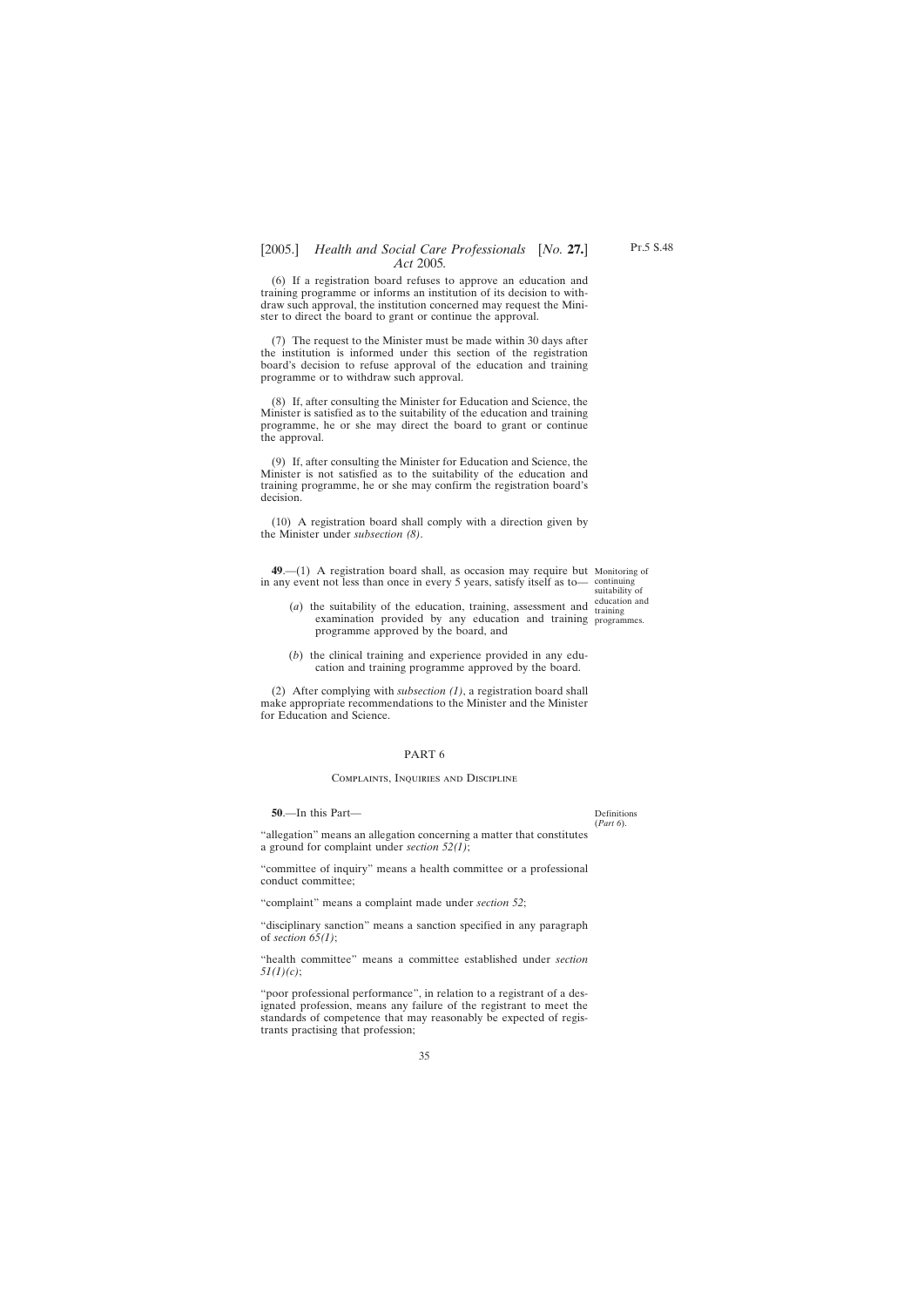Disciplinary committees.

## <span id="page-35-0"></span>[*No.* **27.**] *Health and Social Care Professionals* [2005.] *Act* 2005*.*

"preliminary proceedings committee" means a committee established under *section 51(1)(a)*;

"professional conduct committee" means a committee established under *section 51(1)(b)*;

"professional misconduct", in relation to a registrant of a designated profession, means any act, omission or pattern of conduct of the registrant that—

- (*a*) is a breach of the code of professional conduct and ethics adopted by the registration board of that profession, or
- (*b*) if the registrant has been granted by a body outside the State a licence, certificate or registration relating to the practice of that profession, is a breach of a standard of conduct, performance or ethics that applies to a person holding that licence, certificate or registration and that corresponds to a standard contained in the code referred to in *paragraph (a)*.

**51.**—(1) The Council shall establish the following committees to perform functions and exercise powers under this Part:

- (*a*) a preliminary proceedings committee;
- (*b*) a professional conduct committee;
- (*c*) a health committee.

(2) Each committee is to consist of the chairperson and such other members of the committee as are appointed by the Council in accordance with this section.

(3) Neither the chairperson of the Council nor the chairperson of a registration board is eligible to be appointed as the chairperson or an ordinary member of a committee established under this section.

(4) A majority of the members of each committee shall be registrants of the designated professions. At least one third of the members of each committee shall be persons other than registrants, at least one of whom shall be representative of the interest of the general public.

(5) For each case that comes before a committee, the majority referred to in *subsection (4)* shall include—

- (*a*) at least one member who is a registrant of the same designated profession as the registrant to whom the case relates, and
- (*b*) at least one member who is a registrant of another designated profession.

(6) Persons who are not members of the Council or of a registration board may be appointed to a committee under this section.

(7) A person is not eligible to be, at any one time, a member of more than one of the committees established under this section.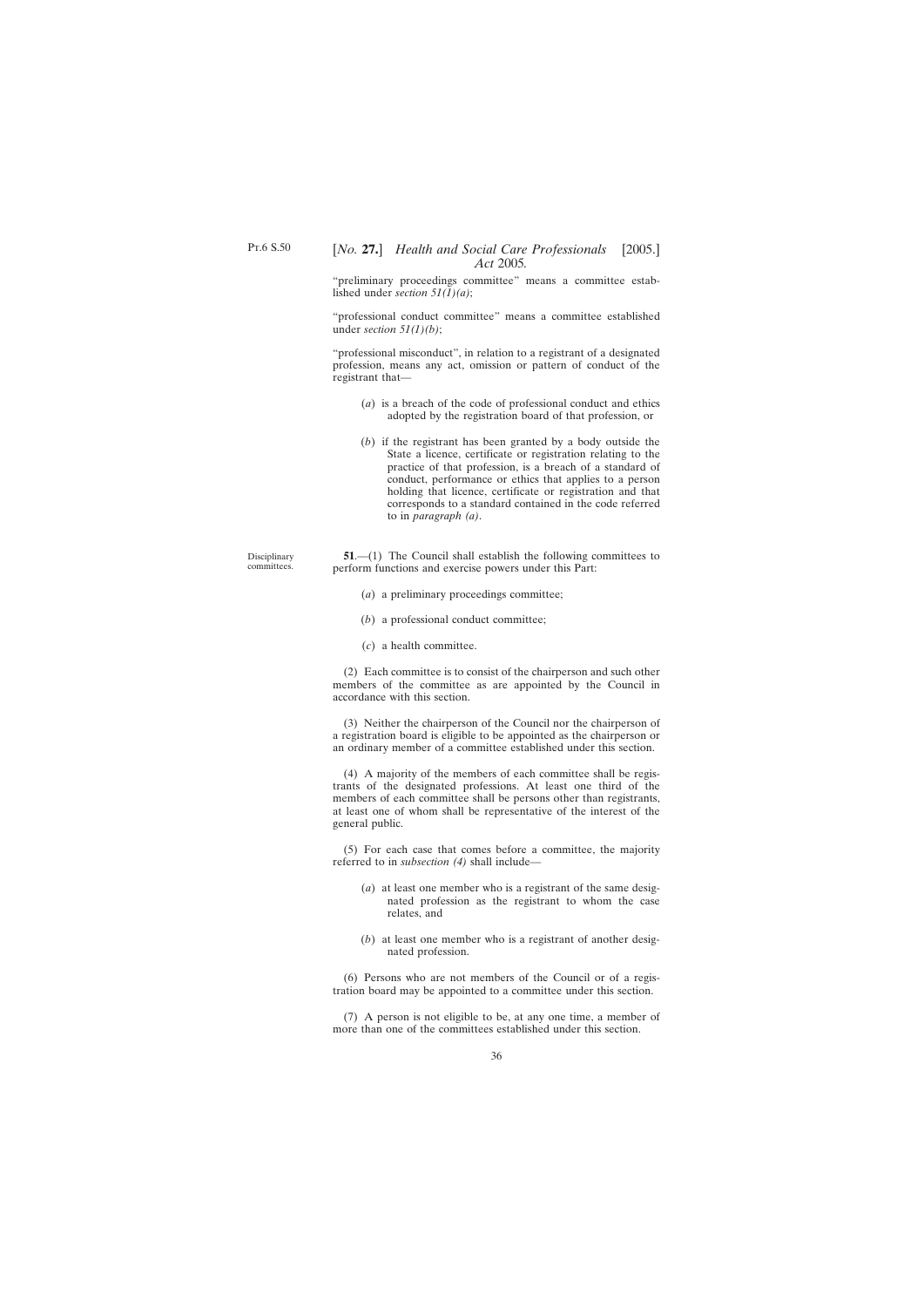<span id="page-36-0"></span>(8) The Council shall appoint a registered medical practitioner with relevant expertise to advise a health committee in relation to each complaint referred to the committee.

(9) The registered medical practitioner is to be present at the meetings of the health committee, but is not entitled to vote.

(10) The members of a committee established under this section have, in performing their functions and exercising their powers, the same protection and immunity as a judge of the Court performing the functions and exercising the powers of a judge.

(11) The Council may regulate the procedure of a committee established under this section, but, subject to any such regulation, the committee may regulate its own procedure.

(12) In this section, "registered medical practitioner" means a person whose name is entered in the General Register of Medical Practitioners established under the Medical Practitioners Act 1978.

**52.**—(1) A complaint may be made to the Council concerning a Complaints about registrant on the grounds of—

conduct or competence of registrants.

- (*a*) professional misconduct,
- (*b*) poor professional performance,
- (*c*) impairment of the registrant's ability to practise the designated profession concerned because of a physical or mental ailment, an emotional disturbance or an addiction to alcohol or drugs,
- (*d*) a failure to comply with a term or condition of registration imposed under this Part,
- (*e*) a failure to comply with an undertaking or to take any action specified in a consent given in response to a request under *section 61*,
- (*f*) a contravention of this Act, the rules or bye-laws, or
- (*g*) a conviction in the State for an offence triable on indictment or a conviction outside the State for an offence consisting of acts or omissions that, if done or made in the State, would constitute an offence triable on indictment.

(2) A complaint may be made under *subsection (1)* on the grounds of professional misconduct or poor professional performance even though the matter to which the complaint relates occurred outside the State.

(3) The complaint must be in writing or in any other form acceptable to the Council and it may be made by or on behalf of any person or by a registration board.

(4) The Council shall make reasonable efforts to ensure that the complainant is kept informed of all decisions made under this Part by the Council or a committee in relation to a complaint and that complaints are processed in a timely manner.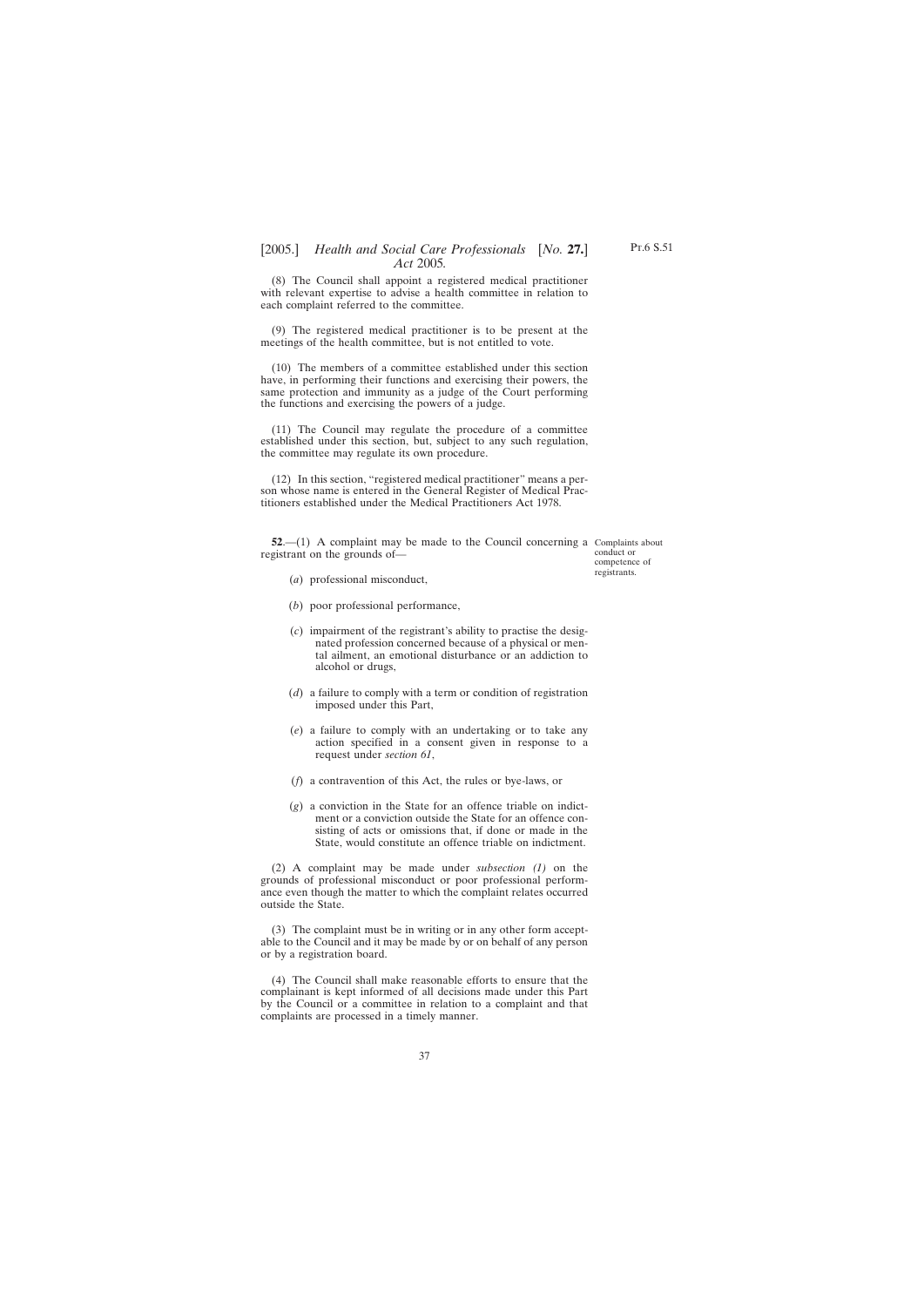<span id="page-37-0"></span>Referral of complaints to preliminary proceedings committee.

**53**.—(1) As soon as practicable after receiving a complaint, the Council shall refer the complaint to a preliminary proceedings committee for its opinion on whether there is sufficient cause to warrant further action being taken in relation to the complaint.

(2) The preliminary proceedings committee may, by written notice, do one or more of the following:

- (*a*) require the complainant to verify, by affidavit or otherwise, anything contained in the complaint;
- (*b*) request the complainant to supply to the committee, within a reasonable time specified in the notice, more information relating to the matter raised by the complaint;
- (*c*) require that information requested under *paragraph (b)* be supplied by the complainant by means of a statutory declaration.

(3) The preliminary proceedings committee shall notify the registrant of the complaint, its nature and the name of the complainant.

(4) The registrant may supply to the preliminary proceedings committee any information that he or she believes should be considered by the committee or a committee of inquiry.

(5) If requested by the preliminary proceedings committee to supply any information relating to the complaint, the registrant shall supply the information within such reasonable time as may be specified by that committee.

(6) Before forming an opinion on whether there is sufficient cause to warrant further action being taken in relation to the complaint, the preliminary proceedings committee shall consider—

- (*a*) any information supplied under this section concerning the complaint, and
- (*b*) whether the matter is trivial or vexatious or the complaint is without substance or made in bad faith.

**54**.—(1) If the preliminary proceedings committee is of the opinion that there is not sufficient cause to warrant further action being taken in relation to a complaint, it shall inform the Council of that opinion.

(2) After being informed of the opinion and considering the matter, the Council may—

- (*a*) decide that no further action is to be taken in relation to the complaint, or
- (*b*) if it considers it necessary to do so, direct that further action be taken under *section 56*.

(3) On deciding under *subsection (2)(a)* that no further action is to be taken in relation to a complaint, the Council shall so inform—

- (*a*) the registrant who is the subject of the complaint, and
- (*b*) the registration board concerned.

If, in opinion of preliminary proceedings committee, complaint does not warrant further action.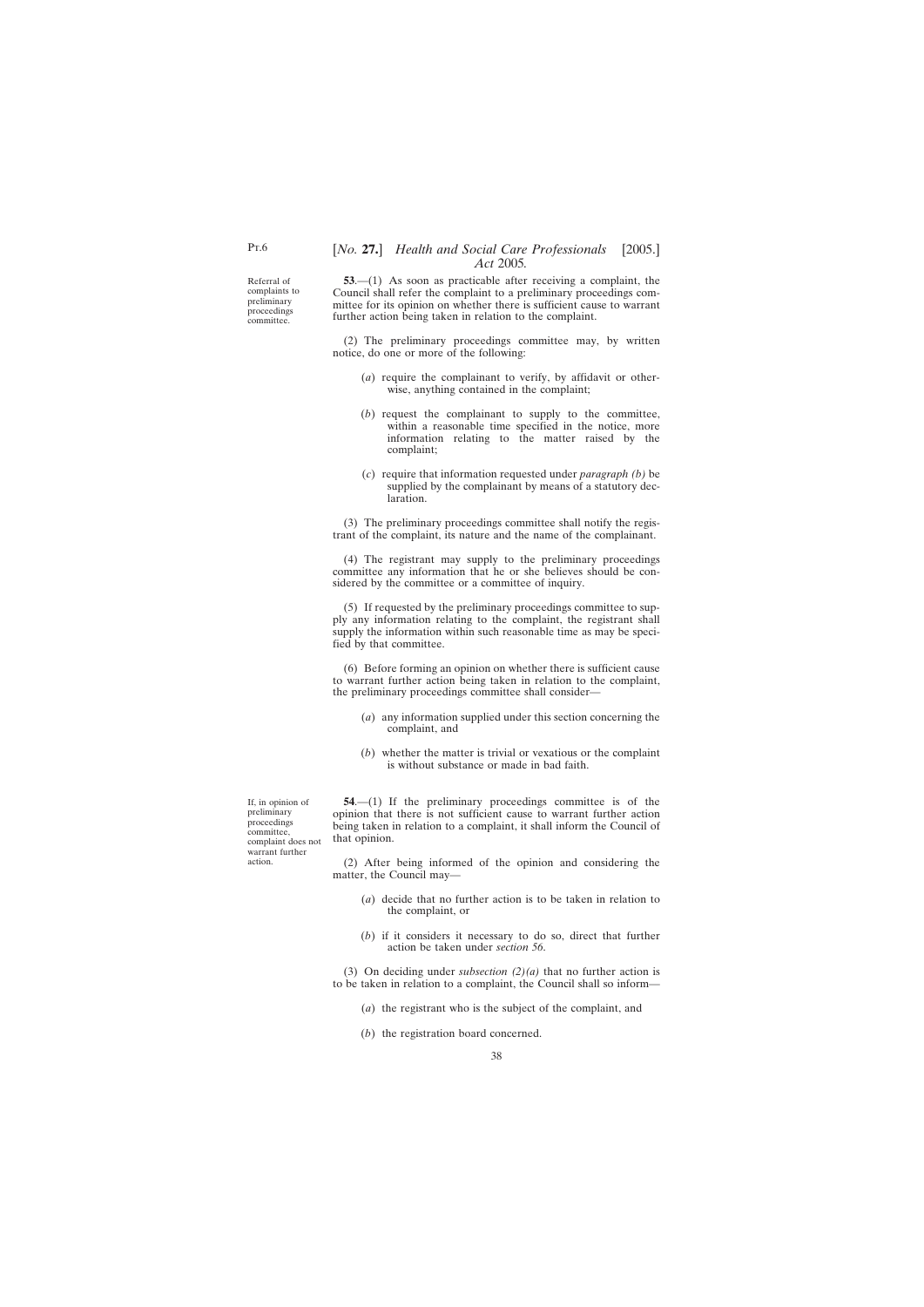<span id="page-38-0"></span>**55.**—(1) The Council may develop guidelines for resolving com-Resolution of plaints by mediation or other informal means.

complaints by mediation or other informal means.

(2) The guidelines may include provision for any or all of the following:

- (*a*) a determination to be made about whether a complaint can be resolved by mediation or other informal means or whether it warrants the holding of an inquiry;
- (*b*) the persons who may attempt to mediate or otherwise resolve the complaint;
- (*c*) the recording of the manner in which the complaint was resolved and of the agreement of the complainant and the registrant to the resolution;
- (*d*) the steps to be taken (including notice to the complainant, the registrant and the preliminary proceedings committee that referred the complaint for resolution by mediation or other informal means) if the complaint cannot, in the opinion of the person attempting to do so, be resolved by mediation or other informal means;
- (*e*) any other matters that the Council considers necessary or appropriate for facilitating the resolution of a complaint by mediation or other informal means.

(3) No attempt may be made to resolve a complaint by mediation or other informal means without the consent of the complainant and the registrant against whom the complaint was made.

(4) A consent given by a registrant for the purpose of this section is not to be taken as an admission of any allegation made by the complainant against the registrant.

(5) No answer or statement made, in the course of attempting to resolve a complaint pursuant to the guidelines, by the complainant or by the registrant may—

- (*a*) be communicated to any person other than the persons participating in the attempt to resolve the complaint, or
- (*b*) be used in any disciplinary, civil or criminal proceedings.

(6) The Council may revise any guidelines developed under this section or may withdraw those guidelines and develop new guidelines.

**56.**—(1) If a preliminary proceedings committee is of the opinion Referral of that there is sufficient cause to warrant further action being taken in complaint to relation to a complaint or if the Council decides that such action is  $\frac{\text{median, etc., or}}{\text{to committee of}}$ necessary, the preliminary proceedings committee shall either—

to committee of inquiry.

(*a*) refer the complaint for resolution by mediation or other informal means, but only if it determines in accordance with the guidelines under *section 55* that the complaint is one that could be so resolved, or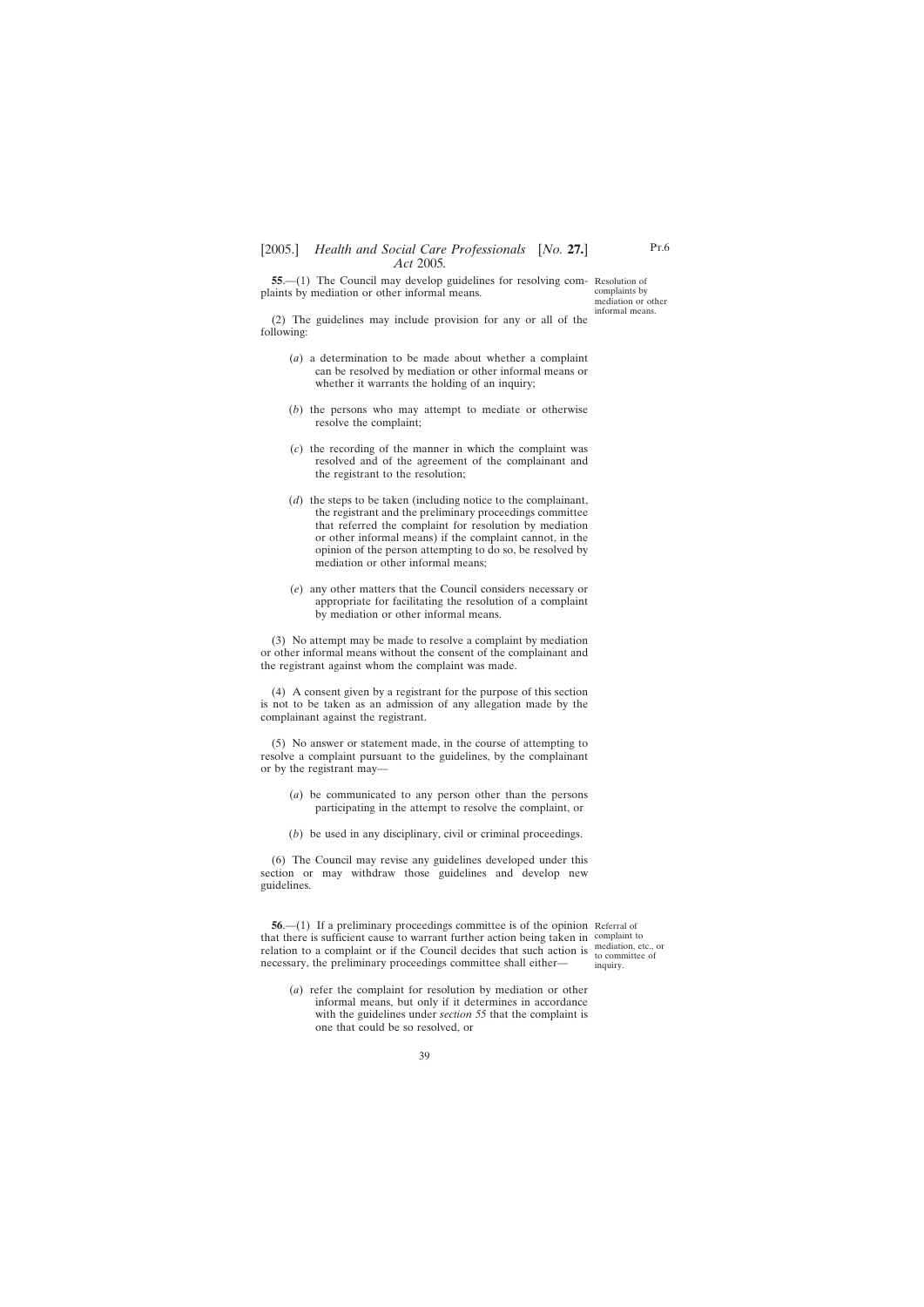- <span id="page-39-0"></span>(*b*) refer the complaint to whichever of the following committees of inquiry it considers appropriate:
	- (i) a professional conduct committee;
	- (ii) a health committee.

(2) On being informed pursuant to the guidelines under *section 55* that a complaint referred for resolution by mediation or other informal means cannot be so resolved (whether because of the failure of the parties to consent to any attempt to resolve the complaint or for any other reason), a preliminary proceedings committee shall refer the complaint to a committee of inquiry.

Duty to notify to, and hearing by, committee of inquiry.

registrant of referral *section 56(1)(b)* or *(2)* to a committee of inquiry, the registrar shall **57**.—(1) As soon as practicable after a complaint is referred under notify the registrant to whom the complaint relates of the following:

- (*a*) the referral of the complaint to a committee of inquiry and the name of the committee;
- (*b*) the nature of the matter that is to be the subject of the inquiry, including the particulars of any evidence in support of the complaint;
- (*c*) the opportunity of the registrant, or his or her representative, to be present and to defend the registrant at the hearing.

(2) Not later than 30 days before the date of the hearing before the committee of inquiry, the registrar shall notify the registrant of the date, time and place of the hearing.

Conduct of hearing.

**58**.—(1) A committee of inquiry shall, subject to *subsection (6)* and *sections 61* and *62*, hear a complaint referred to it under *section 56(1)(b)* or *(2)*.

(2) A hearing before a professional conduct committee must be held in public, unless—

- (*a*) the registrant or the complainant requests the committee to hold all or part of the hearing otherwise than in public, and
- (*b*) the committee is satisfied that it would be appropriate in the circumstances to hold the hearing or part of the hearing otherwise than in public.

(3) A hearing before a health committee shall be held otherwise than in public, unless—

- (*a*) the registrant or the complainant requests that all or part of the hearing be held in public, and
- (*b*) the committee is satisfied that it would be appropriate in the circumstances to hold the hearing or part of the hearing in public.
- (4) At the hearing before the committee of inquiry—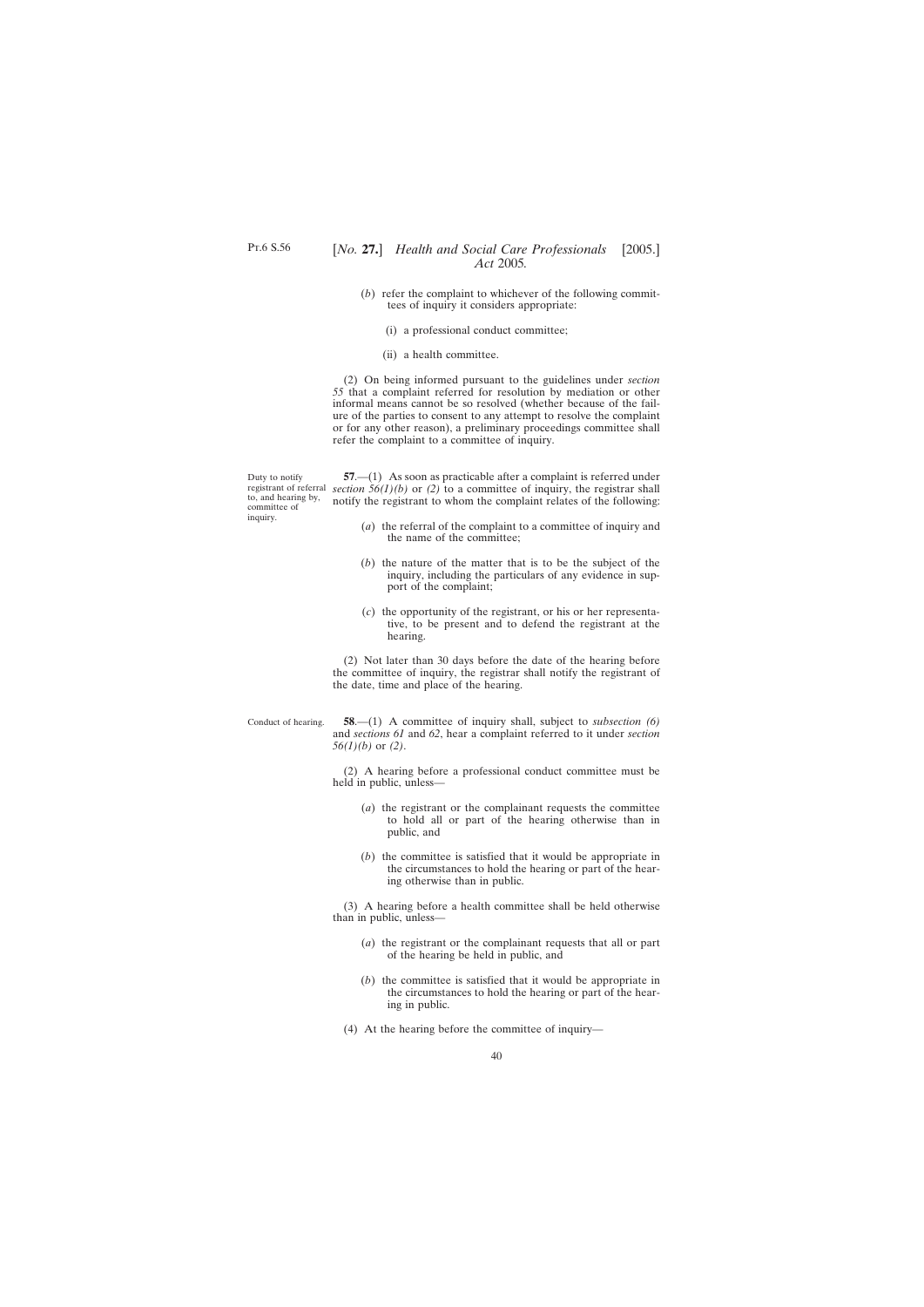- <span id="page-40-0"></span>[2005.] [ *Health and Social Care Professionals No.* **27.**] *Act* 2005*.*
	- (*a*) the registrar, or any other person with leave of the committee, shall present the evidence in support of the complaint,
	- (*b*) the testimony of witnesses attending the hearing shall be given on oath, and
	- (*c*) there shall be a full right to cross-examine witnesses and call evidence in defence and reply.

(5) Any member of a committee of inquiry may administer oaths required for the purposes of an inquiry.

(6) A committee to which a complaint is referred under *section 56(1)(b)* or *(2)* may transfer the complaint to another committee of inquiry before or after hearing any evidence relating to the complaint, but only if it is satisfied that—

- (*a*) in view of the nature of the complaint, it is appropriate to do so, and
- (*b*) the legal rights of the registrant will not be prejudiced by doing so.

(7) A committee of inquiry to which a complaint is transferred under *subsection (6)* shall, subject to *sections 61* and *62*, hear the complaint and, for that purpose—

- (*a*) may receive in evidence a transcript or part of a transcript of evidence taken before the committee that transferred the complaint and draw any conclusions of fact from the evidence that it considers appropriate, or
- (*b*) if satisfied that it is necessary in the interests of fair procedures to do so, may rehear any evidence taken before the committee that transferred the complaint.

**59.**—(1) For the purposes of an inquiry under this Part, a commit- Powers and tee of inquiry has all the powers, rights and privileges that are vested protections relating in the Court or a judge of the Court on the occasion of an action  $\frac{1}{\text{out } \text{times } \text{cos}}$  and and that relate to—

evidence.

- (*a*) enforcing the attendance of witnesses,
- (*b*) examining witnesses on oath or otherwise, and
- (*c*) compelling the production of records.

(2) A summons issued by the chairperson of a committee of inquiry or by such other member of that committee as may be authorised by it for the purpose of the inquiry may be substituted for and is the equivalent of any formal process capable of being issued in an action for enforcing the attendance of witnesses and compelling the production of records.

(3) *Subsection (2)* is not to be taken to limit the generality of *subsection (1)*.

(4) Subject to any rules in force under *section 22* and to the necessity of observing fair procedures, a committee of inquiry may receive evidence given—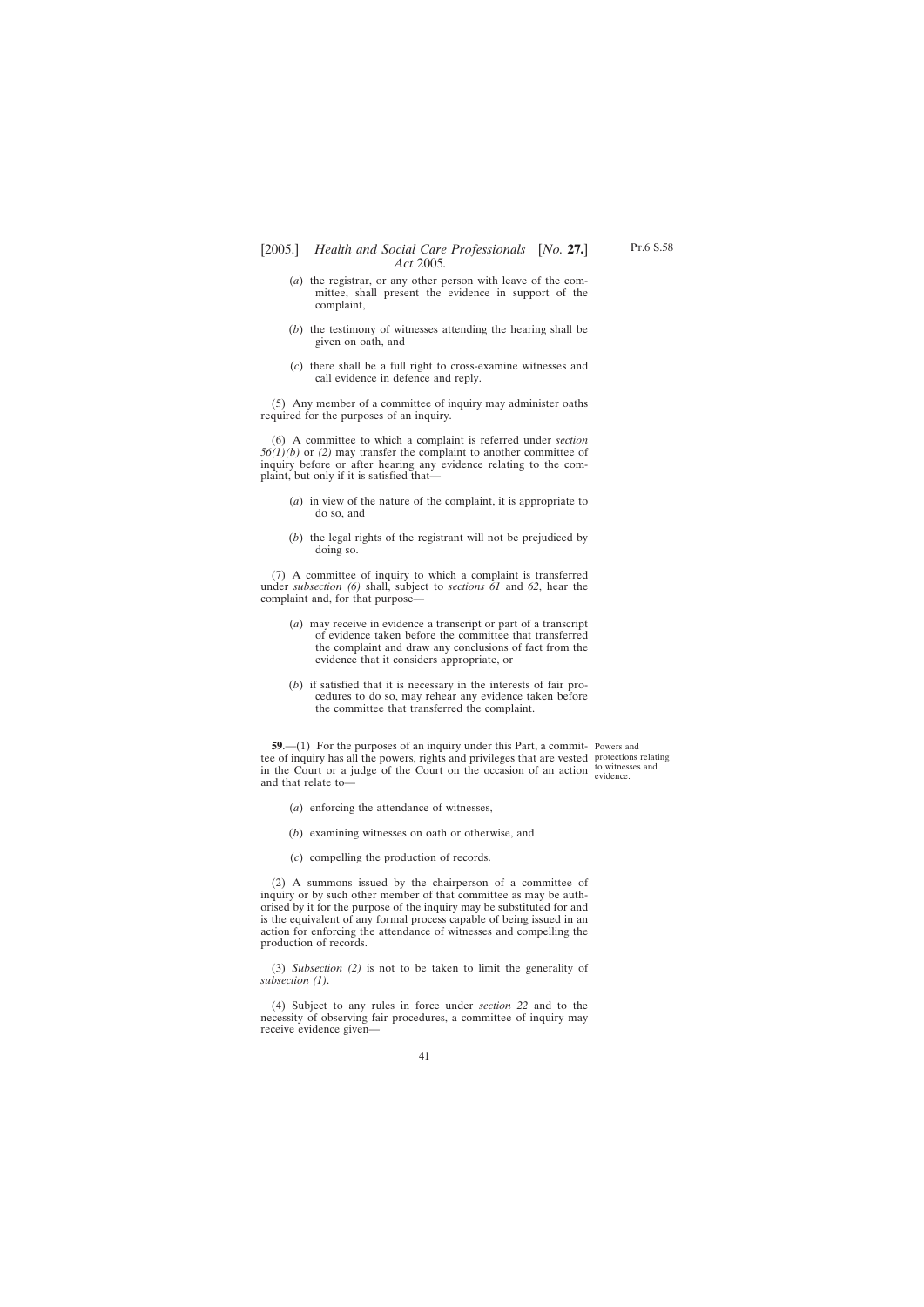- (*a*) orally before the committee,
- (*b*) by affidavit, or
- (*c*) as otherwise allowed by those rules, including by means of a live-video link, a video recording, a sound recording or any other mode of transmission.

(5) A witness before a committee of inquiry is entitled to the same immunities and privileges as a witness before the Court.

- (6) A person is guilty of an offence if he or she—
	- (*a*) having been duly summoned to attend before a committee of inquiry fails without reasonable excuse to attend at the time and place indicated on the summons,
	- (*b*) while attending as a witness before a committee of inquiry refuses to—
		- (i) take an oath lawfully required by the committee to be taken,
		- (ii) produce any record in the person's power or control that he or she is lawfully required by the committee to produce, or
		- (iii) answer any question that he or she is lawfully required by the committee to answer,
		- or
	- (*c*) while attending before a committee of inquiry does anything that, if the committee were a court of law having power to punish for contempt, would be contempt of court.

(7) A person guilty of an offence under this section is liable on summary conviction to a fine not exceeding  $\xi$ 3,000.

(8) If a person fails to comply with a summons to attend before a committee of inquiry or refuses, while attending as a witness before a committee of inquiry, to do any thing referred to in *subsection*  $(6)(b)$  that he or she is lawfully required by the committee to do, the Court, on application by the Council, may—

- (*a*) by order require the person to attend before the committee or to do the thing that he or she refused to do, as the case may be, and
- (*b*) make such interim or interlocutory orders as it considers necessary for that purpose.

(9) Neither an application for an order under *subsection (8)* nor the making of such order precludes proceedings being brought for an offence under *subsection (6)(a)* or *(b)* in relation to a person on whose failure or refusal the application or order was based.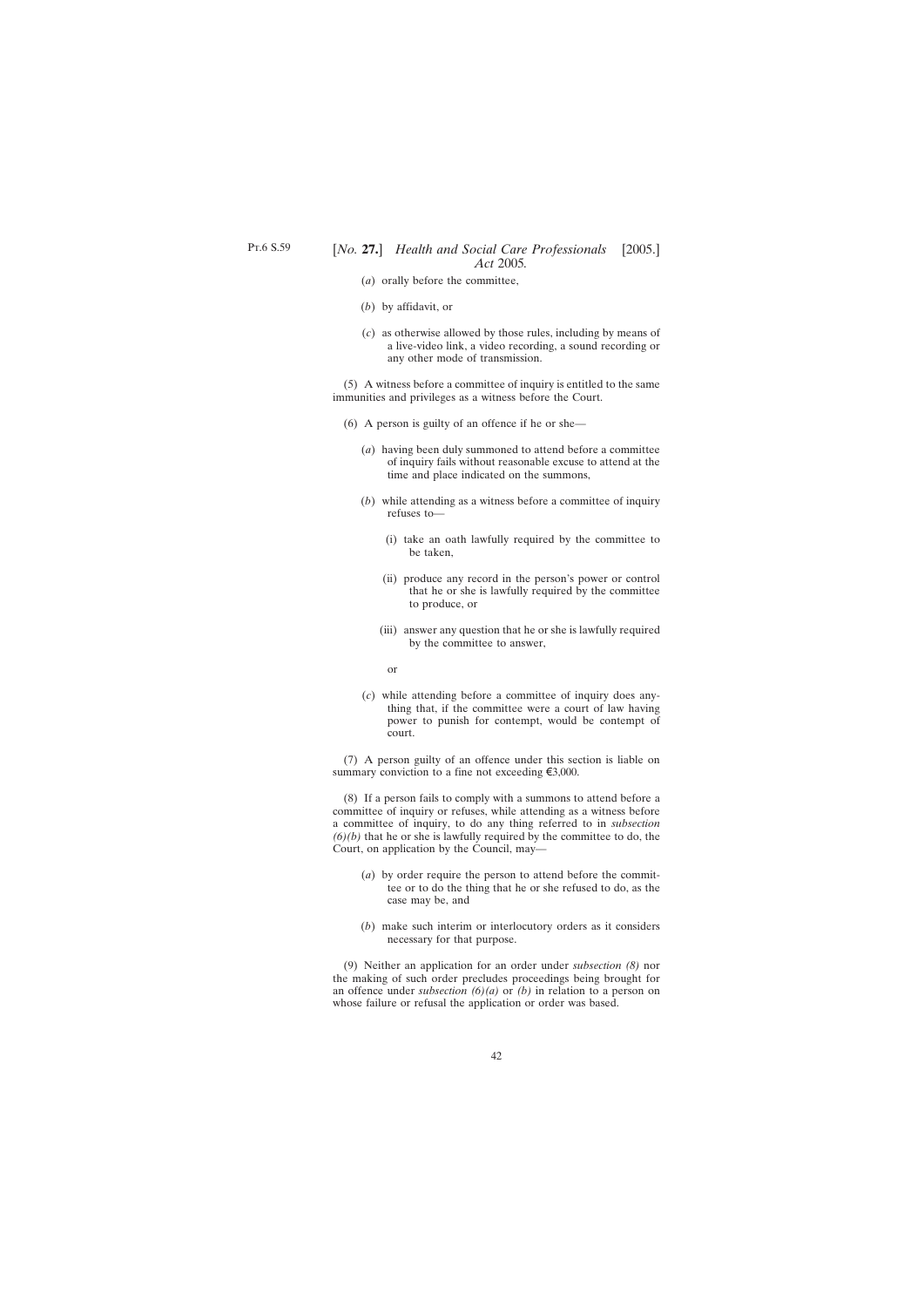<span id="page-42-0"></span>**60**.—(1) The Council may apply to the Court for an order If immediate directing a registration board to suspend the registration of a regis-suspension of trant against whom a complaint has been made if the Council con-registration is siders that the suspension is necessary to protect the public until the public. further steps are taken under this Part in relation to the complaint.

the public.

(2) An application under this section shall be heard otherwise than in public, unless—

- (*a*) the registrant concerned requests that it be heard in public, and
- (*b*) the Court considers it appropriate to hear the application in public.

(3) After hearing the application, the Court may, in relation to the registrant—

- (*a*) make any order it considers appropriate, including an order directing the registration board concerned to suspend his or her registration for a period specified in the order, and
- (*b*) give to the Council or the registration board concerned any direction that the Court considers appropriate.

**61**.—(1) A committee of inquiry may, at any time after a com-If registrant plaint is referred to it, request the registrant concerned to do one or consents to censure more of the following:

or remedial action, etc.

- (*a*) undertake to not repeat the conduct to which the complaint relates;
- (*b*) undertake to take such educational courses, training or other means of improving the registrant's competence to practise as may be specified by the registration board concerned;
- (*c*) consent to undergo medical treatment;
- (*d*) consent to being admonished or censured by the Council.

(2) If a registrant refuses to give an undertaking or consent requested under this section, the committee of inquiry may proceed as if the request had not been made.

**62**.—If a complaint is withdrawn while it is being considered by a If complaint is preliminary proceedings committee or a committee of inquiry, the withdrawn. committee considering the complaint may, with the Council's agreement—

- (*a*) decide that no further action is to be taken in relation to the matter raised by the complaint, or
- (*b*) proceed as if the complaint had not been withdrawn.

**63.**—(1) On completing an inquiry into a complaint, a committee Report to Council of inquiry shall make a written report on its findings to the Council. by committee of

inquiry.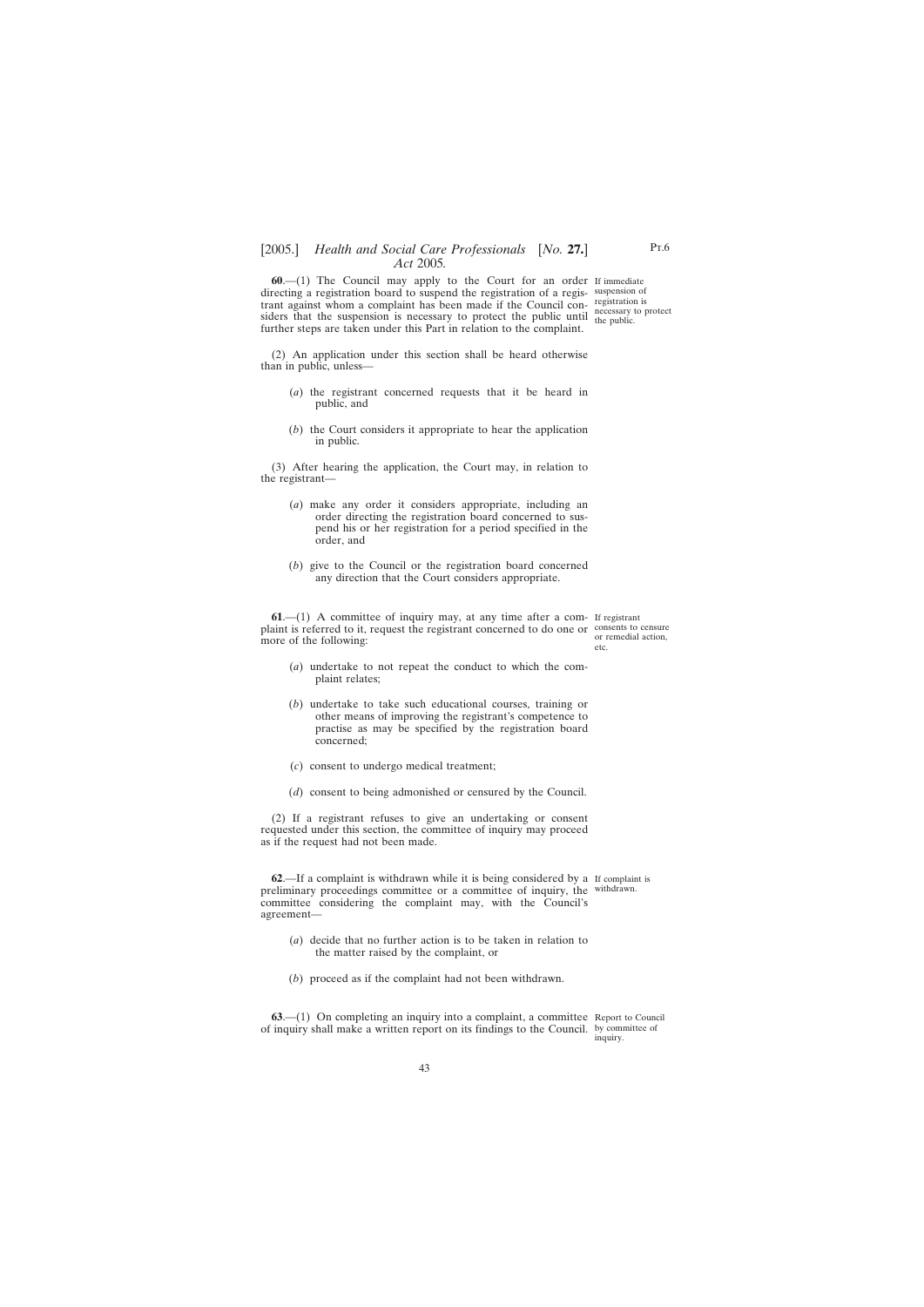<span id="page-43-0"></span>(2) The report of the committee of inquiry must specify the following:

- (*a*) the nature of the complaint that resulted in the inquiry;
- (*b*) the evidence presented to the committee;
- (*c*) the committee's findings as to whether any allegation made by a complainant against the registrant is substantiated.

(3) In addition to the matters specified under *subsection (2)*, the report of the committee of inquiry may include such other matters relating to the registrant as the committee considers appropriate.

Steps to be taken by Council after receiving report.

**64**.—(1) On receiving the report of a committee of inquiry concerning a complaint against a registrant, the Council shall do one of the following:

- (*a*) if the committee finds that no allegation made by the complainant against the registrant is substantiated, dismiss the complaint;
- (*b*) if the committee finds that any allegation made by the complainant against the registrant is substantiated, request the registration board concerned to recommend under *section 65* one or more than one disciplinary sanction to be imposed on the registrant.

(2) On dismissing a complaint or making a request under this section concerning a registrant, the Council shall supply the registration board concerned with a copy of the report that formed the basis for the dismissal or request.

**65**.—(1) Within 30 days after receiving a copy of a report of a committee of inquiry concerning a registrant who is the subject of a request under *section 64(1)(b)*, a registration board shall recommend to the Council that one or more than one of the following disciplinary sanctions be imposed on the registrant:

- (*a*) an admonishment or a censure;
- (*b*) the attachment of conditions to his or her registration, including restrictions on the practice of the designated profession by the registrant;
- (*c*) the suspension of his or her registration for a specified period;
- (*d*) the cancellation of his or her registration;
- (*e*) a prohibition from applying for a specified period for restoration to the register.

(2) Before making a recommendation under this section, the registration board concerned shall consider the findings in the committee of inquiry's report.

Duty of registration board to recommend appropriate disciplinary sanction.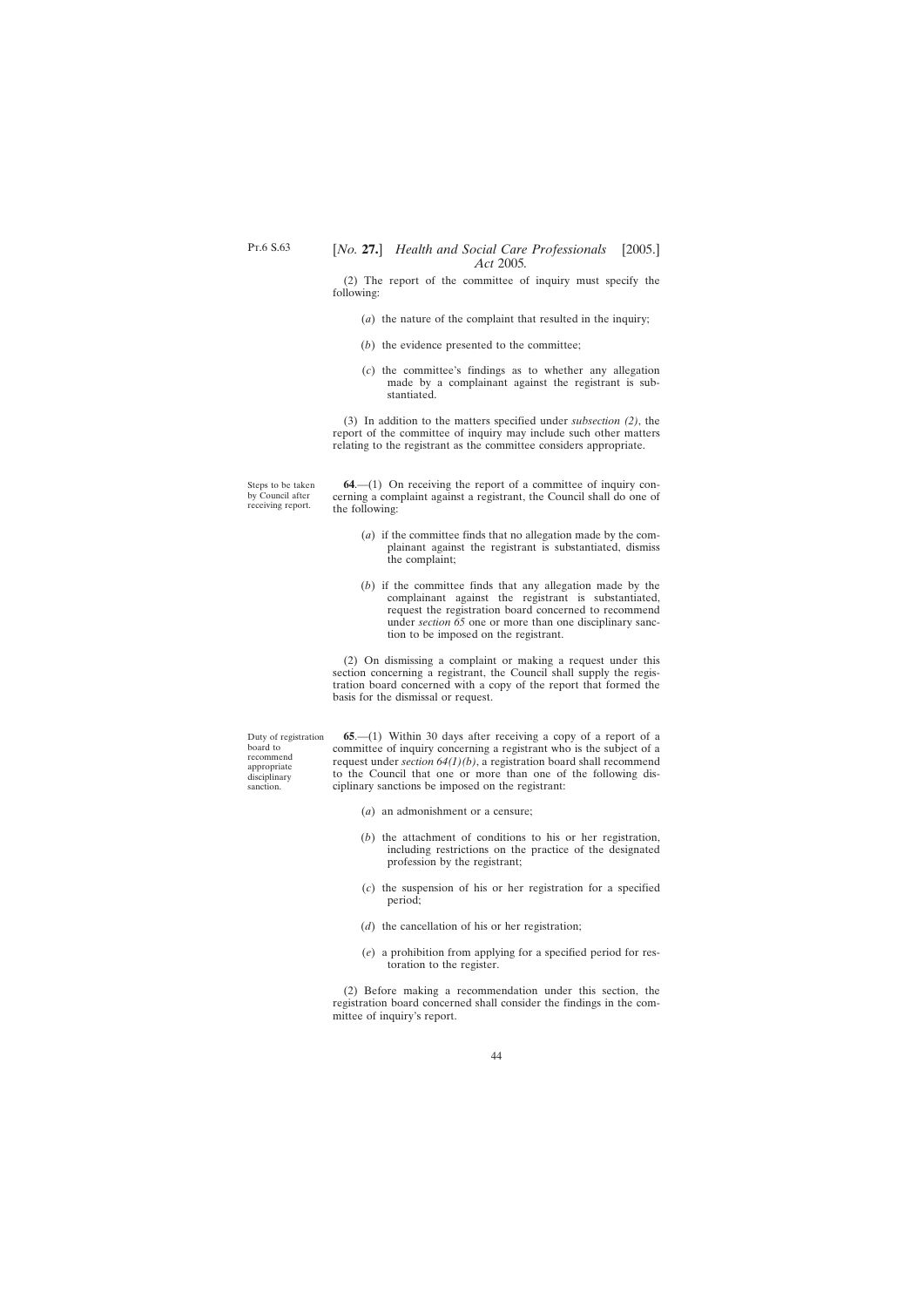<span id="page-44-0"></span>**66**.—(1) If a committee of inquiry finds that an allegation made Direction by by a complainant against a registrant is substantiated, the Council Council to impose shall, after considering the committee's report and any recommendation made by the registration board concerned within the time allowed under *section 65*, direct the board to impose on the registrant one or more than one disciplinary sanction specified in the direction.

disciplinary sanction.

(2) However, the Council may not direct a registration board to cancel the registration of a registrant on the grounds of a conviction for an offence referred to in *section 52(1)(g)* unless—

- (*a*) in the Council's opinion, the nature of the offence or the circumstances in which it was committed ought to disqualify the registrant for practising the designated profession, or
- (*b*) a conviction for such offence would render a person ineligible for registration as a registrant of the designated profession.

(3) On giving a direction to a registration board to impose on a registrant a disciplinary sanction referred to in *section 65(1)(b)*, *(c)*, or *(e)*, the Council shall specify in the direction—

- (*a*) in the case of a disciplinary sanction referred to in *section*  $65(1)(b)$ , the nature of the conditions to be attached to his or her registration,
- (*b*) in the case of a disciplinary sanction referred to in *section*  $65(1)(c)$ , the period of suspension of his or her registration, and
- (*c*) in the case of a disciplinary sanction referred to in *section 65(1)(e)*, the period for which he or she is prohibited from applying for restoration to the register.

**67.**—(1) As soon as practicable after directing a registration board Duty to notify under *section* 66 to impose a disciplinary sanction on a registrant, the registrant of Council shall notify the registrant and the complainant of the Council's directions.following:

- (*a*) the nature of the disciplinary sanction that the board has been directed to impose;
- (*b*) the date on which the direction was given;
- (*c*) the reasons for the imposition of the sanction.

(2) If the registration board was directed to impose a disciplinary sanction other than an admonishment or a censure, the notification under *subsection (1)* must also specify—

- (*a*) the time allowed to the registrant for bringing an application to the Court for cancellation of the direction, and
- (*b*) the time allowed to the Council for bringing an application to the Court for confirmation of the direction.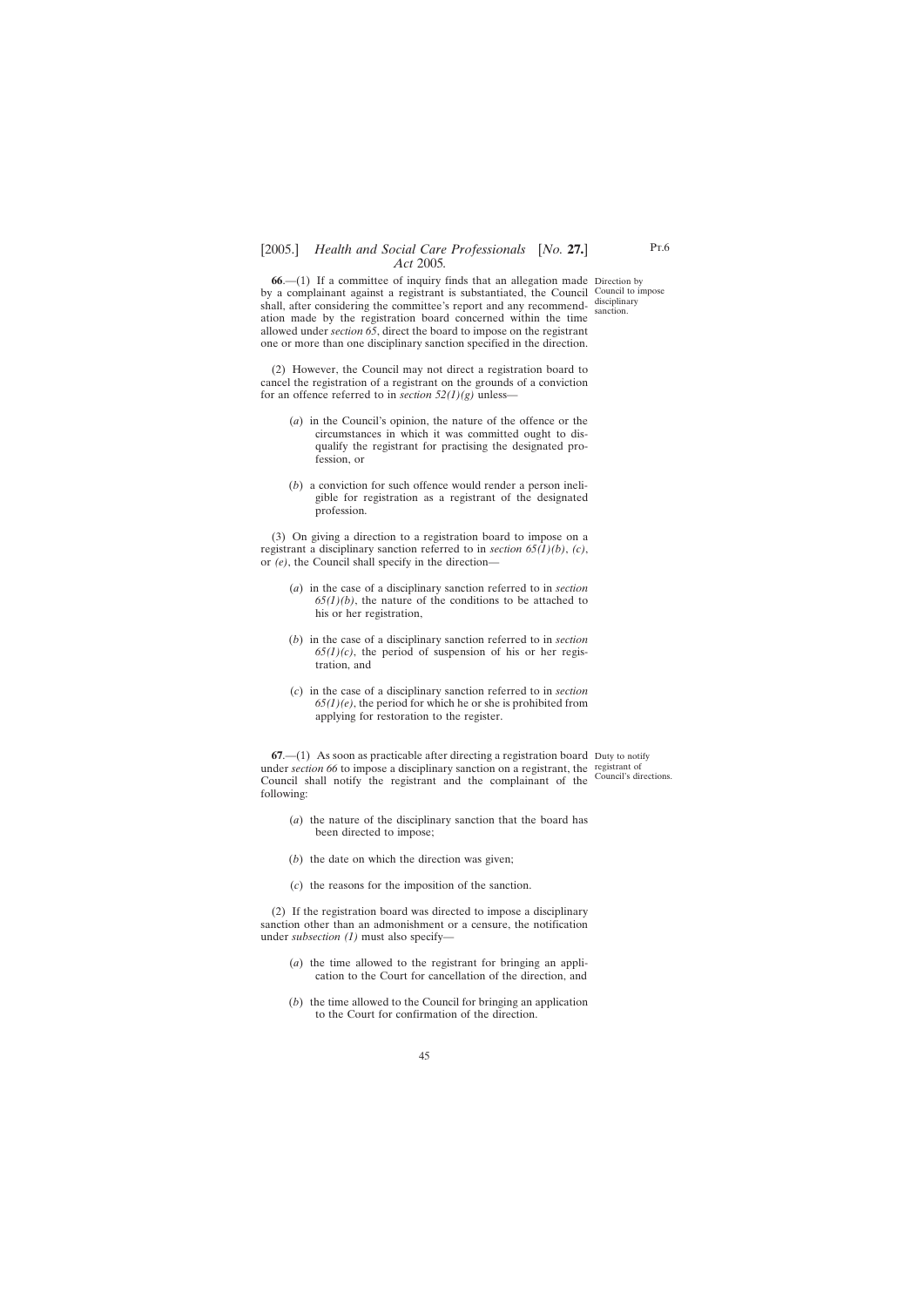<span id="page-45-0"></span>Confirmation by High Court required before certain directions become effective.

Application to High Court for cancellation of Council's direction.

**68**.—A direction under *section 66* to impose a disciplinary sanction (other than an admonishment or a censure) on a registrant does not take effect unless the direction is confirmed by the Court on application under *section 69* or *70*.

**69**.—(1) A registrant affected by a direction to impose a disciplinary sanction (other than an admonishment or a censure) may apply to the Court for an order cancelling the direction.

(2) An application for an order under this section must be made within 30 days after the registrant receives from the Council notification of the direction.

(3) At the hearing of the application, the Court may consider any evidence adduced or argument made, whether or not adduced or made to a committee of inquiry.

- (4) After hearing the application, the Court may—
	- (*a*) make any order that it considers appropriate, including an order cancelling, confirming or modifying the direction, and
	- (*b*) give to the Council or the registration board concerned any direction that the Court considers appropriate.

Application to High Court for confirmation of Council's direction.

**70**.—(1) If a registrant does not, within the time allowed under *section 69(2)*, apply to the Court for an order cancelling a direction by the Council to impose a disciplinary sanction (other than an admonishment or a censure) on the registrant, the Council shall apply to the Court for an order confirming the direction.

(2) An application for an order under this section must be made within 60 days after the registrant receives from the Council notification of the direction.

(3) After hearing the application, the Court shall, by order, confirm the Council's direction relating to the registrant, unless the Court sees good reason not to do so.

Evidence relating to application to High Court and right of appeal from decision under *section 69* or *70*.

Duty to notify registrant of compliance with directions confirmed or given by High Court.

**71**.—(1) At the hearing of an application under *section 69* or *70*, the Court may admit and have regard to evidence of any person of good standing in the designated profession concerned as to what constitutes poor professional performance or professional misconduct in relation to the practice of that profession.

(2) The decision of the High Court on an application under *section 69* or *70* is final except that, by leave of that Court or the Supreme Court, the Council or the person to whom the decision of the High Court relates may appeal against that decision to the Supreme Court on a specified question of law.

**72**.—(1) On complying with a direction confirmed or given by the Court to attach conditions to a registration, the registration board concerned shall notify the registrant of the conditions.

(2) On complying with a direction confirmed or given by the Court to suspend for a specified period or to cancel a registration, the registration board concerned shall notify the registrant of—

46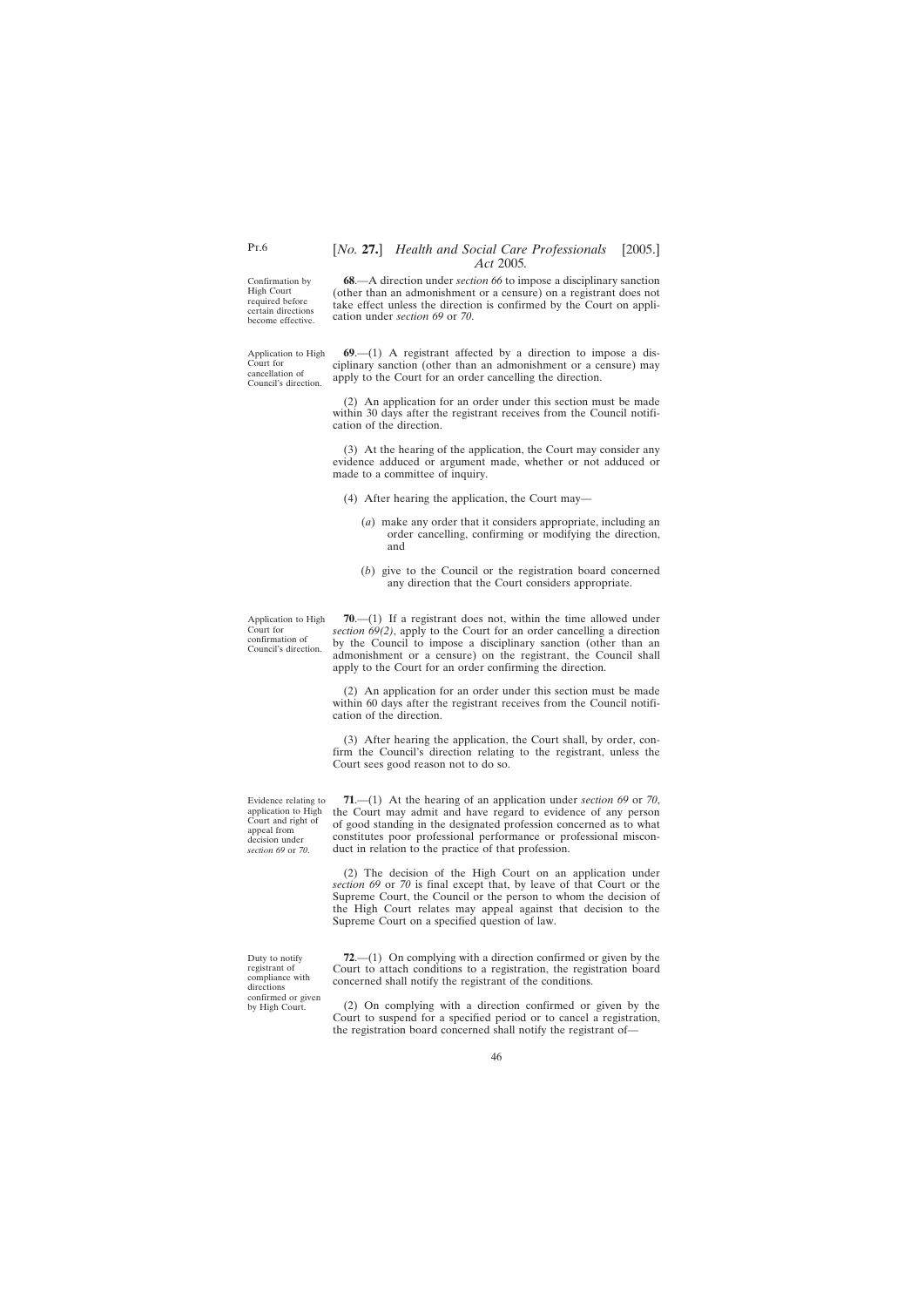- <span id="page-46-0"></span>(*a*) the suspension or cancellation, as the case may be, and
- (*b*) in the case of a suspension, the period, beginning not earlier than 7 days after the date of the Court's decision, during which the registration is to be suspended.

**73.**—(1) The name of any person whose registration has been can- Restoration to celled under this Part may not be restored to a register except in register. accordance with this section.

(2) The Council may at any time direct a registration board to restore to its register the name of any person whose registration has been cancelled under this Part if—

- (*a*) the person has requested the Council to make the direction and has paid the fee required at the time of the request for restoration,
- (*b*) the person is not prohibited under this Part from applying for restoration to the register,
- (*c*) the person has been given an opportunity to make an oral or written submission to the Council,
- (*d*) the Council has considered any submission made under *paragraph (c)* and the criteria established by bye-law for restoration to the register, and
- (*e*) after consulting the registration board, the Council considers it appropriate to make the direction.

(3) On directing a registration board to restore a person's name to its register, the Council may also direct the board to attach to the registration any conditions that, after consulting the board, the Council considers appropriate.

(4) On complying with a direction to restore a person's name to its register or to attach conditions to a registration, the registration board concerned shall notify the registrant of the restoration and, if applicable, of the attachment of the conditions.

(5) On deciding to refuse to direct a registration board to restore a person's name to its register, the Council shall, as soon as practicable, notify the person of—

- (*a*) the decision,
- (*b*) the date on which it was made,
- (*c*) the reasons for the decision, and
- (*d*) the time allowed under *section 75* for bringing an appeal to the Court for cancellation of the decision.

**74.**—(1) The Council may at any time direct a registration board Removal of to remove all or any conditions attached under this Part to a regis-conditions of tration if—

registration.

(*a*) the registrant has requested the Council to make the direction,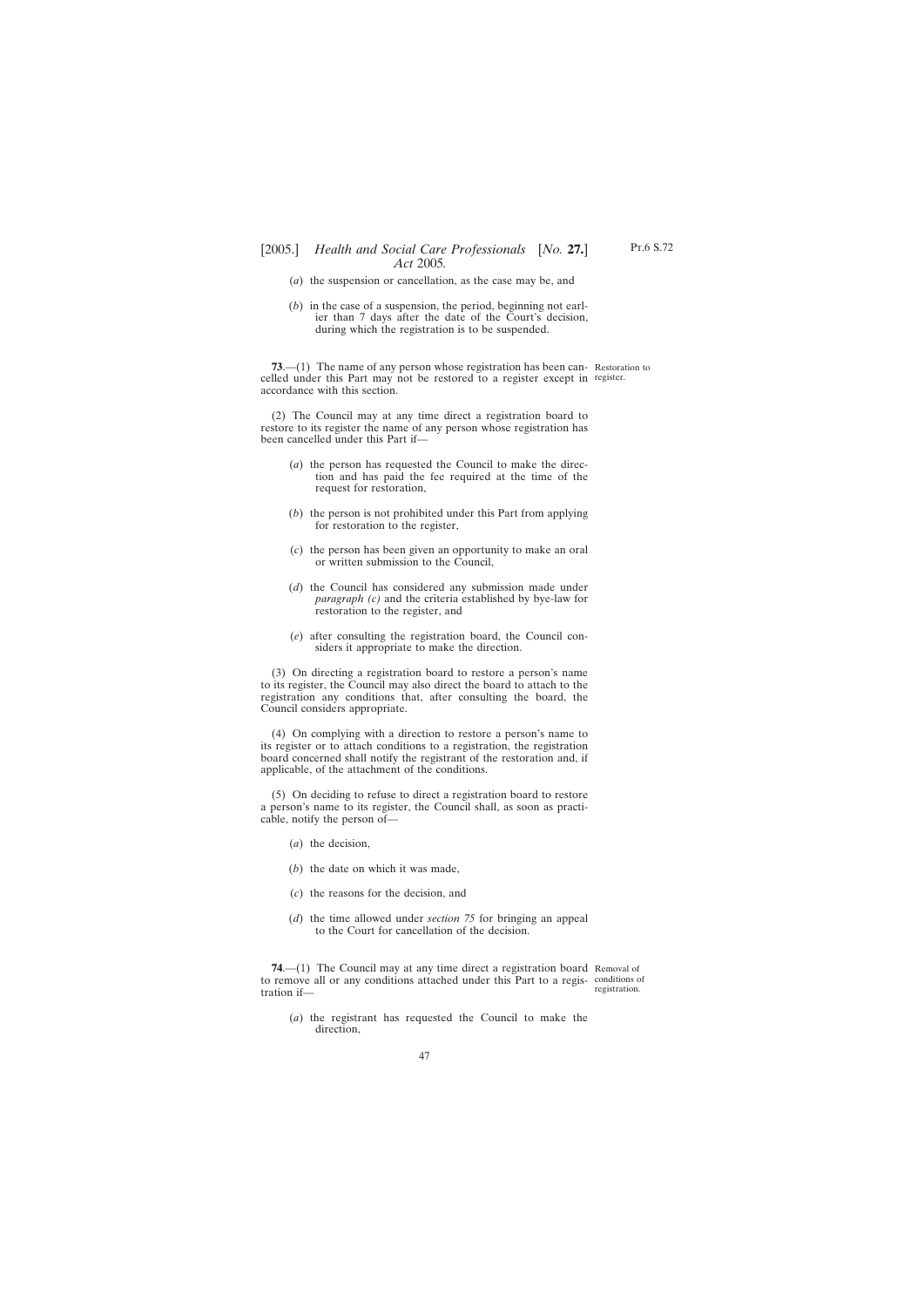- <span id="page-47-0"></span>(*b*) the registrant has been given an opportunity to make an oral or written submission to the Council,
- (*c*) the Council has considered any submission made under *paragraph (b)* and any other relevant information that has come to its attention, and
- (*d*) after consulting the registration board, the Council considers it appropriate to make the direction.

(2) On complying with a direction to remove any or all conditions attached under this Part to a registration, the registration board concerned shall notify the registrant of their removal.

(3) On deciding to refuse to direct a registration board to remove any condition attached under this Part to a registration, the Council shall, as soon as practicable, notify the registrant of—

- (*a*) the decision,
- (*b*) the date on which it was made,
- (*c*) the reasons for the decision, and
- (*d*) the time allowed under *section 75* for bringing an appeal to the Court for cancellation of the decision.

Appeal to High Court from Council's decision under *section 73* or *74*.

**75**.—(1) A person may appeal to the Court against a decision made by the Council—

- (*a*) under *section 73* refusing to direct a registration board to restore the person's name to its register or directing a registration board to attach conditions to his or her registration, or
- (*b*) under *section 74* refusing to direct a registration board to remove a condition attached under this Part to his or her registration.

(2) The appeal must be brought within 30 days after the person receives from the Council notification of the decision.

(3) In an appeal under this section, the Court may consider any evidence adduced or argument made, whether or not adduced or made to the Council.

- (4) On the hearing of the appeal, the Court may—
	- (*a*) make any order that it considers appropriate, including an order cancelling, confirming or modifying the decision, and
	- (*b*) give to the Council or the registration board concerned any direction that the Court considers appropriate.

(5) On complying with any direction given by the Court, the registration board concerned shall notify the person who brought the appeal of the board's compliance with the direction.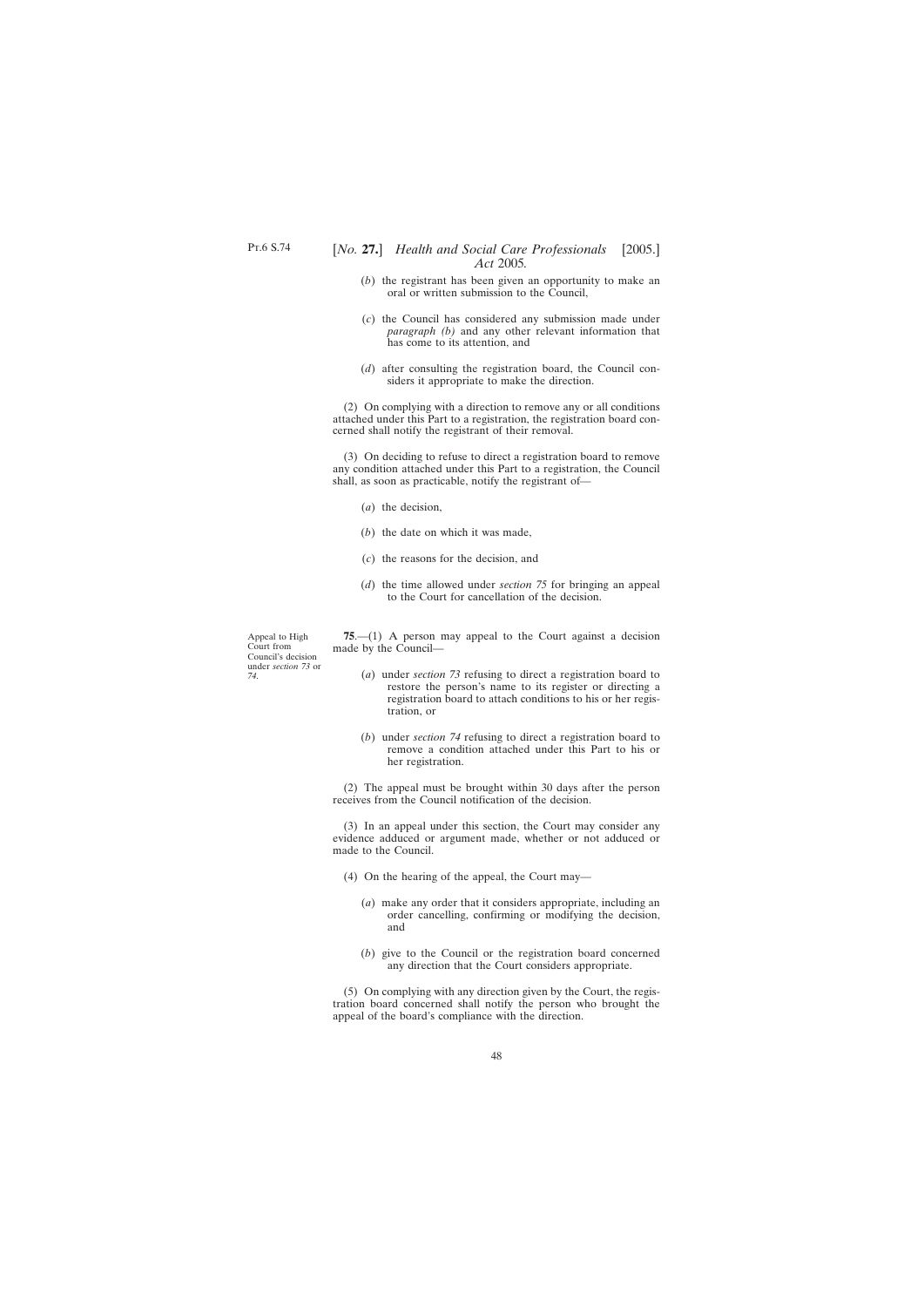<span id="page-48-0"></span>**76.**—(1) The Council shall notify the Minister as soon as practi- Notification to cable after any of the following measures take effect under this Part: Minister and

employer of certain disciplinary matters.

- (*a*) the cancellation of a person's registration;
- (*b*) the restoration of a person's name to a register;
- (*c*) the suspension of a person's registration;
- (*d*) the termination of the period during which a person's registration is suspended;
- (*e*) the attachment of conditions to a person's registration;
- (*f*) the removal of conditions attached under this Part to a person's registration;
- (*g*) the prohibiting of a person from applying for a specified period for restoration to the register;
- (*h*) the admonishment or censuring of a person.

(2) If it comes to the Council's attention that, under the law of a state other than the State, an action corresponding to one referred to in any of *paragraphs (a)* to *(h)* of *subsection (1)* has been taken in relation to a registrant, the Council shall notify the Minister of the matter.

- (3) The Council shall notify an employer if—
	- (*a*) it comes to the Council's attention that any action referred to in *subsection (1)* or *(2)* has been taken in relation to a registrant employed by the employer, and
	- (*b*) the employer's name is known to the Council.

**77**.—The Council may, if satisfied that it is in the public interest Disciplinary to do so, advise the public when any of the following measures take information may be effect under this Part:

published in public interest.

- (*a*) the cancellation of a person's registration;
- (*b*) the restoration of a person's name to a register;
- (*c*) the suspension of a person's registration;
- (*d*) the termination of the period during which a person's registration is suspended;
- (*e*) the attachment of conditions to a person's registration;
- (*f*) the removal of conditions attached to a person's registration;
- (*g*) the prohibiting of a person from applying for a specified period for restoration to the register;
- (*h*) the admonishment or censuring of a person;
- (*i*) any action in respect of which the Minister is required to be notified under *section 76(2)*.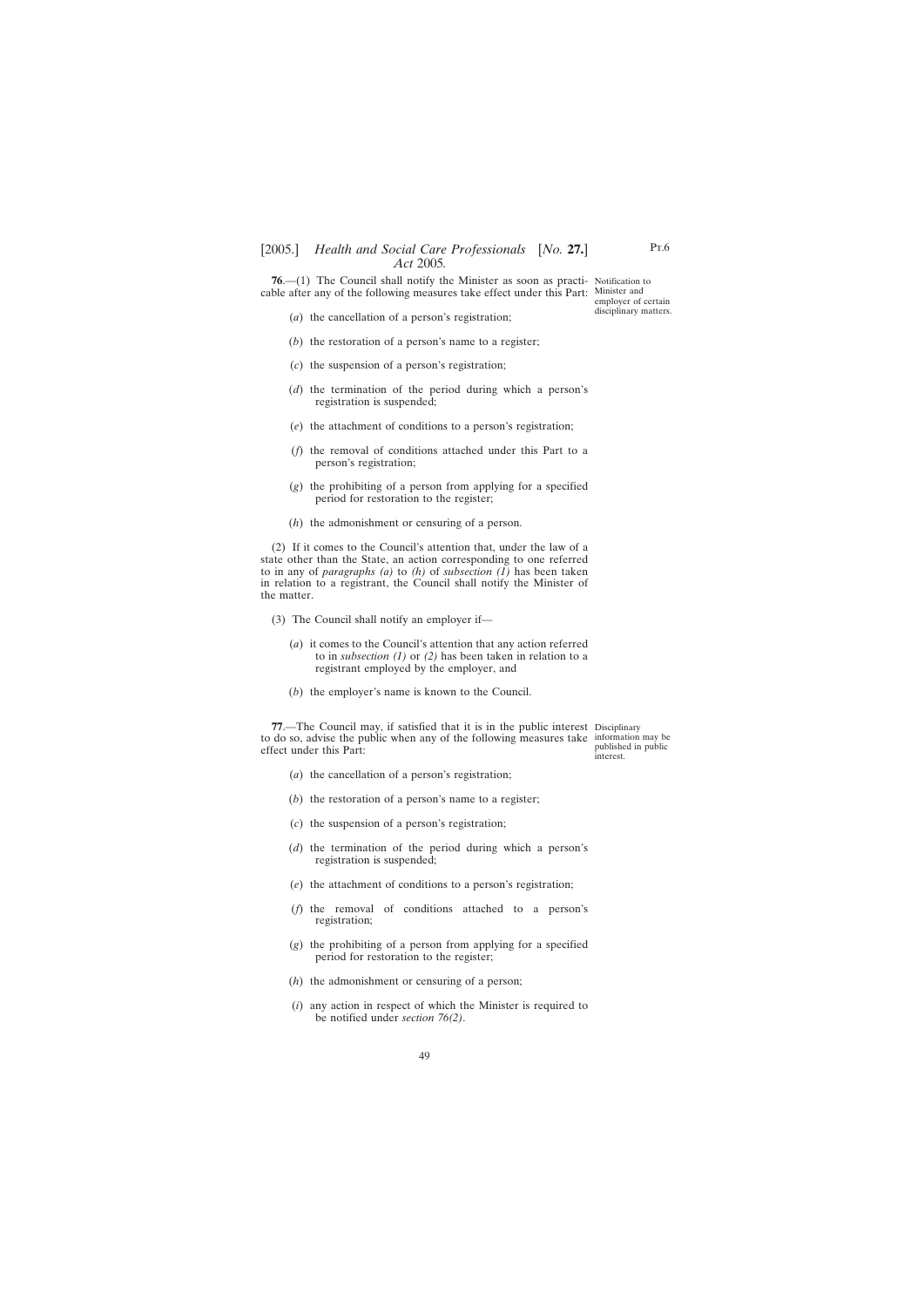<span id="page-49-0"></span>Privilege relating to disciplinary proceedings.

**78**.—In any action for defamation, the following proceedings, reports and communications are absolutely privileged:

- (*a*) proceedings of a preliminary proceedings committee or of a committee of inquiry under this Part;
- (*b*) communications by a committee of inquiry under *section 61*;
- (*c*) reports of a committee of inquiry under *section 63*;
- (*d*) communications by the Council under *section 64*;
- (*e*) any other communication made by a committee established under this Part, the Council or a registration board in performing a function or exercising a power of the committee, Council or board, as the case may be.

#### PART 7

#### PROFESSIONAL TITLES AND OFFENCES

Use of professional titles.

**79**.—(1) A registrant of a profession designated in *section 4(1)* is entitled to use the title specified in the applicable paragraph of that section for that profession.

(2) In addition, a registrant of a profession designated in *section 4(1)* is entitled to use any title for the time being prescribed under *section 95(3)* for that profession.

(3) A registrant of a profession designated by regulation under *section 4(2)* is entitled to use any title for the time being prescribed under *section 4(6)* for that profession.

(4) A person shall not use a title referred to in any of *subsections (1)* to *(3)* unless entitled by virtue of this section to use that title.

(5) A chartered physiotherapist does not contravene *subsection (4)* by using the title that he or she is entitled to use by virtue of being a member of the Irish Society of Chartered Physiotherapists.

Offences.

**80**.—(1) A person is guilty of an offence if, with intent to deceive, he or she—

- (*a*) contravenes *section 79(4)*,
- (*b*) falsely represents himself or herself to be registered in a register maintained by a registration board under this Act, or
- (*c*) being registered in a division of a register maintained by a registration board under this Act, falsely represents himself or herself to be registered in a division of that register other than the division in which he or she is registered.

(2) A person is guilty of an offence if he or she, with intent that any person be deceived, causes or permits another person to make representations about the first mentioned person that, if made by himself or herself with intent to deceive, would be an offence under *subsection (1)*.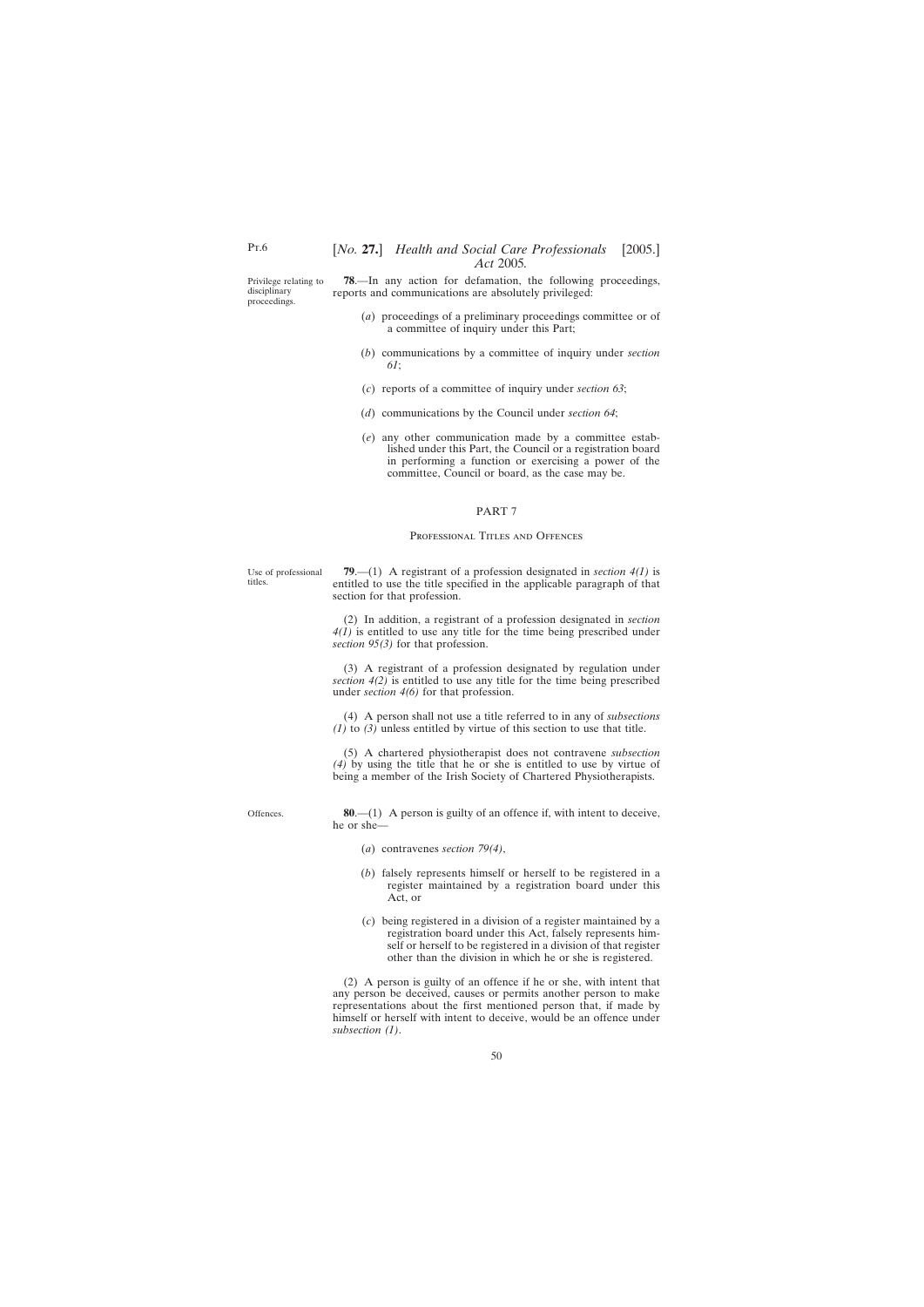<span id="page-50-0"></span>(3) A person is guilty of an offence if he or she, with intent to deceive, makes with regard to another person any representation that—

- (*a*) he or she knows to be false, and
- (*b*) if made by the other person would be an offence by the other person under *subsection (1)*.

(4) A person is guilty of an offence if he or she makes or causes to be made any false declaration or misrepresentation for the purpose of obtaining registration under this Act.

(5) A person guilty of an offence under this section is liable on summary conviction to a fine not exceeding  $\xi$ 3,000 or imprisonment for a term not exceeding 6 months or both.

**81**.—(1) Summary proceedings for an offence under this Act may Prosecution of be brought and prosecuted by the Council. offences.

(2) Despite section 10(4) of the Petty Sessions (Ireland) Act 1851, proceedings for an offence under this Act may be instituted at any time within 2 years after the date of the alleged commission of the offence.

### PART 8

Dissolution of National Social Work Qualifications Board

### **82**.—In this Part—

"National Social Work Qualifications Board" means the board established by the National Social Work Qualifications Board (Establishment Order) 1997 (S.I. No. 97 of 1997);

"transfer day" means the day appointed by the Minister under *section 83* as the transfer day.

**83.**—(1) The Minister shall, by order, appoint a day as the transfer Transfer day and day for the purposes of this Part.

(2) The National Social Work Qualifications Board is, by this Act, dissolved on the transfer day.

(3) References to the National Social Work Qualifications Board in any Act of the Oireachtas passed before the transfer day or in any instrument made before the transfer day under an Act of the Oireachtas are to be read on and after that day as references to the Council.

**84**.—(1) Every person who, immediately before the transfer day, Transfer of staff.was a member of the staff of the National Social Work Qualifications Board is transferred to, and becomes a member of, the Council's staff on the transfer day.

(2) Except in accordance with a collective agreement negotiated with a recognised trade union or staff association, a person transferred under this section is entitled, while in the Council's service, to

51

Definitions (*Part 8*).

dissolution of Board.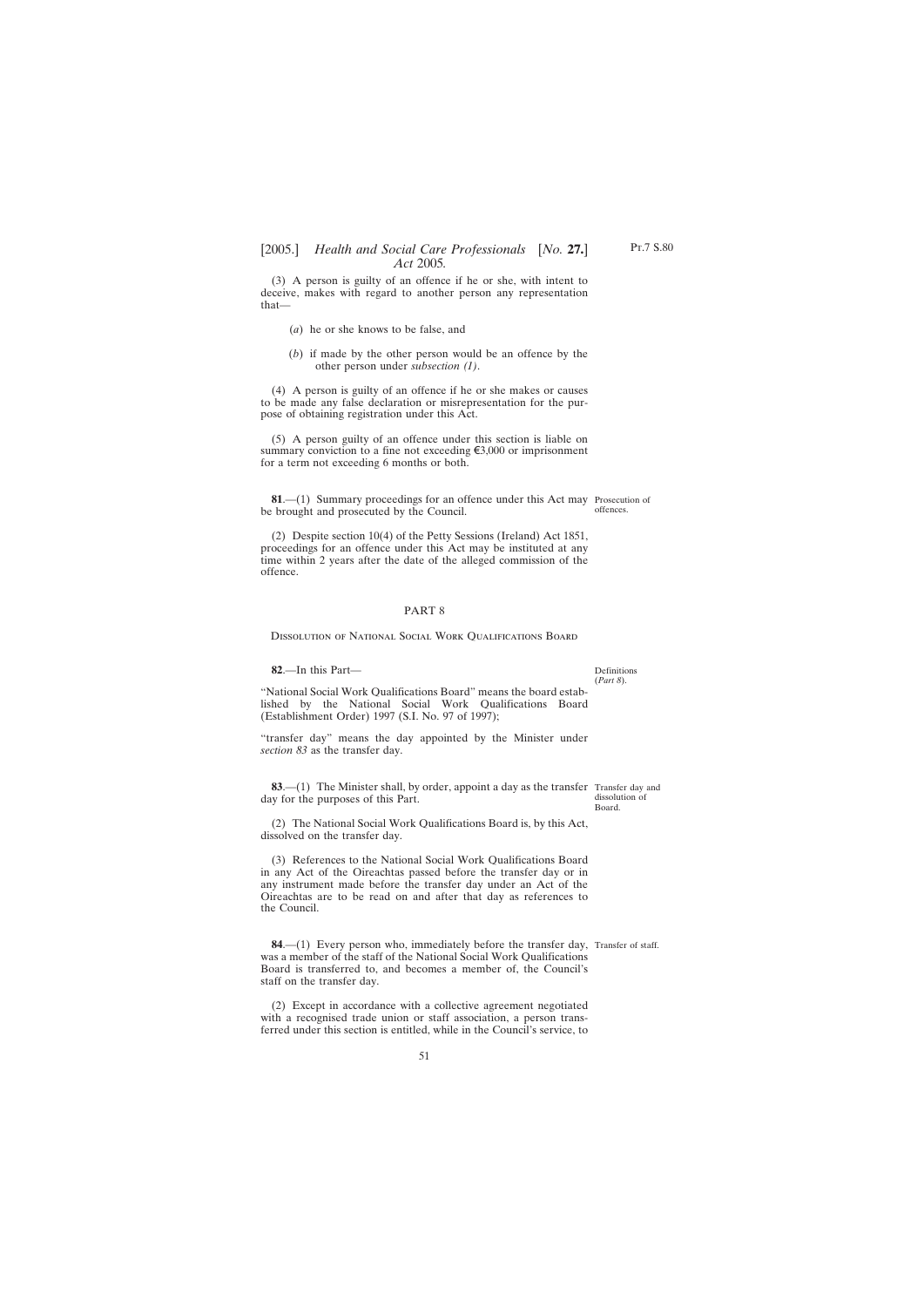<span id="page-51-0"></span>be employed on conditions of employment no less favourable than those to which that person was entitled immediately before the transfer day.

(3) The previous service of a person transferred under this section with the National Social Work Qualifications Board is to be counted as service for the purposes of, but subject to any exceptions or exclusions in, the following Acts:

- (*a*) the Redundancy Payments Acts 1967 to 2003;
- (*b*) the Protection of Employees (Part-Time Work) Act 2001;
- (*c*) the Organisation of Working Time Act 1997;
- (*d*) the Minimum Notice and Terms of Employment Acts 1973 to 2001;
- (*e*) the Unfair Dismissals Acts 1977 to 2001;
- (*f*) the Carer's Leave Act 2001;
- (*g*) the Parental Leave Act 1998.

(4) Any superannuation benefits awarded by the Council to or in respect of a person transferred under this section, and the conditions relating to those benefits, are to be no less favourable than those applicable to or in respect of that person immediately before the transfer day.

(5) In this section—

"conditions of employment" includes conditions in respect of remuneration and related matters;

"recognised trade union or staff association" means a trade union or staff association recognised by the Council for the purposes of negotiations that are concerned with the conditions of employment or working conditions of employees.

**85**.—(1) With effect from the transfer day, the following are transferred to the Council:

- (*a*) all property (real and personal) and rights held or enjoyed immediately before that day by the National Social Work Qualifications Board;
- (*b*) all liabilities incurred before that day by that Board that had not been discharged before that day.

(2) Accordingly, without any further conveyance, transfer or assignment—

- (*a*) such property vests, on the transfer day, in the Council for all the estate, term or interest for which, immediately before that day, it was vested in the National Social Work Qualifications Board, but subject to all trusts and equities affecting the property and capable of being performed,
- (*b*) such rights are, on and from that day, rights of the Council, and

Transfer of property and liabilities to Council.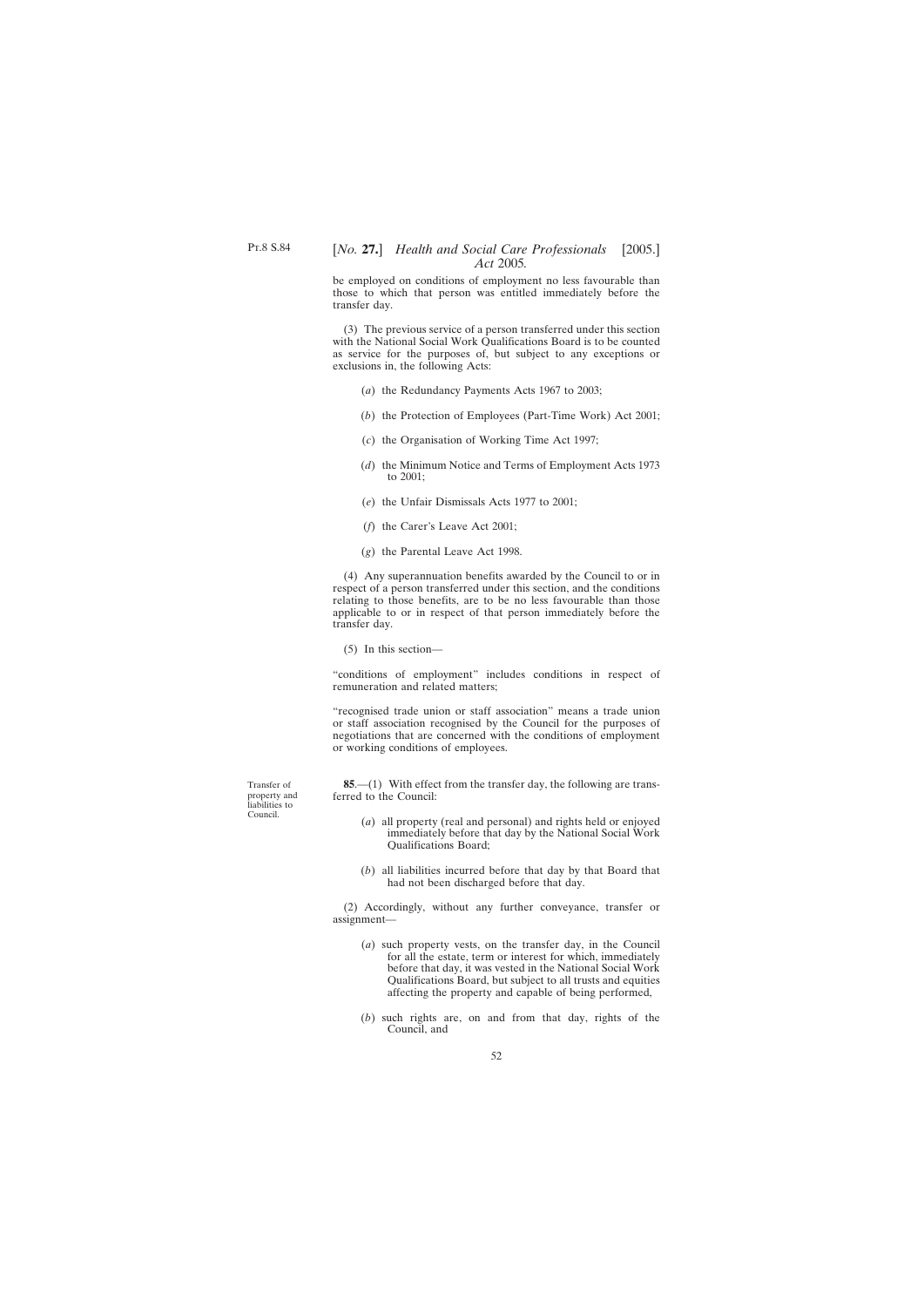(*c*) such liabilities are, on and from that day, liabilities of the Council.

<span id="page-52-0"></span>(3) All moneys, stocks, shares and securities transferred to the Council by this section that, immediately before the transfer day, are in the name of the National Social Work Qualifications Board, shall, at the request of the Council, be transferred into its name.

(4) Every right and liability transferred to the Council by this section may, on and after the transfer day, be sued on, recovered or enforced by or against the Council in its own name and it shall not be necessary for it to give notice of the transfer to the person whose right or liability is transferred by this section.

**86**.—Every contract or agreement made between the National Preservation of Social Work Qualifications Board (or any trustee or agent acting on certain contracts its behalf) and any other person, and in force immediately before and adaptation of the transfer day—

- (*a*) continues in force on and after that day,
- (*b*) is to be read and have effect as if the name of the Council were substituted in the contract or agreement for that of the National Social Work Qualifications Board or, as the case may be, any trustee or agent acting on its behalf, and
- (*c*) is enforceable against the Council.

**87**.—If, immediately before the transfer day, any legal proceedings Pending legal to which the National Social Work Qualifications Board is a party proceedings. are pending, the Council's name shall be substituted in the proceedings for the name of that Board, and the proceedings shall not abate because of the substitution.

**88.**—(1) As soon as practicable after the transfer day, the Council Preparation of shall prepare, in such form as may be approved by the Minister, all accounts. proper and usual accounts of money received or expended by the National Social Work Qualifications Board in the accounting year, or the part of an accounting year, of that Board ending immediately before the transfer day.

(2) The Council shall submit accounts prepared under this section to the Comptroller and Auditor General for audit and *subsections (3)* and *(4)* of *section 21* apply in relation to those accounts.

**89.—The National Social Work Qualifications** (Establishment) Order 1997 (S.I. No. 97 of 1997) is revoked on the order. transfer day. Board Revocation of

#### PART 9

#### Transitional Provisions

**90**.—In this Part—

Definitions (*Part 9*).

"corresponding qualification" means a qualification that has been awarded in another member state and that, before or after the passing of this Act, has been recognised by or on behalf of the State

references.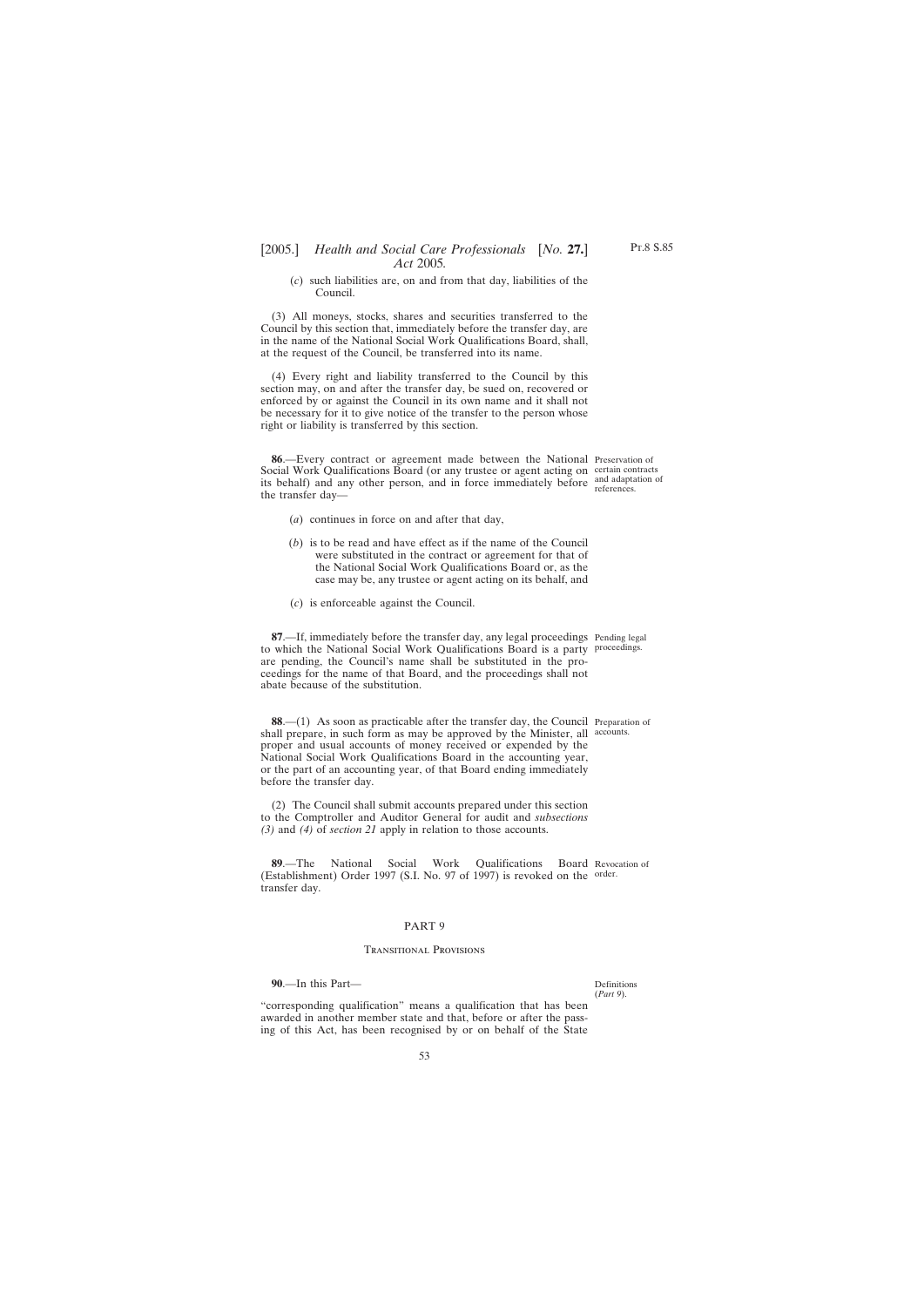<span id="page-53-0"></span>pursuant to a directive or other relevant measure as corresponding  $to$ -

- (*a*) in the case of a designated profession listed in the second column of *Schedule 3*, a qualification listed opposite that profession in the third column of that Schedule, and
- (*b*) in the case of any other designated profession, a qualification standing at the time of application for registration prescribed under *section 95* for that profession;

"directive" and "member state" have the same meanings as in *section 38*;

"relevant date", in relation to an application under this Part to the registration board of a designated profession, means the date on which the register of the members of that profession is established;

"relevant measure" has the same meaning as in *section 38*;

"transitional period", in relation to an application under this Part to the registration board of a designated profession, means the period beginning on the relevant date and ending 2 years after that date.

Registration of existing practitioners.

**91**.—(1) The registration board of a designated profession listed in the second column of *Schedule 3* shall grant registration to a person who, at any time during the period of 5 years ending on the relevant date, was engaged in the practice of that profession and who—

- (*a*) applies during the transitional period to that board for registration,
- (*b*) complies with *section 37(2)* and with any requirement imposed on, or request made to, him or her under *section 37(3)* as applied by this section,
- (*c*) either—
	- (i) holds—
		- (I) a qualification listed opposite that profession in the third column of that Schedule or a corresponding qualification, or
		- (II) a qualification that, in the opinion of the board, is sufficiently relevant to that profession and is of a standard not lower than a qualification listed opposite the profession in the third column of that Schedule,
			- or
	- (ii) successfully completes an assessment of professional competence set by the board in accordance with any guidelines issued by the Council,
- (*d*) satisfies the board that he or she is a fit and proper person to engage in the practice of that profession, and
- (*e*) pays the required fee to the Council.

(2) The Social Care Workers Registration Board shall grant registration to a person who, at any time during the period of 5 years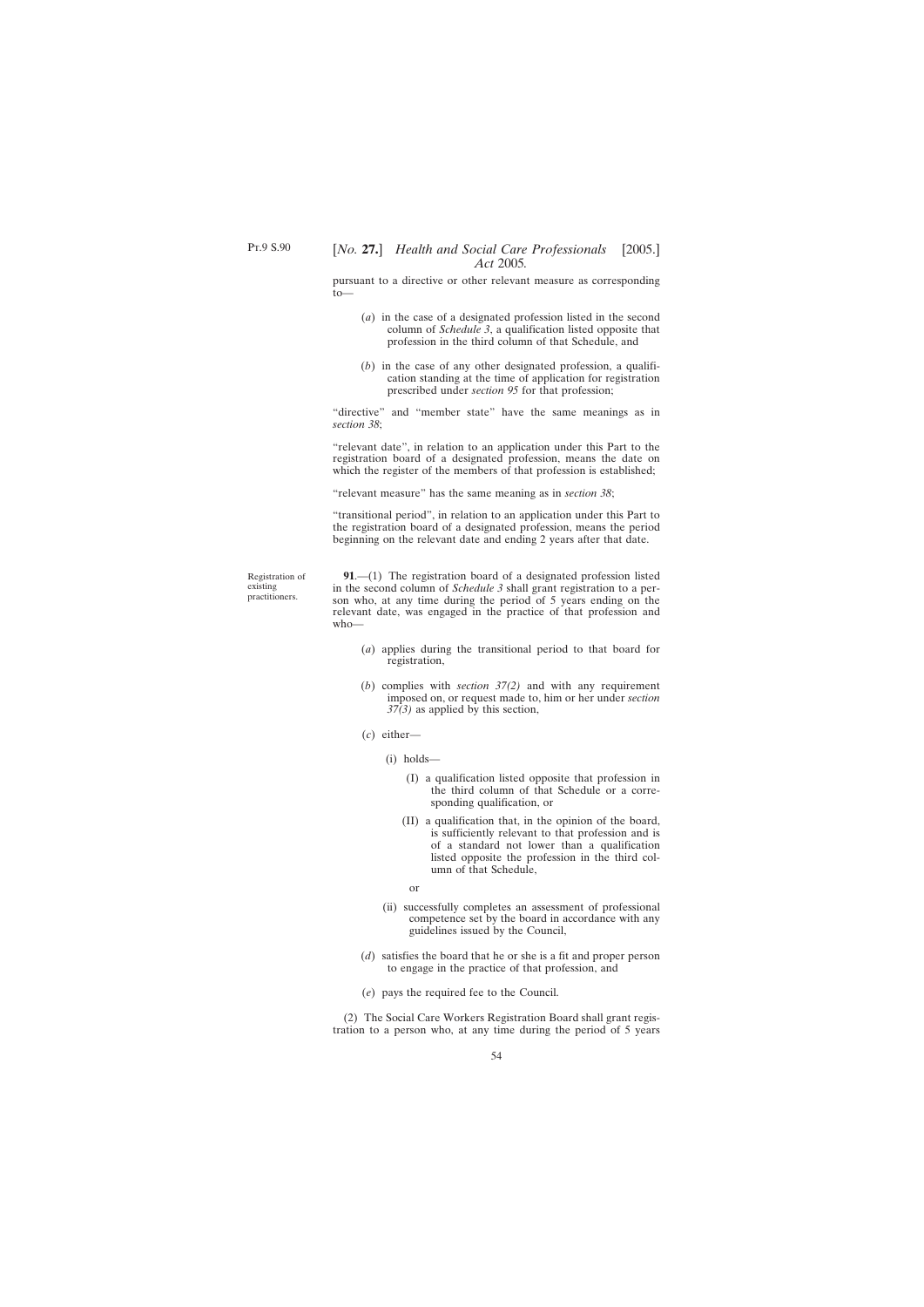ending on the relevant date, was engaged in the practice of the profession of social care worker and who—

- (*a*) applies during the transitional period to that board for registration,
- (*b*) meets the requirements of *paragraphs (a)*, *(b)*, *(d)* and *(e)* of *subsection (1)*,
- (*c*) has been engaged in the continuous practice of that profession for a period of not less than 2 years immediately preceding the date of application, and
- (*d*) is, in the written opinion of the person's employer, competent in the practice of that profession.

(3) An opinion is not valid for the purpose of *subsection (2)(d)* unless the employer concerned has, in forming that opinion, taken account of any assessment guidelines issued by the Council for that purpose.

(4) The function of the Social Care Workers Registration Board under *subsection (2)* is in addition to, and not in substitution for, its function under *subsection (1)* in relation to applicants for registration.

(5) The registration board of a designated profession (other than a profession listed in the second column of *Schedule 3*) shall grant registration to a person who, any time during the period of 5 years ending on the relevant date, was engaged in the practice of the designated profession and who—

- (*a*) applies during the transitional period to that board for registration,
- (*b*) complies with *section 37(2)* and with any requirement imposed on, or request made to, him or her under *section 37(3)* as applied by this section,
- (*c*) either—
	- (i) holds—
		- (I) a qualification prescribed under *section 95* for that profession or a corresponding qualification, or
		- (II) a qualification that, in the opinion of the board, is sufficiently relevant to that profession and is of a standard not lower than a qualification prescribed under *section 95* for that profession,
			- or
	- (ii) successfully completes an assessment of professional competence set by the board in accordance with any guidelines issued by the Council,
- (*d*) satisfies the board that he or she is a fit and proper person to engage in the practice of that profession, and
- (*e*) pays the required fee to the Council.

(6) *Section 37(3)* applies in relation to an application for registration made during the transitional period under this section and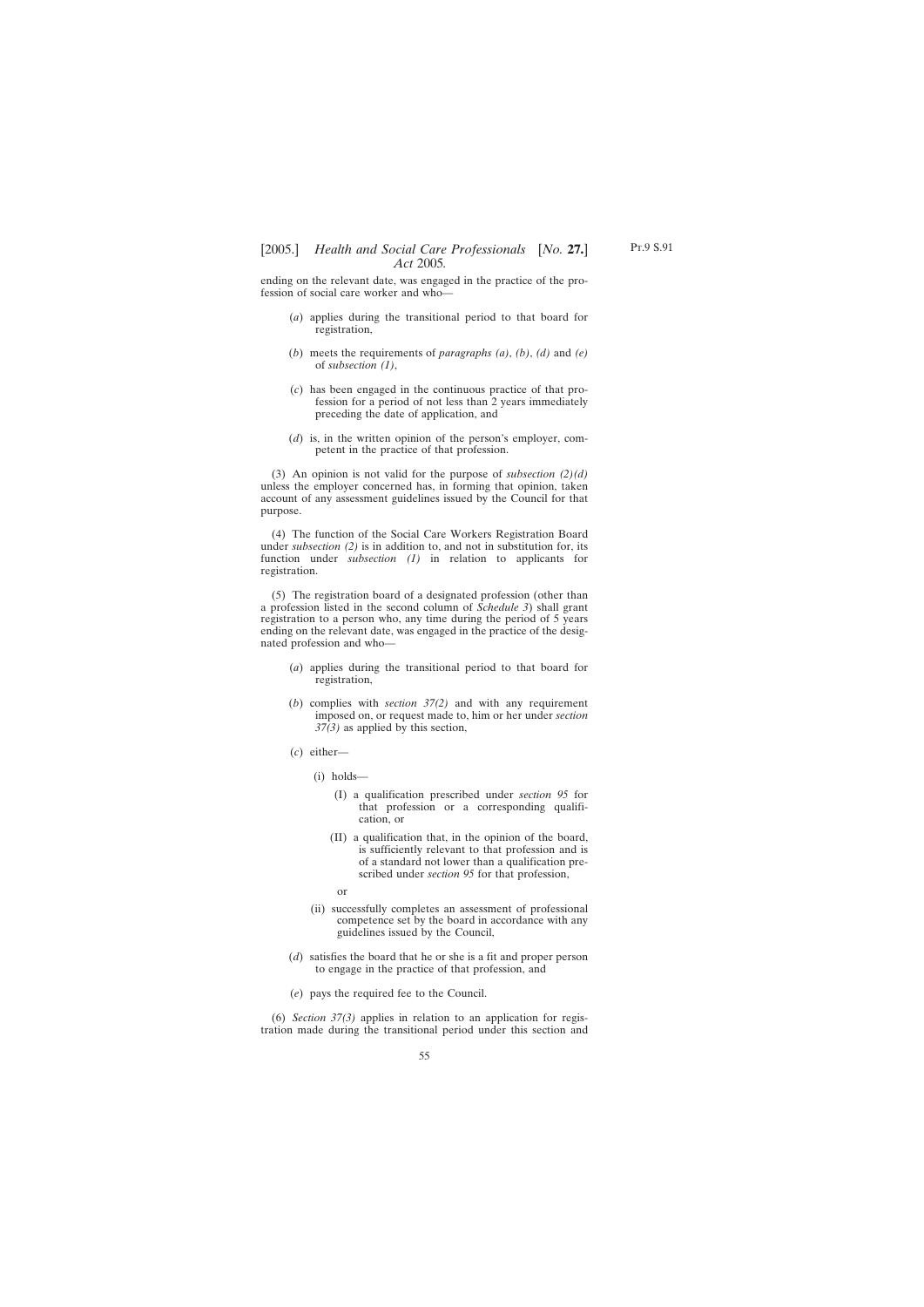<span id="page-55-0"></span>Pt.9 S.91

## [*No.* **27.**] *Health and Social Care Professionals* [2005.] *Act* 2005*.*

*sections 43* and *44* apply in relation to any decision made by a registration board or the Council concerning that application.

### PART 10

#### Miscellaneous Matters

Liability of Council and registration boards for acts or omissions.

**92**.—(1) Neither the Council nor any person who is or was a member, officer or employee of the Council or a committee of the Council is liable for damages for anything done or omitted to be done by the Council or that person in good faith and without negligence under this Act.

(2) Neither a registration board nor any person who is or was a member of a registration board or a committee of such board is liable for damages for anything done or omitted to be done by the board or that person in good faith and without negligence under this Act.

(3) Subject to any enactment or rule of law, the Council may indemnify any person who is or was a member of—

- (*a*) the Council,
- (*b*) a registration board, or
- (*c*) a committee of the Council or of a registration board,

in respect of anything done or omitted to be done by that person in performing their functions under this Act.

**93**.—(1) Judicial notice shall be taken of the seal of the Council and the seal of each registration board.

(2) Any record that appears to be an instrument made by the Council and to be sealed with its seal apparently authenticated in accordance with *Schedule 1* is admissible in evidence and is deemed, in the absence of evidence to the contrary, to be such instrument without proof.

(3) *Subsection (2)* applies also in respect of any record that appears to be an instrument made by a registration board and to be sealed with its seal apparently authenticated in accordance with *Schedule 2*.

**94**.—(1) Where the Council or a registration board is required or authorised under this Act to notify a registrant or a former registrant, the notification shall be sent by pre-paid post to him or her at the address stated in the register in which his or her name is or was (as the case may be) registered.

(2) Where the Council or a registration board is required or authorised under *Part 4* to notify an applicant of a decision to refuse to grant registration or of the confirmation of such decision, the notifi-

Judicial notice of seals and admissibility of sealed instruments.

How registrants, former registrants and applicants are to be notified.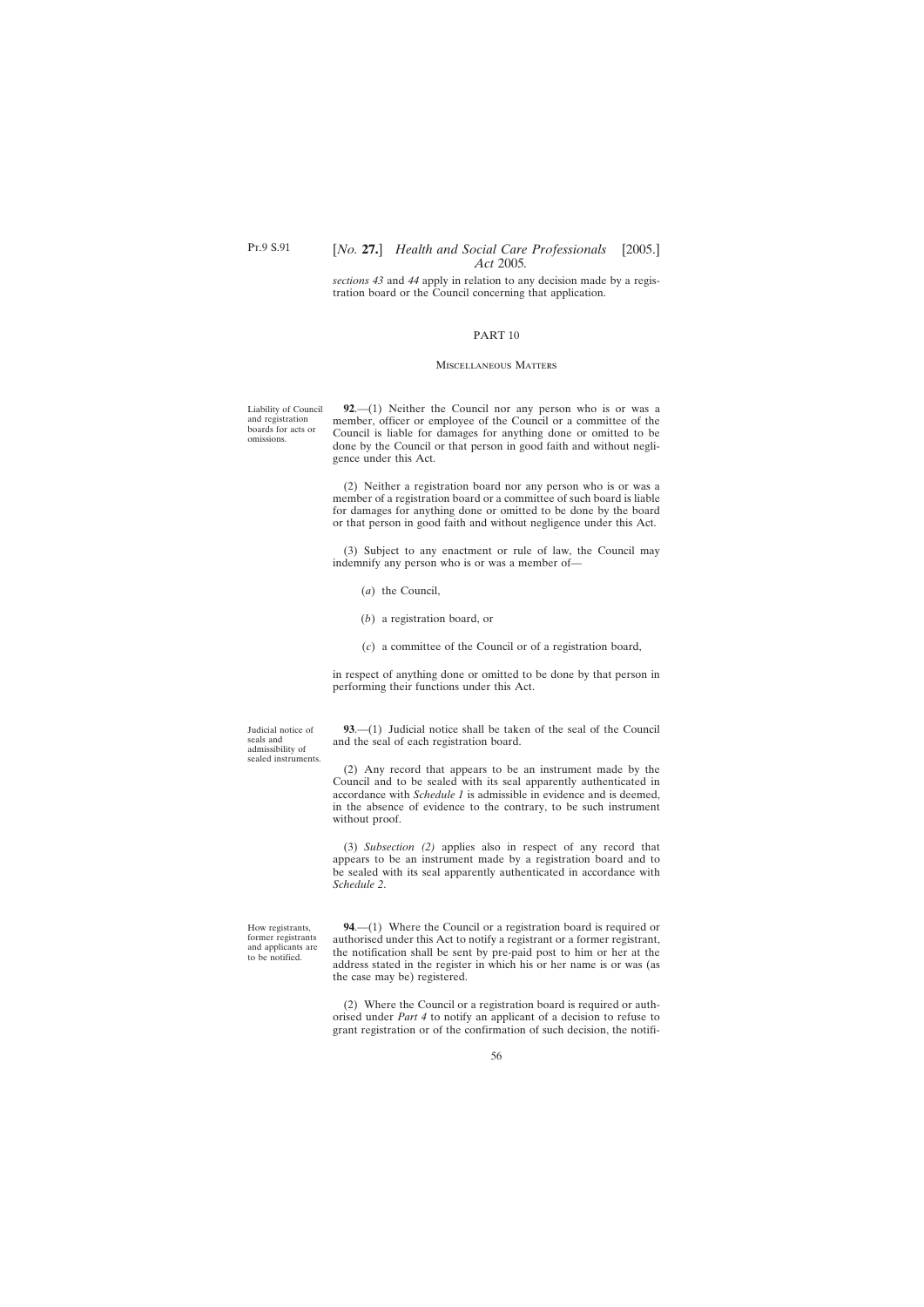<span id="page-56-0"></span>cation shall be sent by pre-paid post to the applicant at the address stated in the application for registration.

(3) Where a notification under this Act has been sent to a person in accordance with *subsection (1)* or *(2)*, the notification is deemed, in the absence of evidence to the contrary, to have been duly delivered to the person on the third day after the day on which it was so sent.

**95**.—(1) The Minister may—

Minister's power to make regulations.

- (*a*) by regulation provide for any matter referred to in this Act as prescribed or to be prescribed, and
- (*b*) in addition to any other power conferred on him or her to make regulations, make regulations generally for the purposes of and for the purposes of giving full effect to this Act.

(2) Regulations under this Act may contain any transitional and other supplementary and incidental provisions that appear to the Minister to be necessary or expedient for the purposes of the regulations.

(3) After consulting the registration board of any profession designated in *section 4(1)* and any organisations that he or she considers appropriate, the Minister may, by regulation, prescribe one or more than one title that is a variant of the title specified in that section for the profession and that, in addition to the title specified in that section, may be used by registrants of that profession.

(4) The Minister shall ensure that every regulation made under a provision of this Act (other than *section 4* or *subsection (3)* of this section) is laid before each House of the Oireachtas as soon as practicable after it is made.

(5) Either House of the Oireachtas may, by a resolution passed within 21 sitting days after the day on which a regulation is laid before it under *subsection (4)*, annul the regulation.

(6) The annulment of a regulation under *subsection (5)* takes effect immediately on the passing of the resolution concerned, but does not affect the validity of anything done under the regulation before the passing of the resolution.

(7) A regulation may be made under *subsection (3)* only if—

- (*a*) a draft of the proposed regulation has been laid before the Houses of the Oireachtas, and
- (*b*) a resolution approving the draft has been passed by each House.

**96.—The Minister may, by order, amend or revoke an order made Minister's power to** under *section 24* or *34* or this section.

amend or revoke certain orders.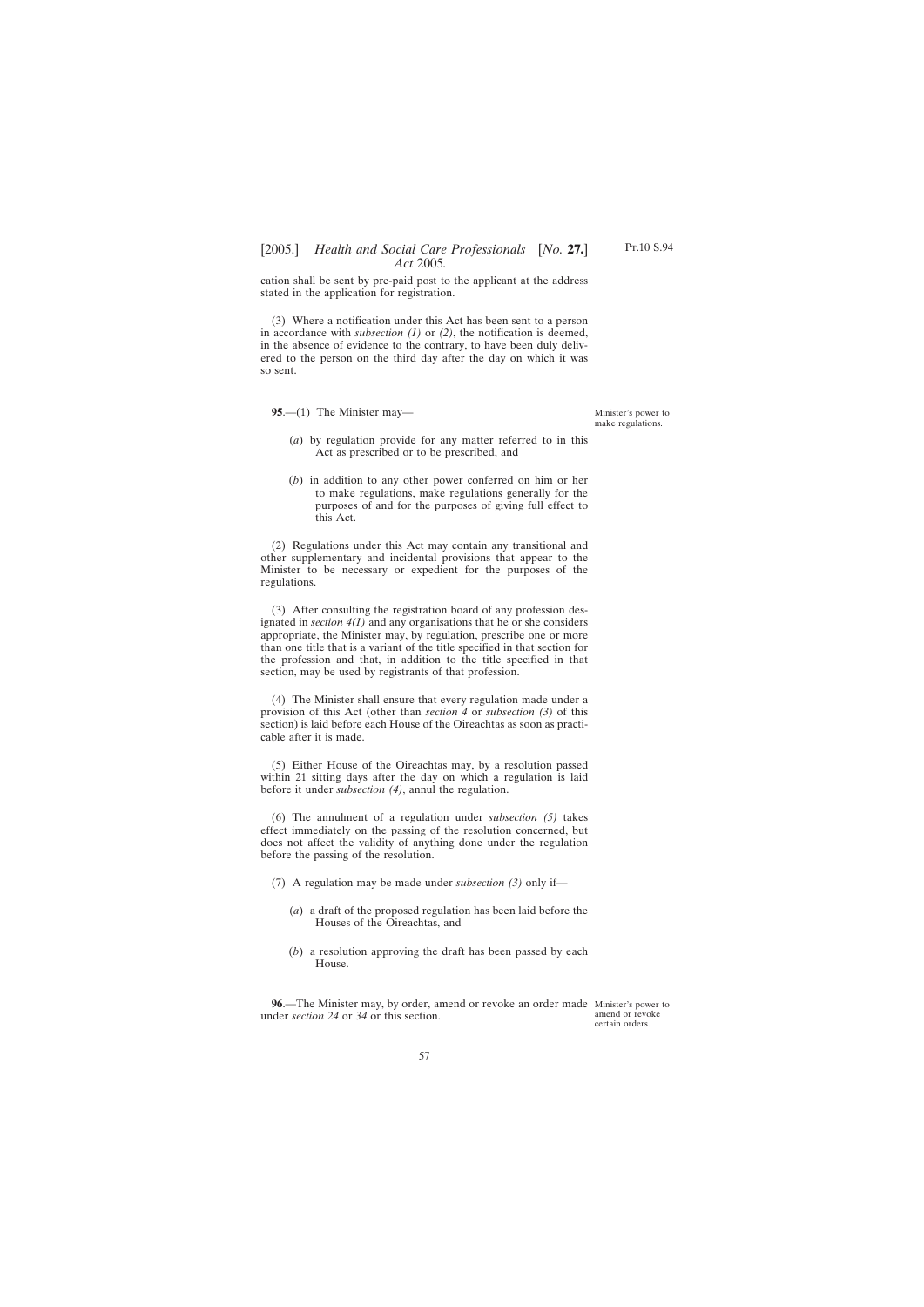<span id="page-57-0"></span>*Section 6(5).*

### SCHEDULE 1

#### The Council: Miscellaneous Provisions

#### *Definitions.*

1. In this Schedule, except where the context otherwise requires—

"casual vacancy" means a vacancy in the membership of the Council caused by a person ceasing under *paragraph 7* to be a member of the Council;

"chairperson" means the chairperson of the Council;

"member" means the chairperson or an ordinary member;

"ordinary member" means a member of the Council other than the chairperson.

#### *Seal of Council.*

2. (1) The Council shall, as soon as practicable after its establishment, provide itself with a seal and shall retain possession of its seal.

- (2) The seal of the Council must be authenticated by—
	- (*a*) the signature of its chairperson or other member authorised by it to act in that behalf, and
	- (*b*) the signature of a member of the Council's staff authorised by it to act in that behalf.

*Term of office of ordinary members.*

3. (1) Subject to *subparagraph (2)*, an ordinary member holds office for a term of 4 years from the date of his or her appointment.

(2) One-half of the ordinary members of the Council first constituted under this Act hold office for a term of 2 years from the date of their appointment.

(3) The members who are to hold office for a term of 2 years shall be decided by lot to be drawn in the manner that may be determined by the Minister.

(4) No person may hold office as an ordinary member of the Council for more than 2 consecutive terms.

(5) A term of 2 years under *subparagraph (2)* is not to be counted for the purpose of *subparagraph (4)*, but a term of any duration resulting from an appointment to fill a casual vacancy is to be counted for that purpose.

### *Term of office of chairperson.*

4. (1) The chairperson holds office for the term specified under *subparagraph (2)* at the time of appointment.

(2) The Minister may specify a term of not less than 3 years and not more than 6 years as the chairperson's term of office.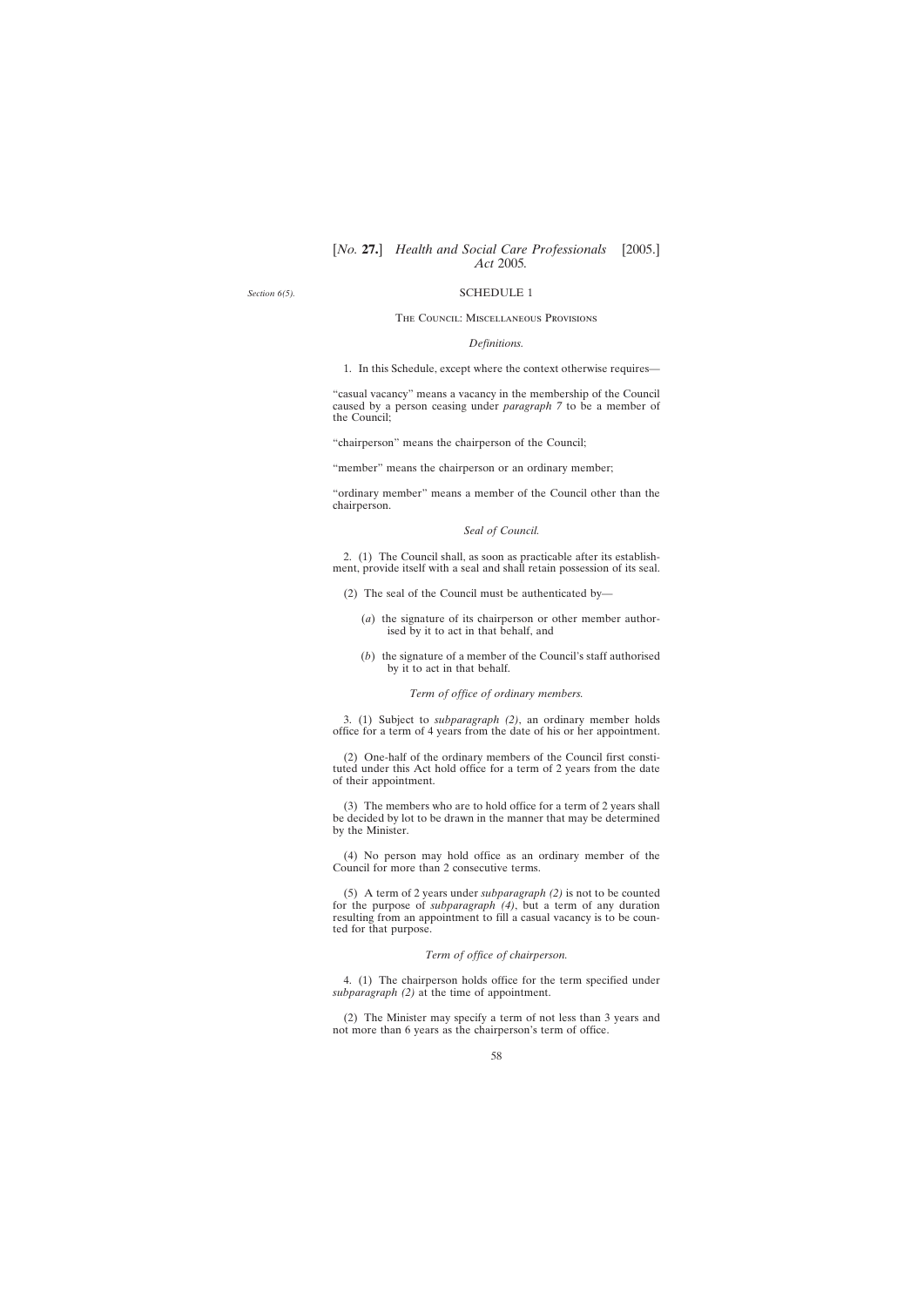### *Removal from office.*

5. (1) The Minister may at any time remove a member from office if—

- (*a*) in the Minister's opinion the member has become incapable through ill-health of performing his or her functions,
- (*b*) the member has committed stated misbehaviour, or
- (*c*) the removal of the member appears to the Minister to be necessary for the Council to perform its functions effectively.

(2) *Subparagraph (1)* is not to be taken to limit the Minister's power under *section 24* to remove any or all of the members.

#### *Resignations.*

6. (1) The chairperson may resign office at any time by giving to the Council written notice of resignation signed by him or her.

(2) An ordinary member may resign membership at any time by giving to the chairperson written notice of resignation signed by the member.

(3) The resignation of the chairperson or an ordinary member becomes effective on the date of the Council's meeting next held after written notice of the resignation is received by the Council or the chairperson, as the case may be.

*Termination of membership before completion of term.*

7. Despite *paragraphs 3* and *4*, a person ceases to be a member of the Council if the person—

- (*a*) is removed from office under *paragraph 5*, *section 15* or *section 24*,
- (*b*) resigns or dies, or
- (*c*) ceases, if appointed under *section 9(3)(a)*, to be a registrant of the designated profession by virtue of which he or she was so appointed.

### *Casual vacancies.*

8. (1) If a casual vacancy occurs among the members (other than those appointed under *section 9(3)(a)*)—

- (*a*) the Council shall notify the Minister as soon as practicable, and
- (*b*) the Minister, after consulting any body or organisation that he or she considers appropriate, shall, within 8 weeks after being notified of that vacancy, appoint a person to fill the vacancy.

(2) If a casual vacancy occurs among the ordinary members appointed under *section 9(3)(a)*, the Council shall co-opt to fill the vacancy a person who would, under this Act, be eligible to be elected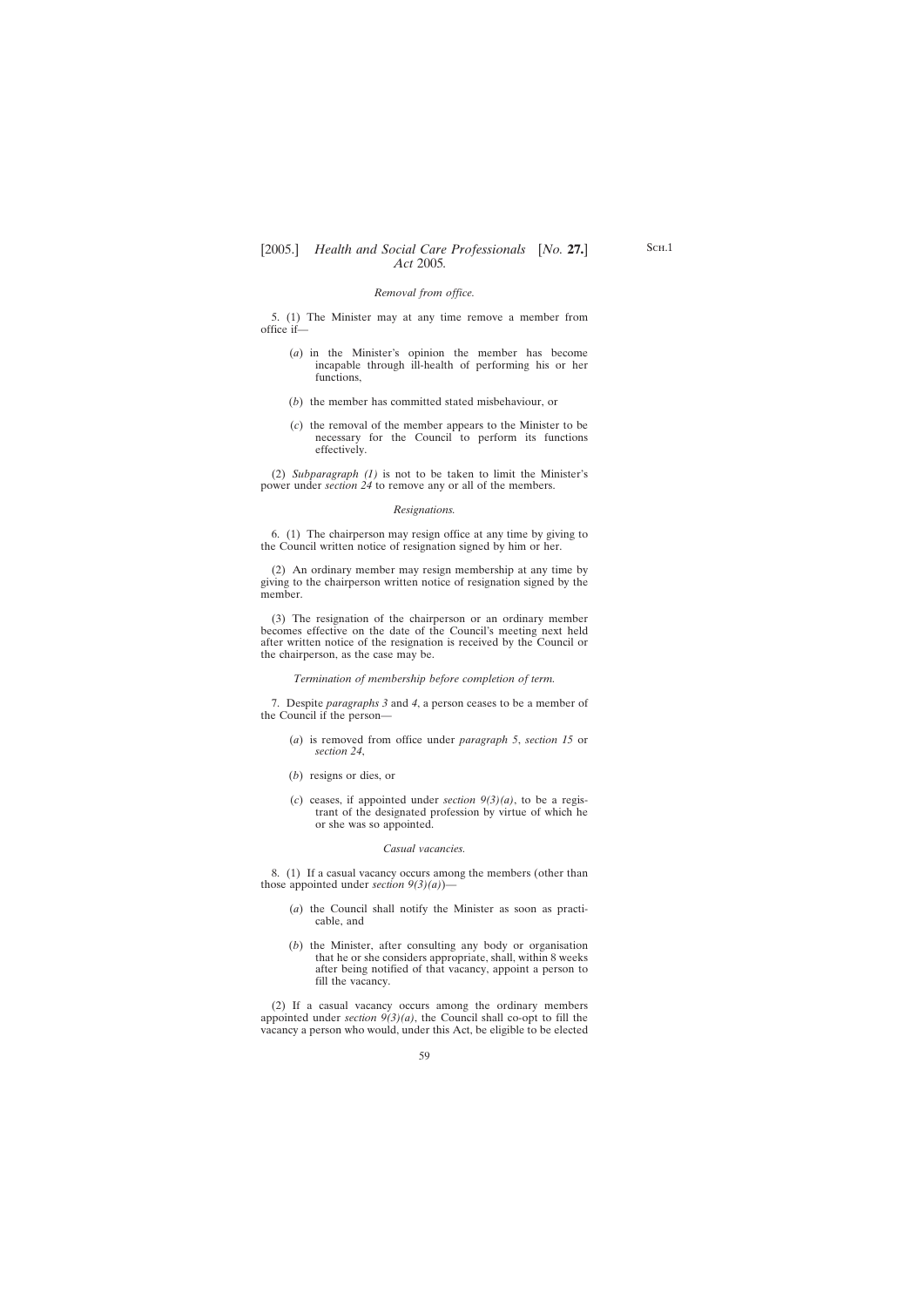and nominated for appointment under that section and the Minister shall appoint that person.

(3) A person appointed under this section to fill a casual vacancy holds office for the unexpired portion of his or her predecessor's term of office.

#### *Convening meetings and notifying members.*

9. (1) The first meeting of the Council is to be held on the day appointed by the Minister and the members shall be notified by the Minister of the date, time and place of the meeting.

(2) The Council shall hold at least 4 meetings in each year and may hold any other meetings that it considers necessary for performing its functions.

- (3) The chairperson—
	- (*a*) on his or her own initiative, may convene a meeting of the Council, and
	- (*b*) when requested to do so by a requisition signed by not fewer than 10 members, shall convene a meeting of the Council.

(4) If, after being requested under *subparagraph (3)*, the chairperson refuses to convene a meeting, any 5 members may convene a meeting as soon as practicable.

(5) If the chairperson, without refusing, fails to convene a meeting within 7 days after being requested under *subparagraph (3)*, any 5 members may convene a meeting at the end of that period.

(6) At least 3 clear days before a meeting of the Council, other than the first meeting, notice of the date, time and place of the meeting shall be sent to each member.

#### *Quorum.*

10. At least 40 per cent of the members in office constitute a quorum at a meeting of the Council.

#### *Chairing of meetings.*

11. (1) While present at a meeting of the Council, the chairperson of the Council shall chair the meeting.

(2) If the chairperson of the Council is not present or if the office of the chairperson is vacant, the members present at the meeting shall choose one of their number to chair the meeting.

#### *Voting at meetings.*

12. (1) Subject to *paragraph 10*, at a meeting of the Council each question shall be determined by a majority of the votes of the members present and voting on the question.

(2) If there is an equal division of votes, the question shall be determined by a second or casting vote of the person chairing the meeting.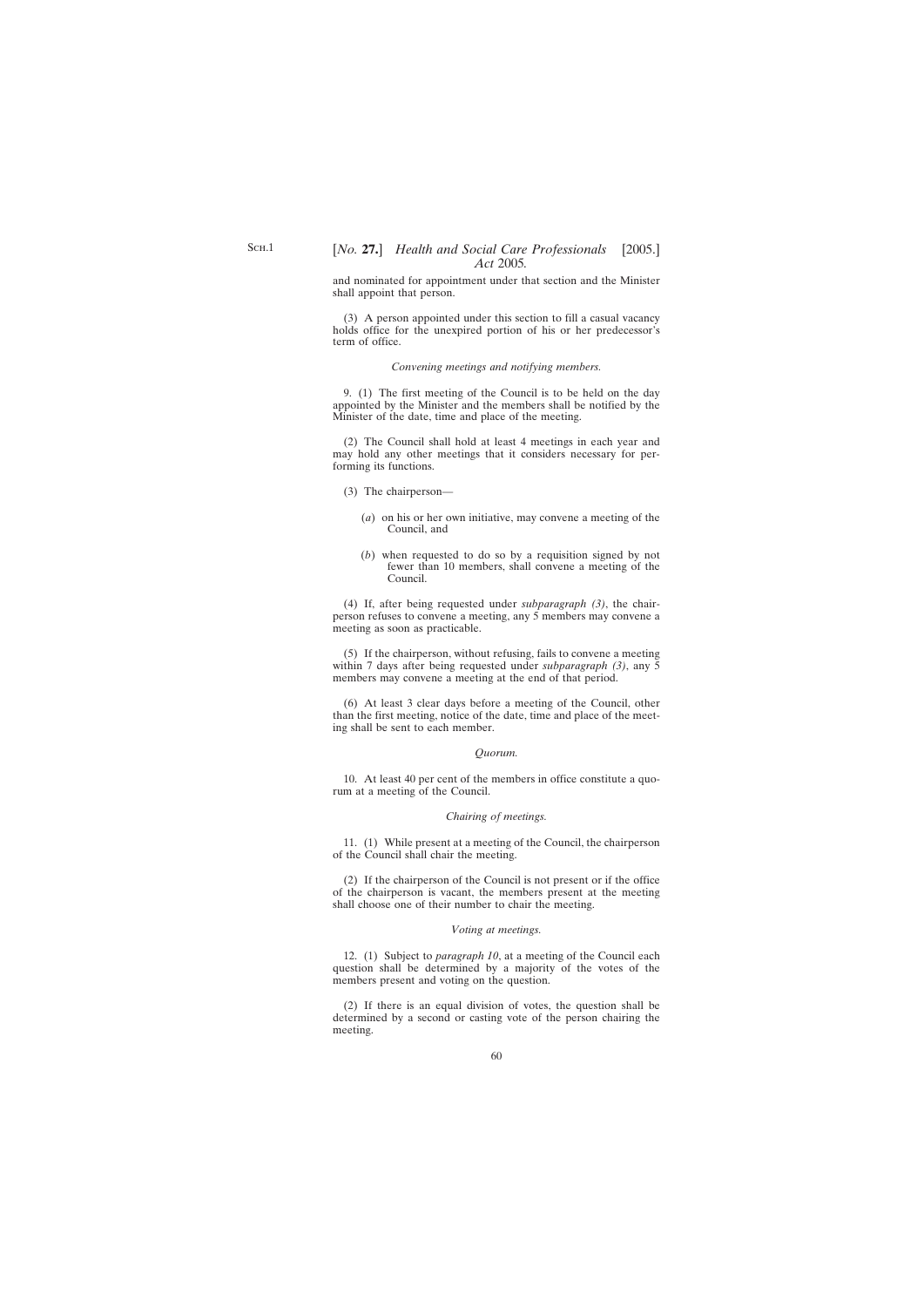#### *Power to act despite vacancy or defect in appointment.*

<span id="page-60-0"></span>13. (1) The Council may act despite one or more than one vacancy among its members, provided there is a quorum.

(2) The proceedings of the Council are not invalid by reason only of any defect in the appointments to the Council or in the qualifications of any of its members.

### *Minutes of meetings.*

14. (1) The Council shall ensure that minutes of each meeting of the Council are prepared and that they include the names of all persons present at the meeting.

(2) The minutes of a meeting shall be submitted for confirmation as an accurate record at the next meeting of the Council.

(3) When confirmed, with or without amendment, the minutes of a meeting shall be signed by the person chairing the meeting at which they were submitted for confirmation.

#### SCHEDULE 2

*Section 26(5).*

#### Registration Boards: Miscellaneous Provisions

#### *Definitions.*

1. In this Schedule, except where the context otherwise requires—

"casual vacancy" means a vacancy in the membership of a registration board caused by a person ceasing under *paragraph 7* to be a member of the board;

"member", in relation to a registration board, includes the chairperson of the board.

#### *Seal of registration board.*

2. (1) A registration board shall, as soon as practicable after its establishment, provide itself with a seal and shall retain possession of its seal.

- (2) The seal of a registration board must be authenticated by—
	- (*a*) the signature of its chairperson or other member of the board authorised by it to act in that behalf, and
	- (*b*) the signature of another member of the board authorised by it to act in that behalf.

### *Term of office.*

3. (1) Subject to *subparagraphs (2)* and *(4)*, a member of a registration board holds office for a term of 4 years from the date of his or her appointment.

(2) One-half of the members of a registration board first constituted under this Act hold office for a term of 2 years from the date of their appointment.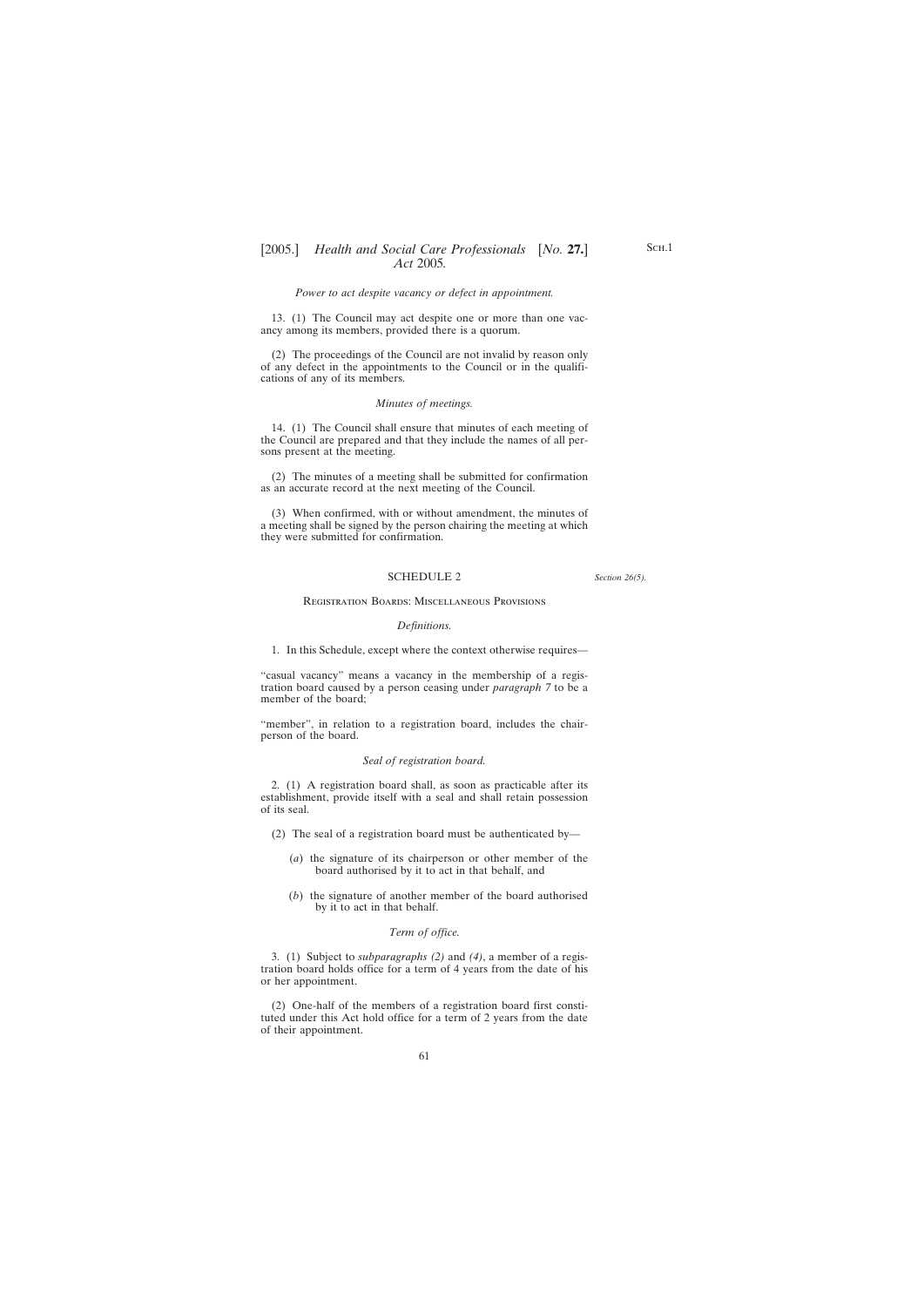(3) The members who are to hold office for a term of 2 years shall be decided by lot to be drawn in the manner that may be determined by the Minister.

(4) If a member of a registration board is also a member of the Council whose term of office, by the operation of *paragraph 3(2)* of *Schedule 1*, expires 2 years after the date of being appointed to the Council, the member's term of office on the board is 2 years from the date of his or her appointment.

(5) No person may hold office as a member of a registration board for more than 2 consecutive terms.

(6) A term of 2 years resulting from the operation of *subparagraph (2)* or *(4)* is not to be counted for the purposes of *subparagraph (5)*, but a term of any duration resulting from an appointment to fill a casual vacancy is to be counted for that purpose.

### *Election and term of office of chairperson.*

4. (1) A registration board may elect one of its members to be its chairperson.

(2) If 2 or more persons receive an equal number of votes at an election of the chairperson, it shall be determined by lot which of them is to be the chairperson.

(3) The chairperson holds office for such period as may be specified by the registration board at the time of appointment, unless he or she—

- (*a*) ceases to be a member of the board,
- (*b*) resigns the office of chairperson, or
- (*c*) is removed from the office of chairperson by a resolution of the board.

(4) A resolution of a registration board is effective for the purpose of removing the chairperson from office only if—

- (*a*) at least 7 days notice of the board's intention to propose the resolution is given to each member, and
- (*b*) at least 66 per cent of the members in office vote for the resolution.

### *Removal from office.*

5. (1) The Minister may at any time remove a member of a registration board from office if—

- (*a*) in the Minister's opinion, the member has become incapable through ill-health of performing his or her functions,
- (*b*) the member has committed stated misbehaviour, or
- (*c*) the removal of the member appears to the Minister to be necessary for the Board to perform its functions effectively.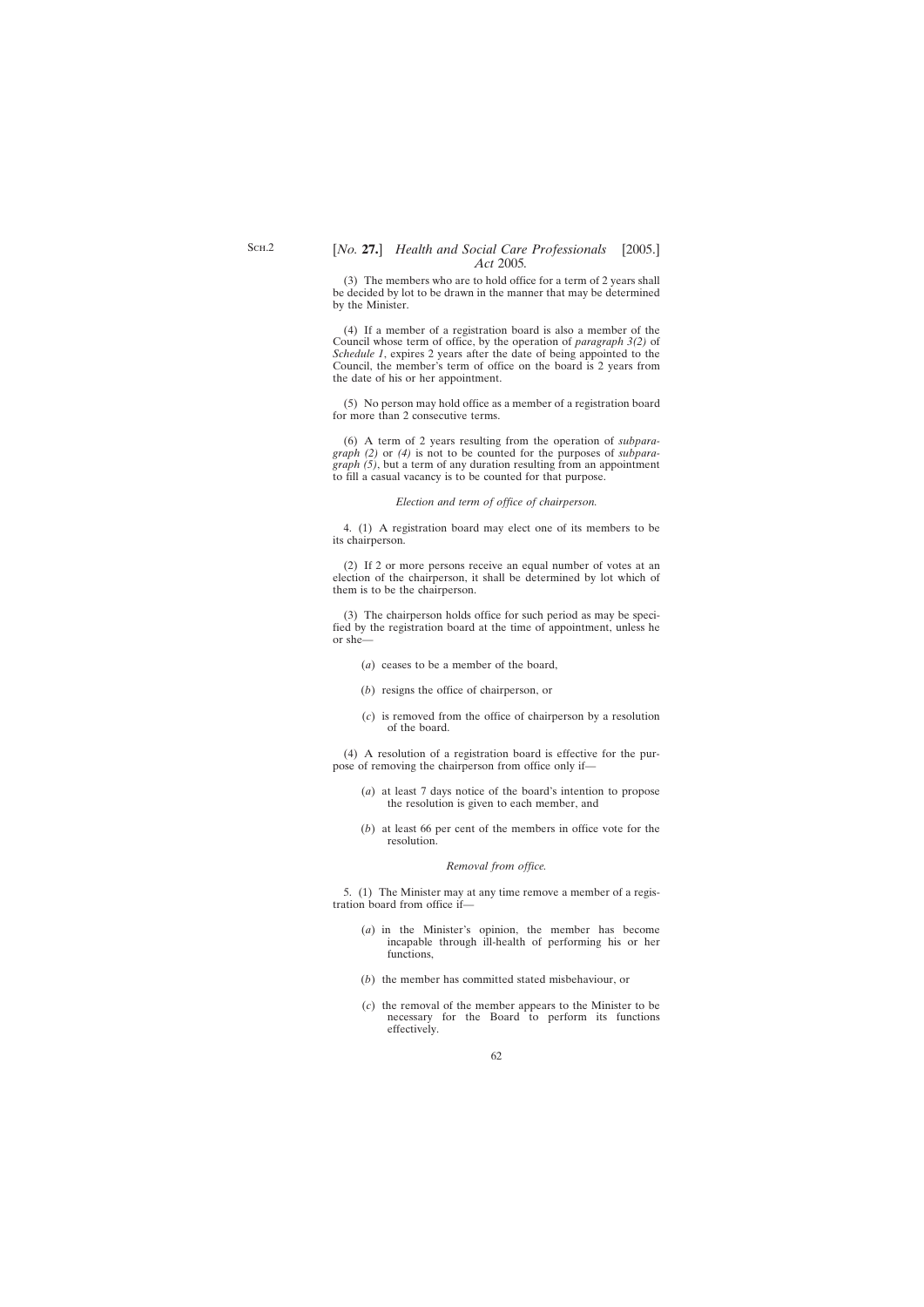(2) *Subparagraph (1)* is not to be taken to limit the Minister's power under *section 34* to remove from office any or all of the members of a registration board.

#### *Resignations.*

6. (1) A person who holds the office of chairperson of a registration board may resign the office at any time by giving to the board written notice of resignation signed by that person.

(2) Any other member of a registration board may resign membership at any time by giving to the chairperson of the board written notice of resignation signed by the member.

(3) A resignation becomes effective on the date of the registration board's meeting next held after receipt of the written notice of resignation.

(4) A member who resigns as chairperson does not for that reason only cease to be a member of the registration board.

*Termination of membership before completion of term.*

7. Despite *paragraphs 3* and *4*, a person ceases to be a member of a registration board if the person—

- (*a*) is removed from office under *paragraph 5* or *section 34*,
- (*b*) resigns or dies, or
- (*c*) ceases, if appointed under *section 28(1)(a)*, to be a registrant of the designated profession concerned.

#### *Casual vacancies.*

8. (1) If a casual vacancy occurs among the members of a registration board (other than those appointed on election under *section 28(1)(a)*)—

- (*a*) the board shall notify the Minister as soon as practicable, and
- (*b*) the Minister, after consulting any body or organisation that he or she considers appropriate, shall, within 8 weeks of being notified of that vacancy, appoint a person to fill the vacancy.

(2) If a casual vacancy occurs among the members appointed to a registration board under *section 28(1)(a)*, the board shall co-opt to fill the vacancy a person who would be eligible under that section to be elected for appointment as a member of that board and the Minister shall appoint that person to fill the vacancy.

(3) A person appointed to fill a casual vacancy holds office as a member of the registration board concerned for the unexpired portion of his or her predecessor's term of office.

#### *Convening meetings and notifying members.*

9. (1) The first meeting of a registration board is to be held on the day appointed by the Minister for that board and the members shall be notified by the Minister of the date, time and place of the meeting.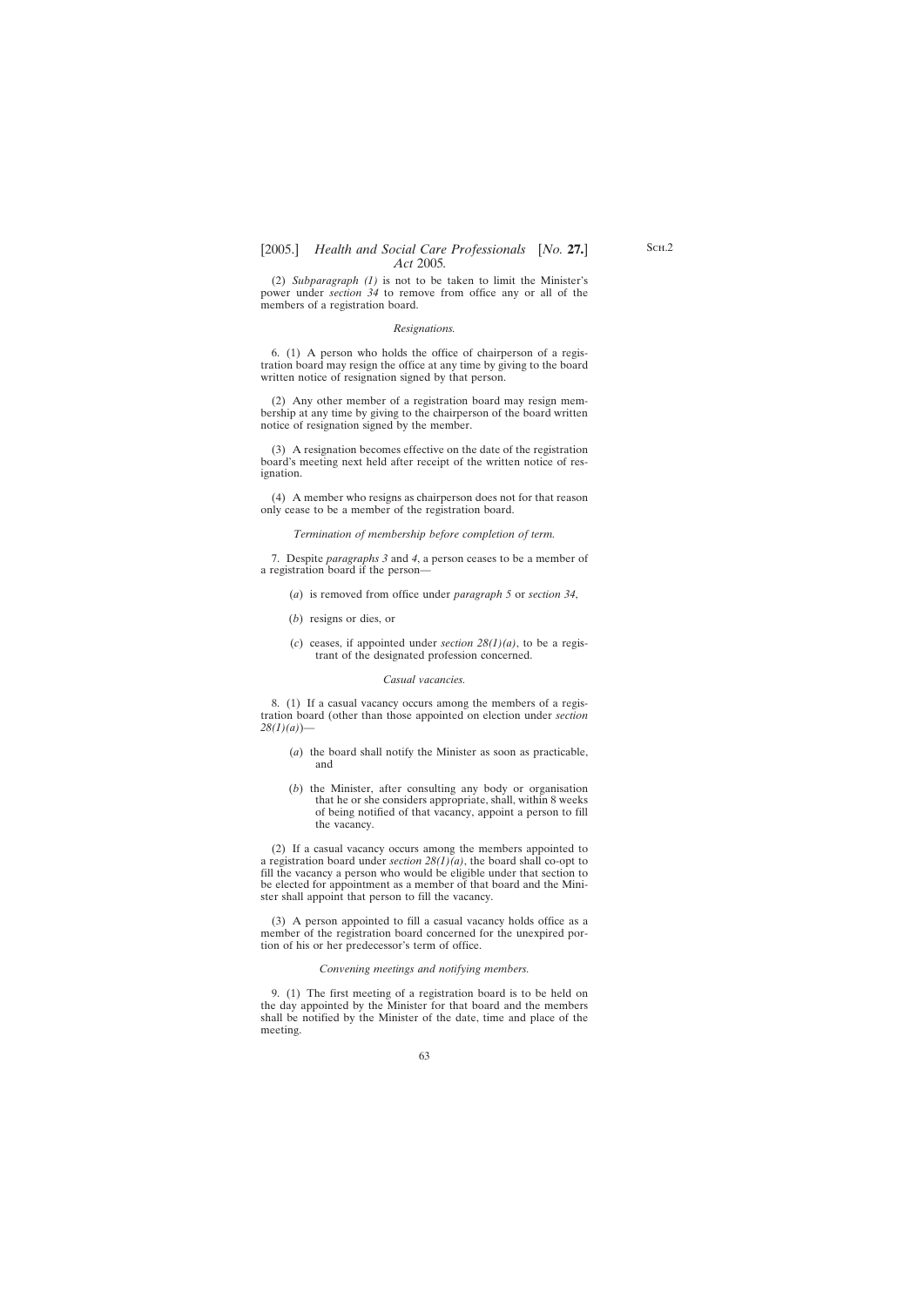(2) A registration board shall hold at least 4 meetings in each year and may hold any other meetings that it considers necessary for performing its functions.

- (3) The chairperson of a registration board—
	- (*a*) on his or her own initiative, may convene a meeting of the board, and
	- (*b*) when requested to do so by a requisition signed by not fewer than 5 members, shall convene a meeting of the board.

(4) If, after being requested under *subparagraph (3)*, the chairperson refuses to convene a meeting, any 5 members may convene a meeting as soon as practicable.

(5) If the chairperson, without refusing, fails to convene a meeting within 7 days after being requested under *subparagraph (3)*, any 5 members may convene a meeting at the end of that period.

(6) At least 3 clear days before a meeting of a registration board, other than the first meeting, notice of the date, time and place of the meeting shall be sent to each member.

#### *Quorum.*

10. At least 40 per cent of the members in office constitute a quorum at a meeting of a registration board.

### *Chairing of meetings.*

11. (1) While present at a meeting of a registration board, the chairperson of that board shall chair the meeting.

(2) If the chairperson of the registration board is not present or if the office of chairperson is vacant, the members present at the meeting shall choose one of their number to chair the meeting.

### *Voting at meetings.*

12. (1) Subject to *paragraphs 4(4)(b)* and *10*, each question at a meeting of a registration board shall be determined by a majority of the votes of the members present and voting on the question.

(2) If there is an equal division of votes, the question shall, subject to *paragraph 4(2)*, be determined by a second or casting vote of the person chairing the meeting.

#### *Power to act despite vacancy or defect in appointment.*

13. (1) A registration board may act despite one or more than one vacancy among its members, provided there is a quorum.

(2) The proceedings of a registration board are not invalid by reason only of any defect in the appointments to the board or in the qualifications of any of its members.

#### *Minutes of meetings.*

14. (1) A registration board shall ensure that minutes of the proceedings of each meeting of the board are prepared and that they include the names of all persons present at the meeting.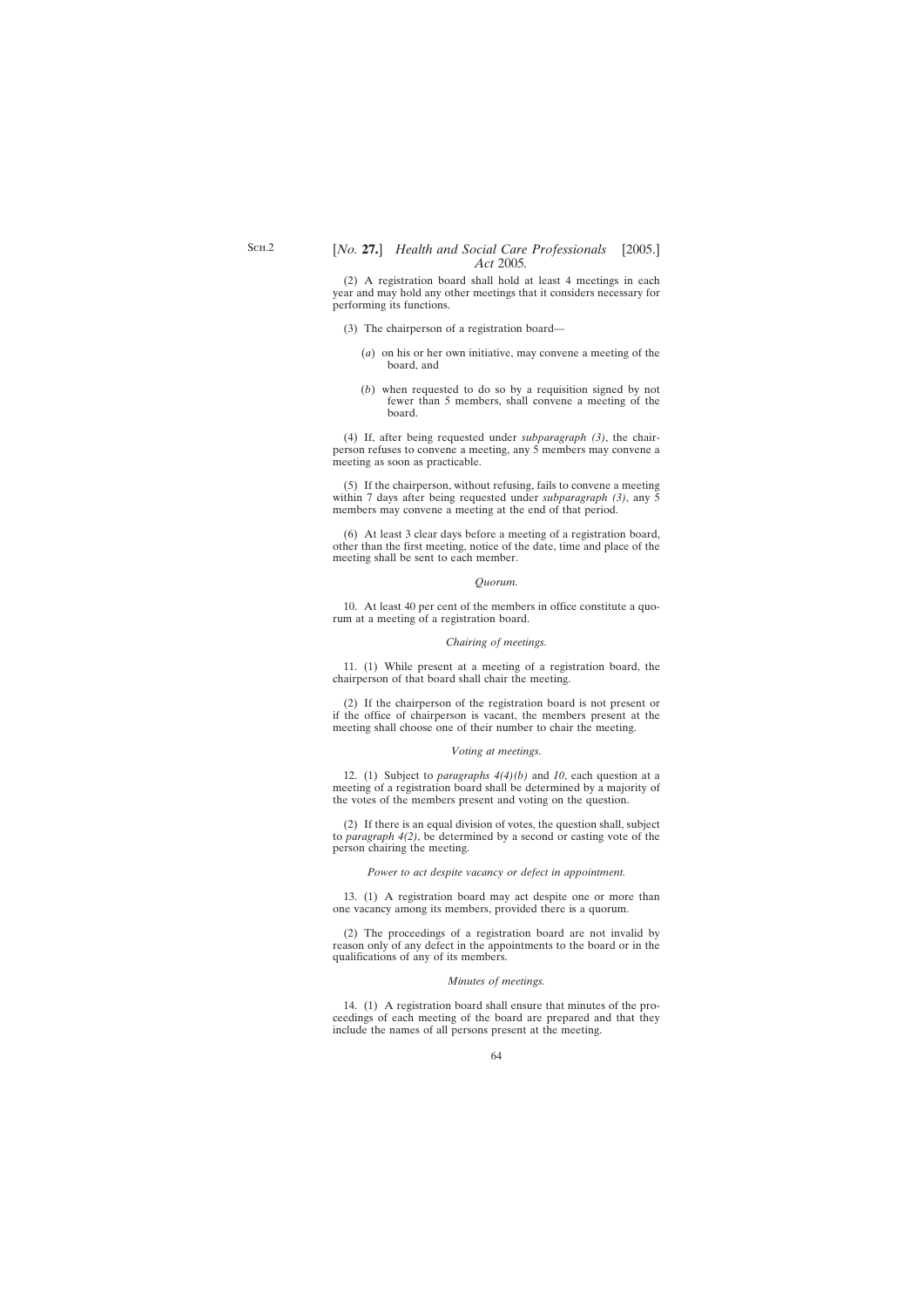<span id="page-64-0"></span>(2) The minutes of a meeting shall be submitted for confirmation as an accurate record at the next meeting of the registration board.

(3) When confirmed, with or without amendment, the minutes of a meeting shall be signed by the person chairing the meeting at which they were submitted for confirmation.

## SCHEDULE 3

*Section 91(1).*

### Qualifications Required by Existing Practitioners

|    | <b>PROFESSION</b>           | <b>OUALIFICATION</b>                                                                                                                                                                                        |
|----|-----------------------------|-------------------------------------------------------------------------------------------------------------------------------------------------------------------------------------------------------------|
| 1. | <b>Clinical Biochemists</b> | Degree in which biochemistry was taken as a<br>subject in the final examination.                                                                                                                            |
| 2. | Dietitians                  | Bachelor of Science (Honours) in Human<br>Nutrition and Dietetics from the University of<br>Dublin and Diploma in Human Nutrition and<br>Dietetics from the Dublin Institute of<br>Technology, or           |
|    |                             | Diploma in Dietetics and Nutrition from the<br>City of Dublin Vocational Education<br>Committee awarded after 1976 and before<br>1987, or                                                                   |
|    |                             | Diploma in Dietetics from the City of Dublin<br>Vocational Education Committee awarded after<br>1951 and before 1977.                                                                                       |
| 3. | <b>Medical Scientists</b>   | Bachelor of Science (Applied Sciences)<br>(Honours) (Biomedical option) from the<br>University of Dublin/the Dublin Institute of<br>Technology Kevin Street, or                                             |
|    |                             | Bachelor of Science (Honours) in Biomedical<br>Science from the Joint University College Cork<br>— Cork Institute of Technology course, or                                                                  |
|    |                             | Diploma in Medical Laboratory Sciences<br>awarded before 1994 by the Dublin Institute of<br>Technology or the Cork Institute of<br>Technology, or                                                           |
|    |                             | Certificate in Medical Laboratory Sciences<br>awarded before 1997 by the Dublin Institute of<br>Technology Kevin Street, the Cork Institute of<br>Technology or the Galway/Mayo Institute of<br>Technology. |
| 4. | Occupational<br>Therapists  | Bachelor of Science (Honours) in Occupational<br>Therapy from the University of Dublin, or                                                                                                                  |
|    |                             | Master of Science in Occupational Therapy<br>(Professional Qualification) from the University<br>of Limerick, or                                                                                            |
|    |                             | Diploma of the College of Occupational<br>Therapy.                                                                                                                                                          |
| 5. | Orthoptists                 | Diploma of British Orthoptics, or                                                                                                                                                                           |
|    |                             | Bachelor of Medical Science in Orthoptics, or                                                                                                                                                               |
|    |                             | Bachelor of Medical Science (Honours) in<br>Orthoptics, or                                                                                                                                                  |
|    |                             | Bachelor of Science (Honours) in Orthoptics.                                                                                                                                                                |
| 6. | Physiotherapists            | Bachelor of Science (Honours) in<br>Physiotherapy from the University of Dublin,<br>or                                                                                                                      |
|    |                             | Bachelor of Science in Physiotherapy from the<br>Royal College of Surgeons in Ireland, or                                                                                                                   |